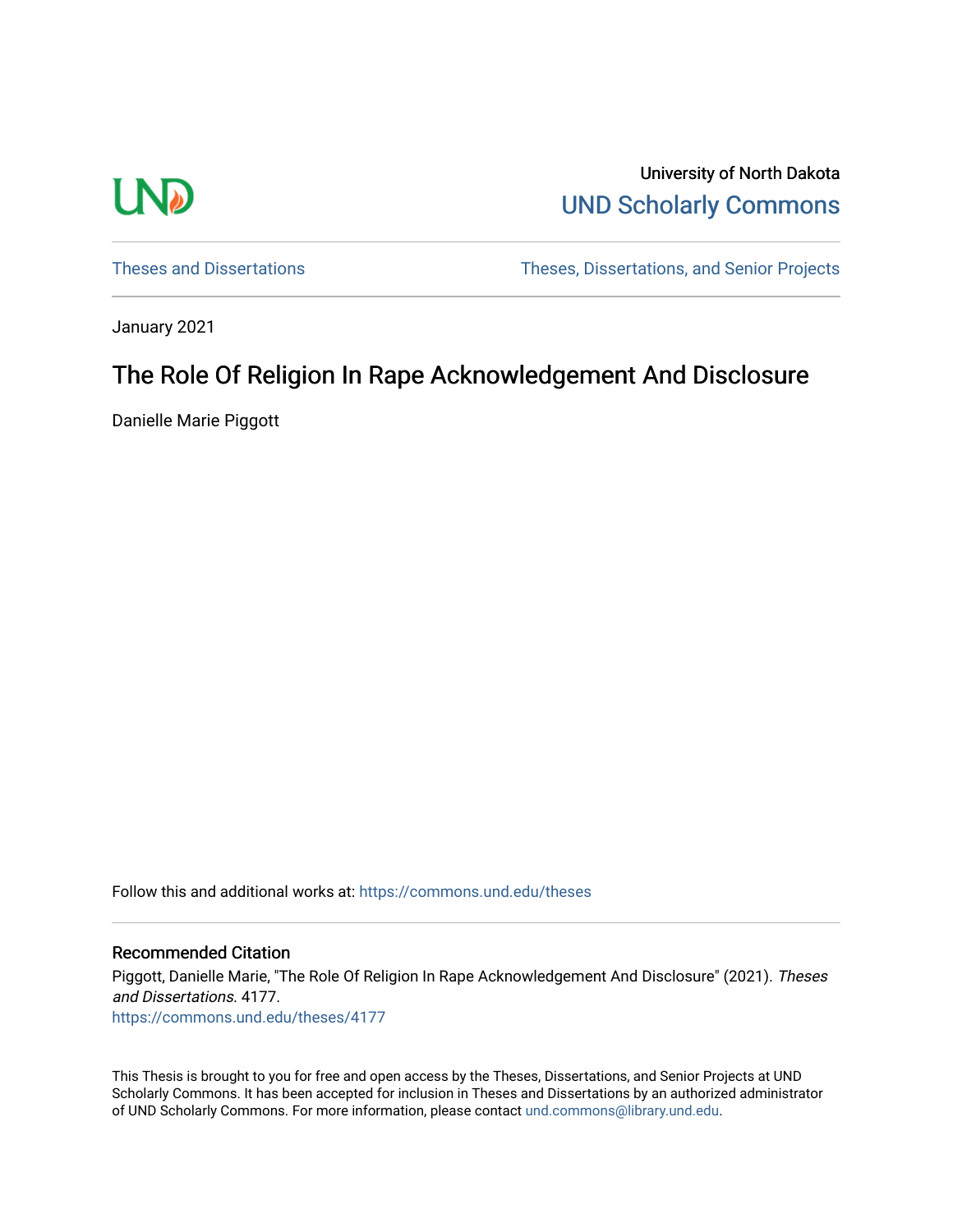## THE ROLE OF RELIGION IN RAPE ACKNOWLEDGEMENT AND DISCLOSURE

by

Danielle Marie Piggott Bachelor of Science, Central Michigan University, 2019

A Thesis

Submitted to the Graduate Faculty

of the

University of North Dakota

in partial fulfillment of the requirements

for the degree of

Master of Arts

Grand Forks, North Dakota

December 2021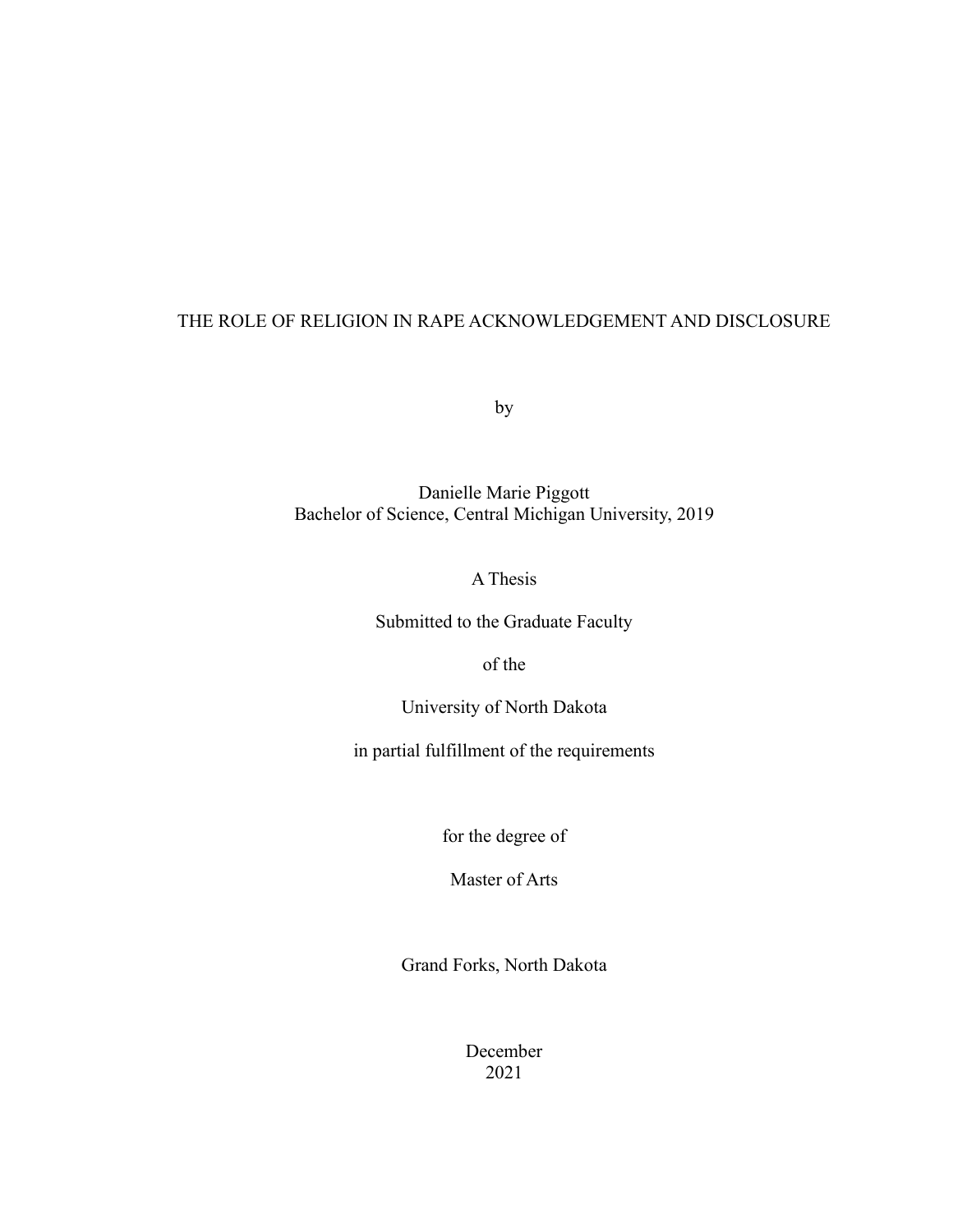Copyright 2021 Danielle Marie Piggott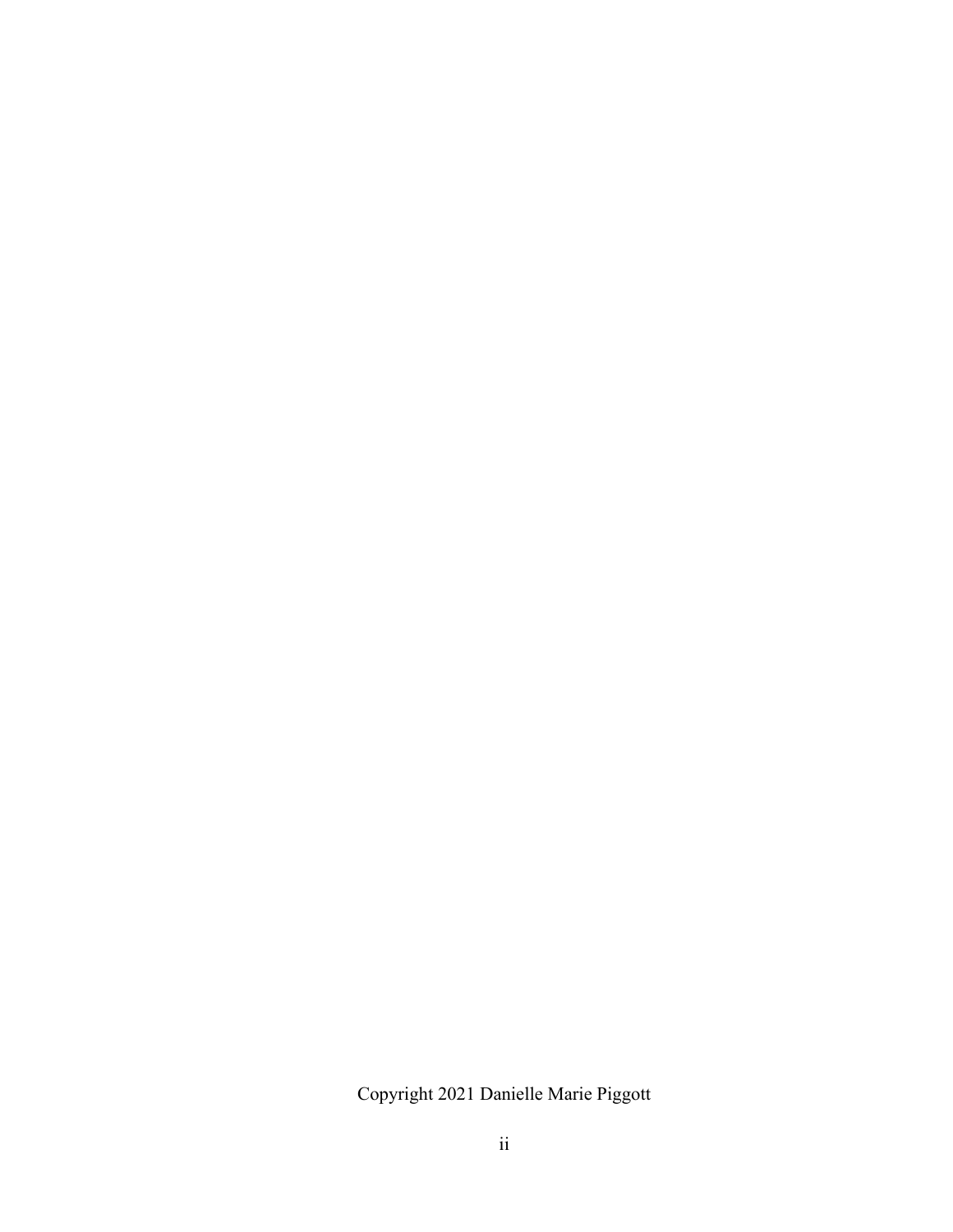This thesis, submitted by Danielle Marie Piggott in partial fulfillment of the requirements for the Degree of Master of Arts from the University of North Dakota, has been read by the Faculty Advisory Committee under whom the work has been done and is hereby approved.

RaeAnn Anderson (Chairperson)

John Paul Legerski

Thomas Petros

This thesis is being submitted by the appointed advisory committee as having met all the requirements of the School of Graduate Studies at the University of North Dakota and is hereby approved.

Chris Nelson Dean of the School of Graduate Studies

Date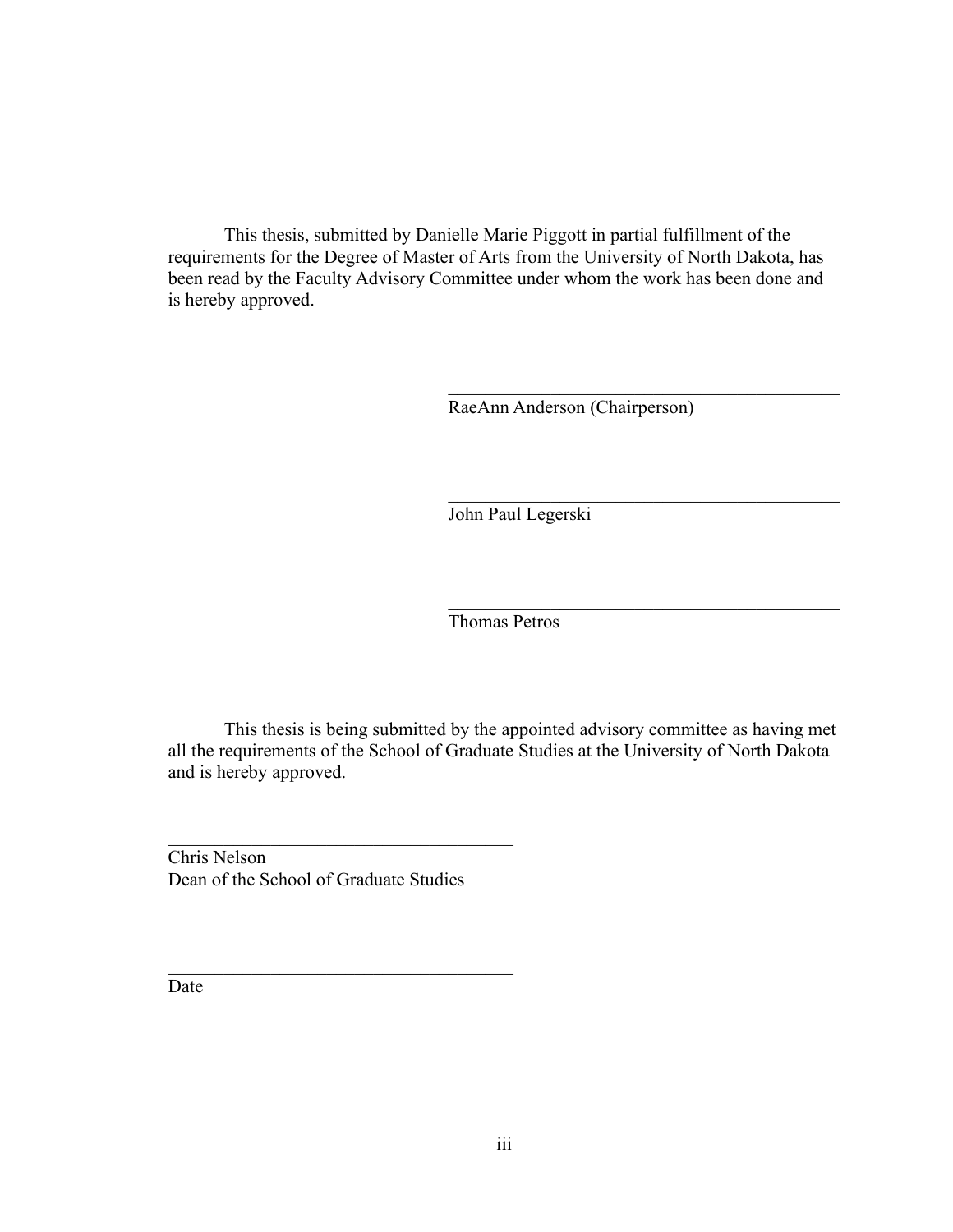## **PERMISSION**

Title The role of religion in rape acknowledgement and disclosure Department Psychology Degree Master of Arts

In presenting this thesis in partial fulfillment of the requirements for a graduate degree from the University of North Dakota, I agree that the library of this University shall make it freely available for inspection. I further agree that permission for extensive copying for scholarly purposes may be granted by the professor who supervised my thesis work or, in her absence, by the Chairperson of the department or the dean of the School of Graduate Studies. It is understood that any copying or publication or other use of this thesis or part thereof for financial gain shall not be allowed without my written permission. It is also understood that due recognition shall be given to me and to the University of North Dakota in any scholarly use which may be made of any material in my thesis.

> Danielle Marie Piggott August 27, 2021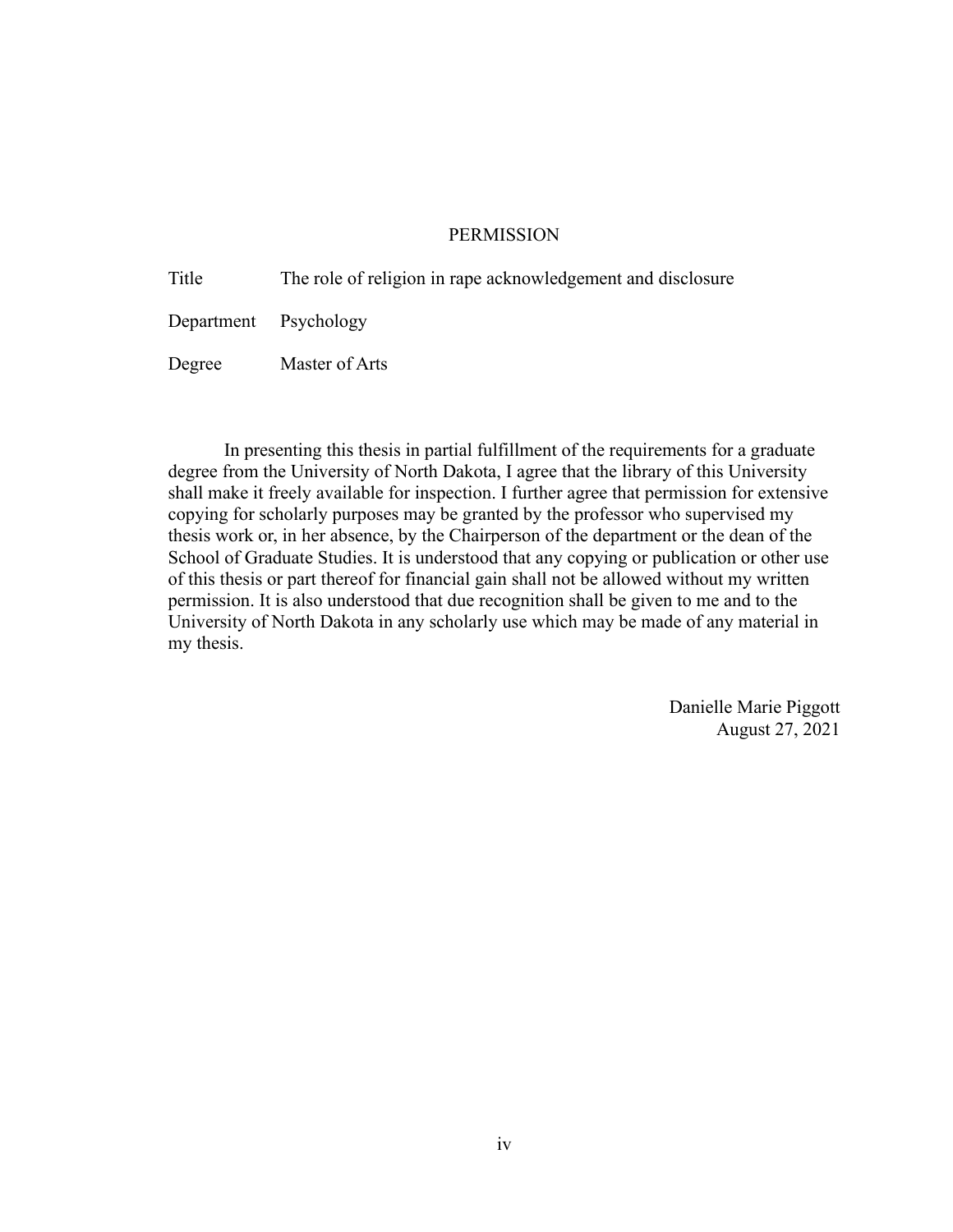## TABLE OF CONTENTS

| Information Processing Theory: Rape Acknowledgement and Disclosure 4 |  |
|----------------------------------------------------------------------|--|
|                                                                      |  |
|                                                                      |  |
|                                                                      |  |
|                                                                      |  |
|                                                                      |  |
|                                                                      |  |
|                                                                      |  |
|                                                                      |  |
|                                                                      |  |
|                                                                      |  |
|                                                                      |  |
|                                                                      |  |
|                                                                      |  |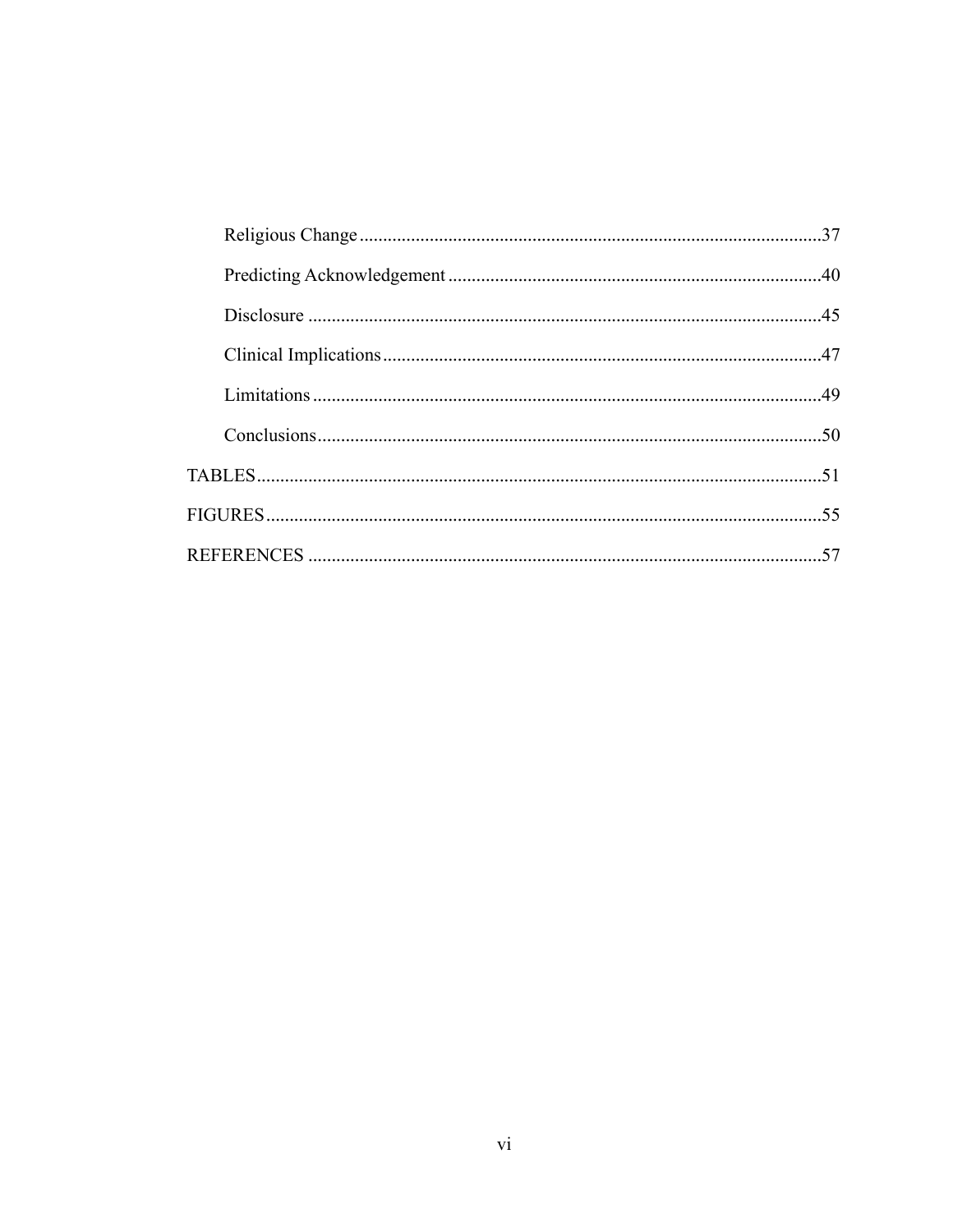## LIST OF TABLES

| Table                                                                         | Page |
|-------------------------------------------------------------------------------|------|
|                                                                               |      |
|                                                                               |      |
| 3. Correlations Between Attitudinal Measures, Religiosity, and Disclosure  53 |      |
|                                                                               |      |
|                                                                               |      |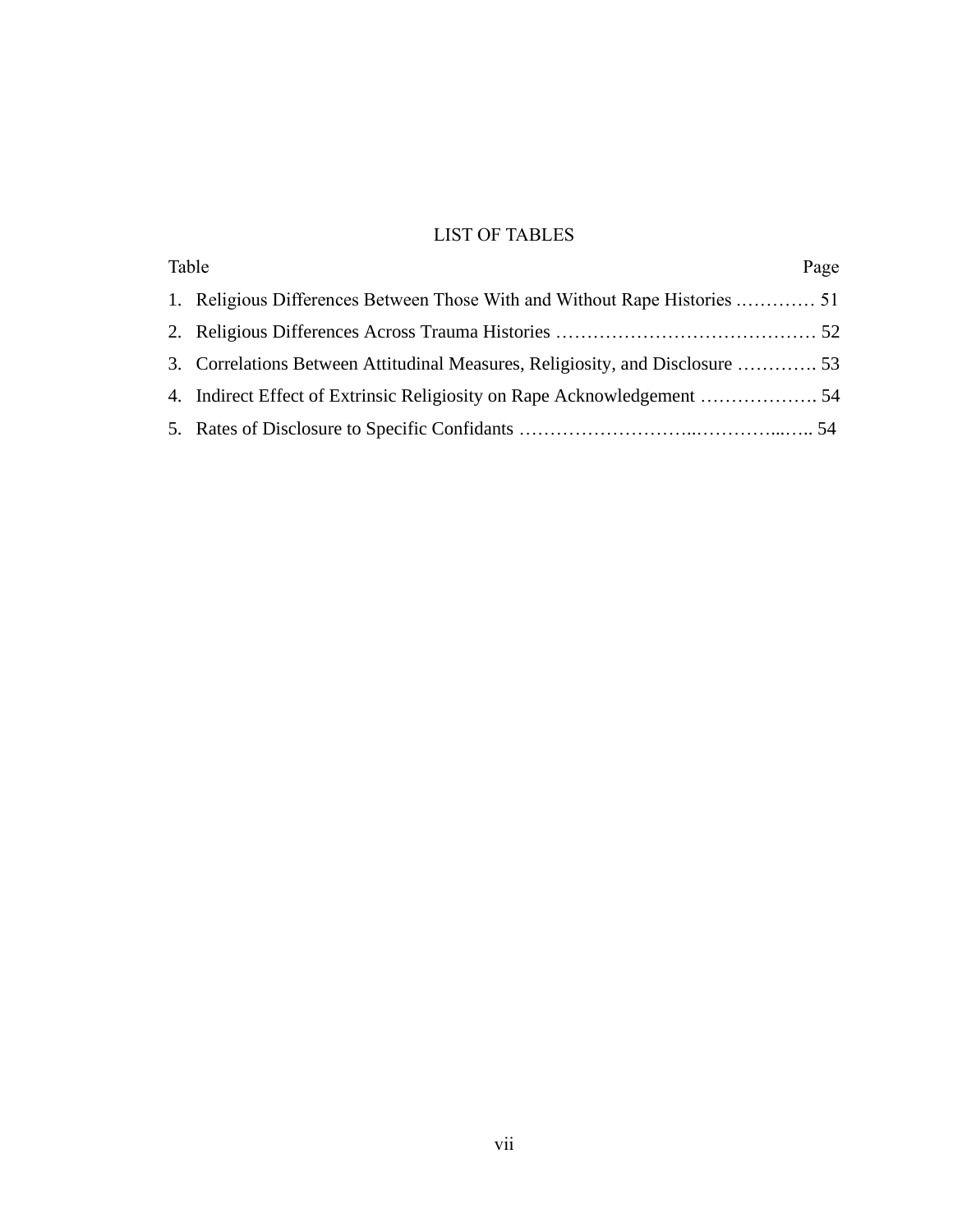## LIST OF FIGURES

| Figure                                                                         | Page |
|--------------------------------------------------------------------------------|------|
|                                                                                |      |
| 2. Indirect Effect of Religiosity on Acknowledgement via Acceptance of the     |      |
| 3. Indirect Effect of Religiosity on Acknowledgement via Ambivalent Sexism  56 |      |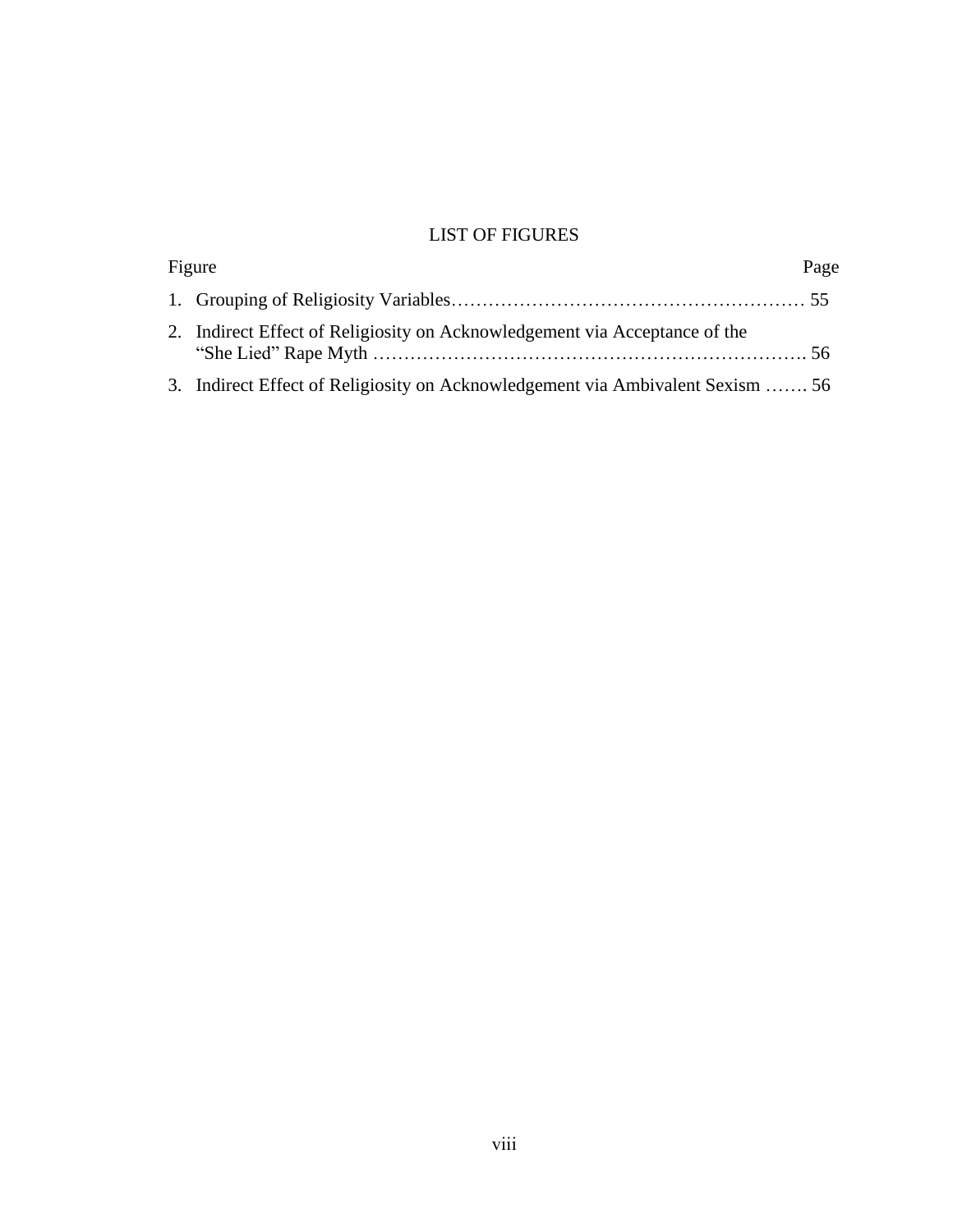## ACKNOWLEDGMENTS

I owe unending thanks to all those who supported my journey through this process over the last two years. I wish to express my sincere gratitude to the members of my thesis committee for their patience, support, and guidance throughout the course of this project. I would like to especially thank Dr. RaeAnn Anderson for her inexhaustible enthusiasm and for encouraging me to pursue my passion. I also want to thank my wonderful family; this project and the growth I have personally experienced as a result would not have been possible without their unwavering support.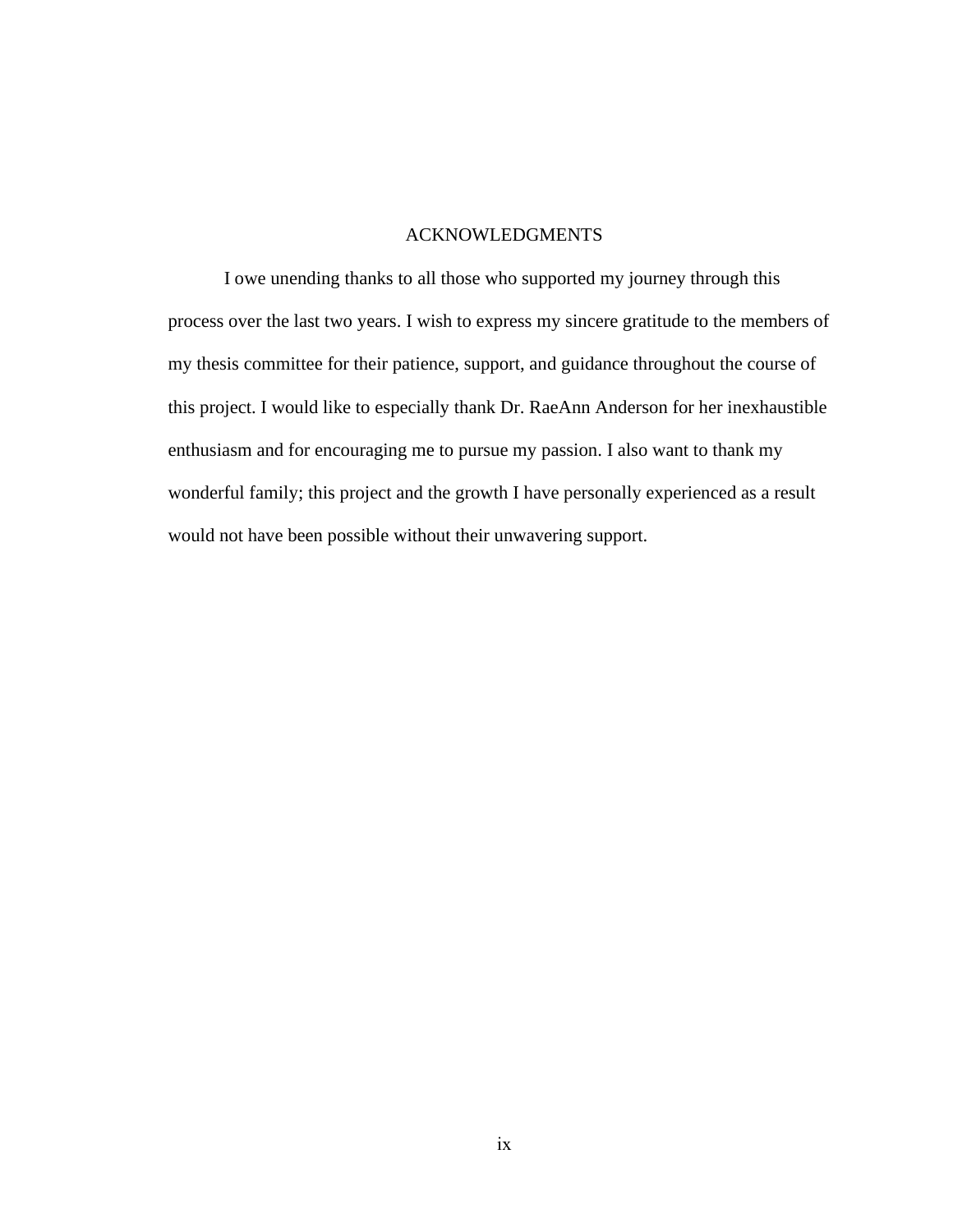To my parents, Scott and Donna, thank you for being the greatest examples of faith and compassion.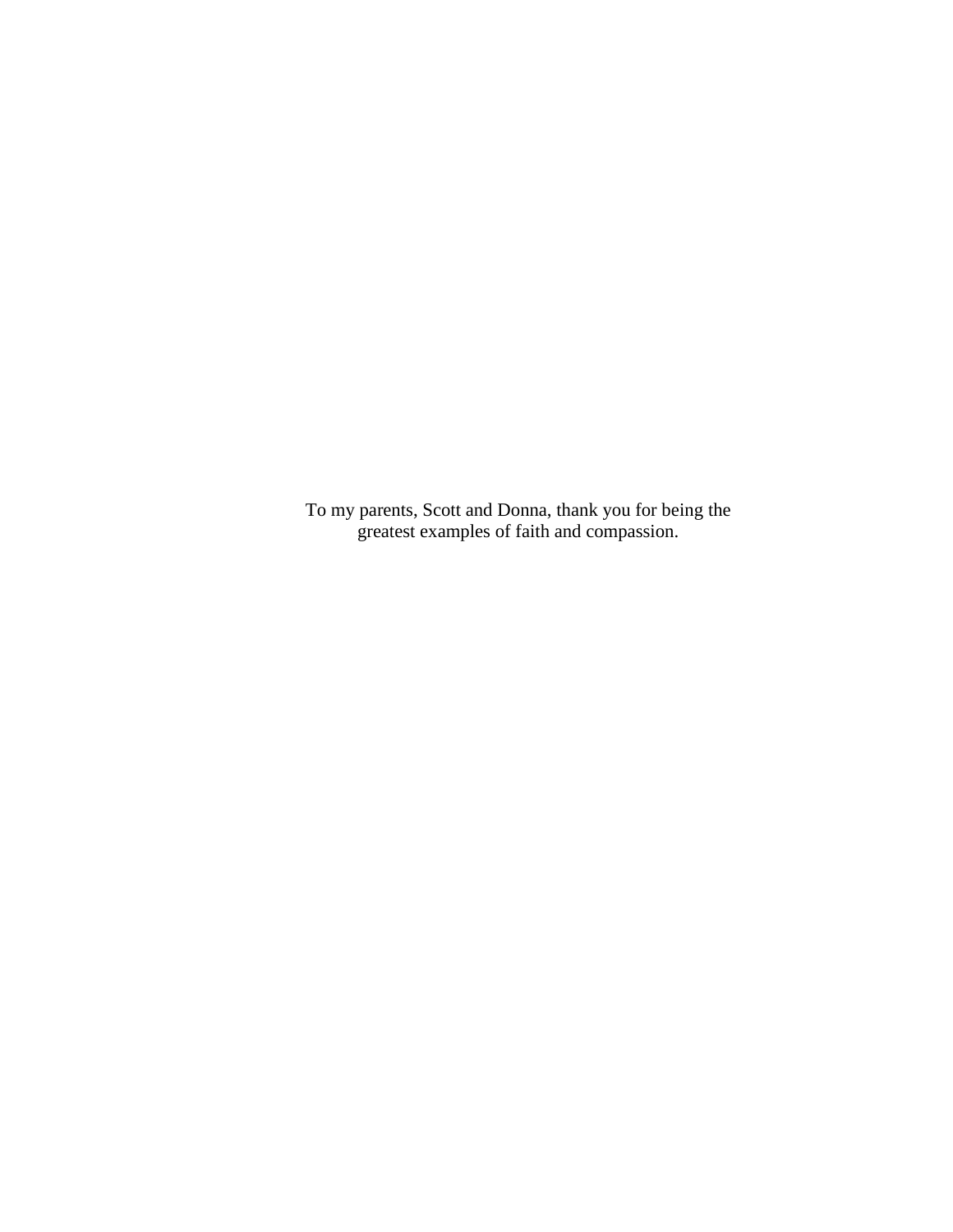## ABSTRACT

<span id="page-11-0"></span>Previous research has demonstrated the dramatic effect trauma can have on religiosity. This study sought to extend this understanding by examining how rape influences religious beliefs and behaviors as well as how religiosity influences acknowledgement and disclosure of rape. The overwhelming majority of the United States population is religious, and religiosity has been associated with several important health indicators, yet very little research has examined the connection between religiosity and specific rape recovery outcomes. A sample of 310 college-aged women completed an online survey with questionnaires about personal religiosity, the religiosity of their surrounding support system, and their sexual history. Results indicated those who experienced rape experienced significantly greater change in their religious belief compared to those who had not been raped and those who experienced trauma other than rape  $(p = .015)$ . The relationship between rape acknowledgement and religiosity was significantly mediated by ambivalent sexism (95% CI [.0016, .0694]) and endorsement of rape myths about women lying about rape (95% CI [.0021, .0691]), such that high religiosity was associated with greater acceptance of these beliefs, which was associated with a lower likelihood of acknowledgement. Finally, disclosure of rape was significantly predicted by greater rejection of rape myths ( $p = .014$ ) and greater blame on the other person ( $p$ ) = .023). Nonreligious participants were less likely to disclose when they perceived their friends to be more religious ( $r = -.472$ ,  $p = .010$ ). In all, rape has the potential to significantly alter one's religious beliefs, and religiosity has a unique influence on how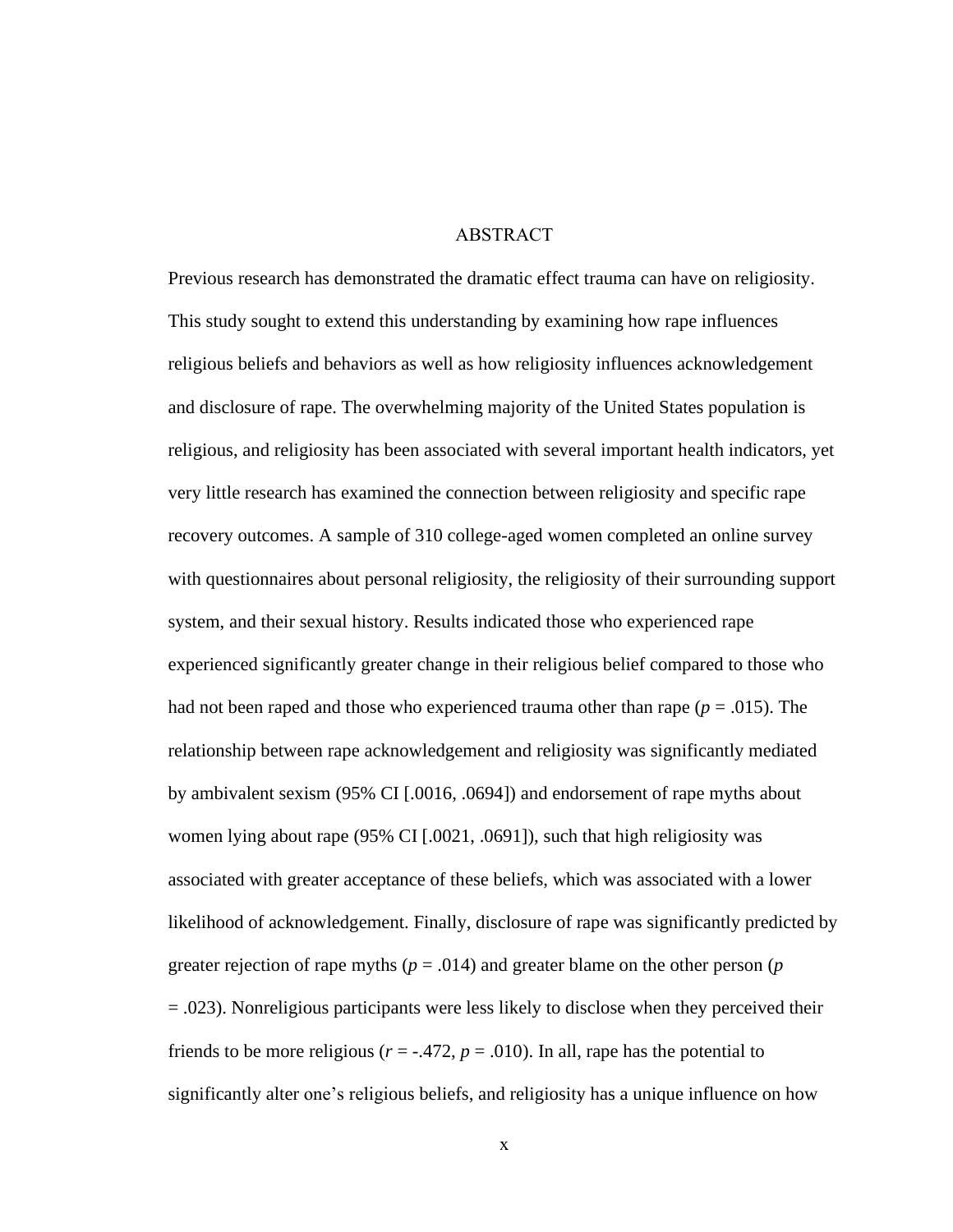one understands and communicates a personal experience of rape. Implications for clinical interventions are discussed.

*Keywords*: religion, rape, sexual violence, acknowledgment, disclosure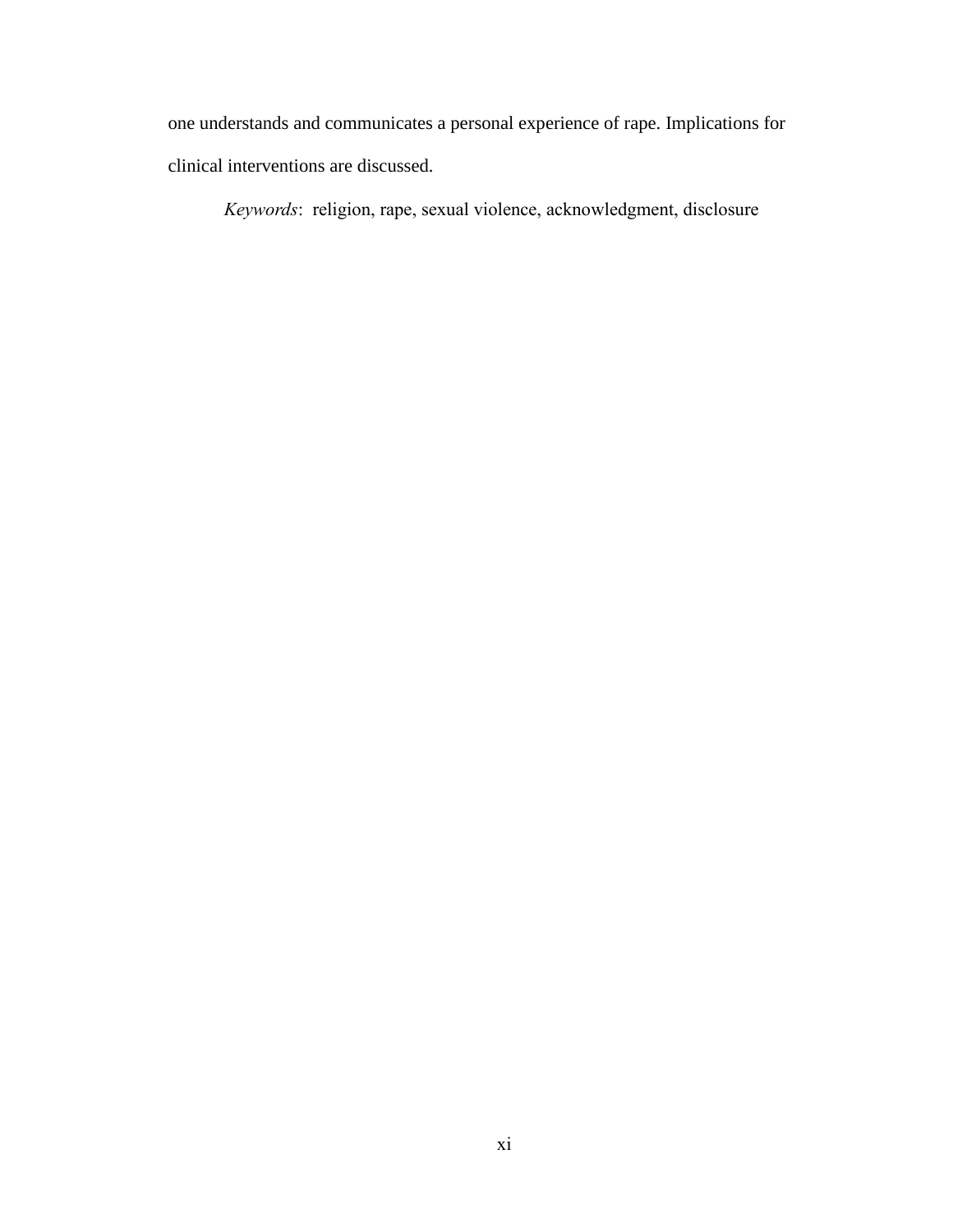#### **The role of religion in rape acknowledgement and disclosure**

<span id="page-13-0"></span>Rape is the experience of nonconsensual sex facilitated by force, threats, or incapacitation (Basile et al., 2014). More than 1 in 5 American women will experience rape at some point in her lifetime (Black et al., 2011). Rape is pervasive not only in that it affects millions of people, but also in that it has the potential to cause serious negative physical and mental health problems. Indeed, the negative outcomes associated with experiencing rape have been well documented; those who experience rape are more likely to report depressive, anxious, and post-traumatic stress symptoms than those who have not (Resick, 1993). Less is known about the impact of rape on personal beliefs and values, such as the potential influence rape may have on one's religious life. Religion affects the majority of the American population; more than 75% of the United States population aligns with a specific religion and more than 80% of 18-29-year-olds report they believe in God (Pew Research Center, 2014a). The integration of religious teachings and tradition into one's worldview and belief system may promote or hinder positive coping following an experience of rape (Ahrens et al., 2010).

The goal of the current study was to examine the potential influence of religion on rape acknowledgement and disclosure—two important elements in the recovery from rape. More specifically we examined the rates of rape acknowledgement and disclosure across various components of religiosity. The results of this research can address religious barriers to seeking help following an experience of rape by informing religious leaders and support systems as to how to create a space in which healing and religious guidance can be sought without fear or shame. Amstadter et al. (2008) found 40% of those who experience rape do not seek treatment, and those who do often reach out to support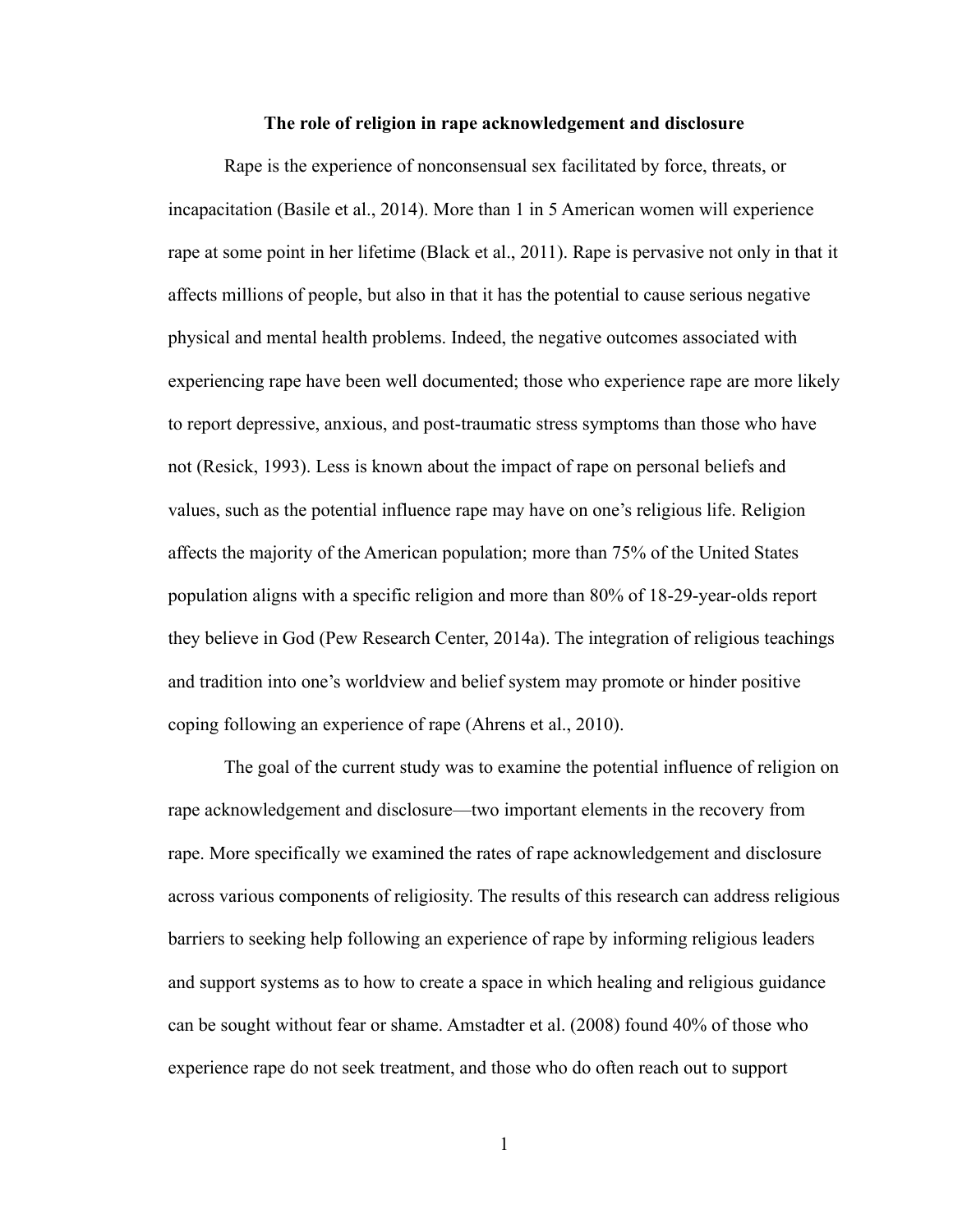systems other than mental health professionals. This study can benefit religious women who experience rape by equipping religious leaders—who are often viewed as confidants and counselors—with the appropriate resources to aid in the emotional and cognitive processing of an experience of rape.

#### <span id="page-14-0"></span>**Religion as a Structure for Core Beliefs and Social Practices**

Religiosity has been defined as the commitment to the beliefs and practices established by a sacred institution (Good & Willoughby, 2008). Judeo-Christian religions have historically included teachings reflective of rape myths and traditional views regarding gender and sexuality, which may contribute to the development of rape scripts, or schemas about what a typical rape looks like. Several monotheistic religions hold similar beliefs, but this project reflects research on Judeo-Christian beliefs due to the anticipated religious demographic of the sample and due to the majority focus of past research on this religious sect.

Religious scriptures have presented several themes related to rape myth acceptance including victim-blaming, inferiority of women, and wifely duties to one's husband, suggesting the individual who is raped is at fault for the experience, men are superior and have the right to do as they please with women, and one's role as a wife includes bodily submission to the husband (Franiuk & Shain, 2011; Fortune & Enger, 2005; Freymeyer, 1997; Edwards et al., 2011; Barnett et al., 2018; Prina & Schatz-Stevens, 2020). Scripture and teachings have placed significant emphasis on virginity, purity, and abstinence, particularly of women and girls (Tishelman & Fontes, 2017). Several studies have determined a significant correlation between religiosity and traditional views regarding gender roles and sexuality as well as rape myth acceptance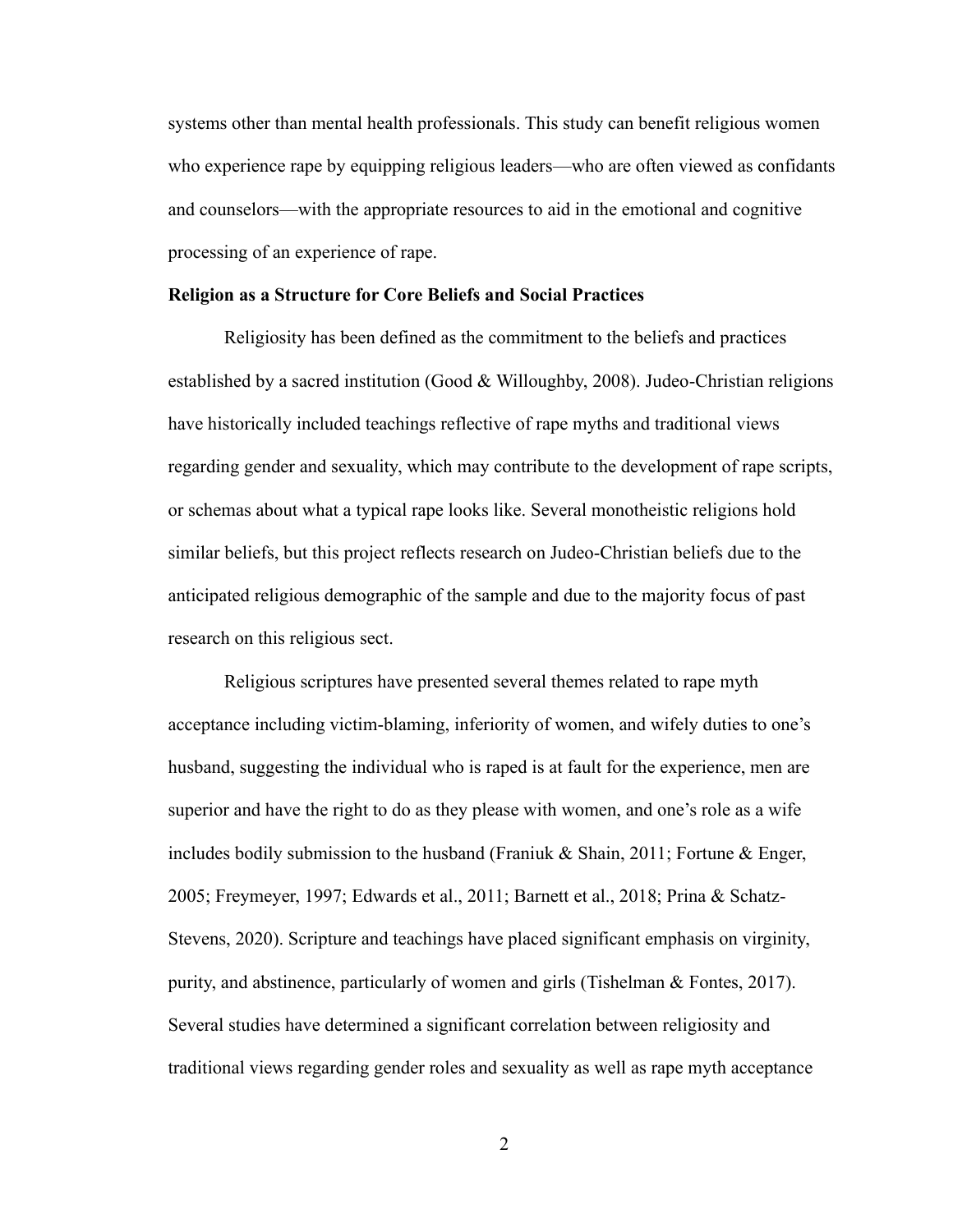(Morgan, 1987; Mikolajczak & Pietrzak, 2014; Barker & Galliher, 2017; Navarro & Tewksbury, 2018; Burn & Busso, 2005). However, sexism and rape myth acceptance seem to follow a curvilinear relationship relative to religiosity (Navarro  $\&$  Tewksbury, 2018; Burn & Busso, 2005). This is consistent with Allport and Ross's (1967) finding of a significant positive relationship between prejudice and extrinsic religiosity (i.e., a shallow embracement of religion) and a negative relationship between prejudice and intrinsic religiosity (i.e., an integration of religion into one's entire life).

Judeo-Christian religious beliefs may also mold one's schema regarding interpersonal discourse regarding sexuality. Individuals who have grown up in religious households or families may develop an understanding that, because of religious beliefs regarding sexuality (e.g., sex is reserved for marriage), it may not be acceptable to talk about sex (Tishelman & Fontes, 2017) or that rape is their "cross to bear" and should not be discussed so as to avoid burdening others (Fontes & Plummer, 2010). Furthermore, a schema for discussing sexuality and sex may be underdeveloped because the words and knowledge to describe sex, and especially sexual violence, may have never been discussed or taught in the home (Tishelman  $\&$  Fontes, 2017). Indeed, adolescents were significantly less likely to disclose an experience of sexual assault to their parents when inhibiting messages about sex (e.g., sex is dirty or pre-marital sex is a sin) were communicated in their households (Smith & Cook, 2008). Conversely, religious values regarding truth, honesty, and intolerance of harming women and children may promote discussion of sexuality or sexual violence (Tishelman & Fontes, 2017; Fontes & Plummer, 2010).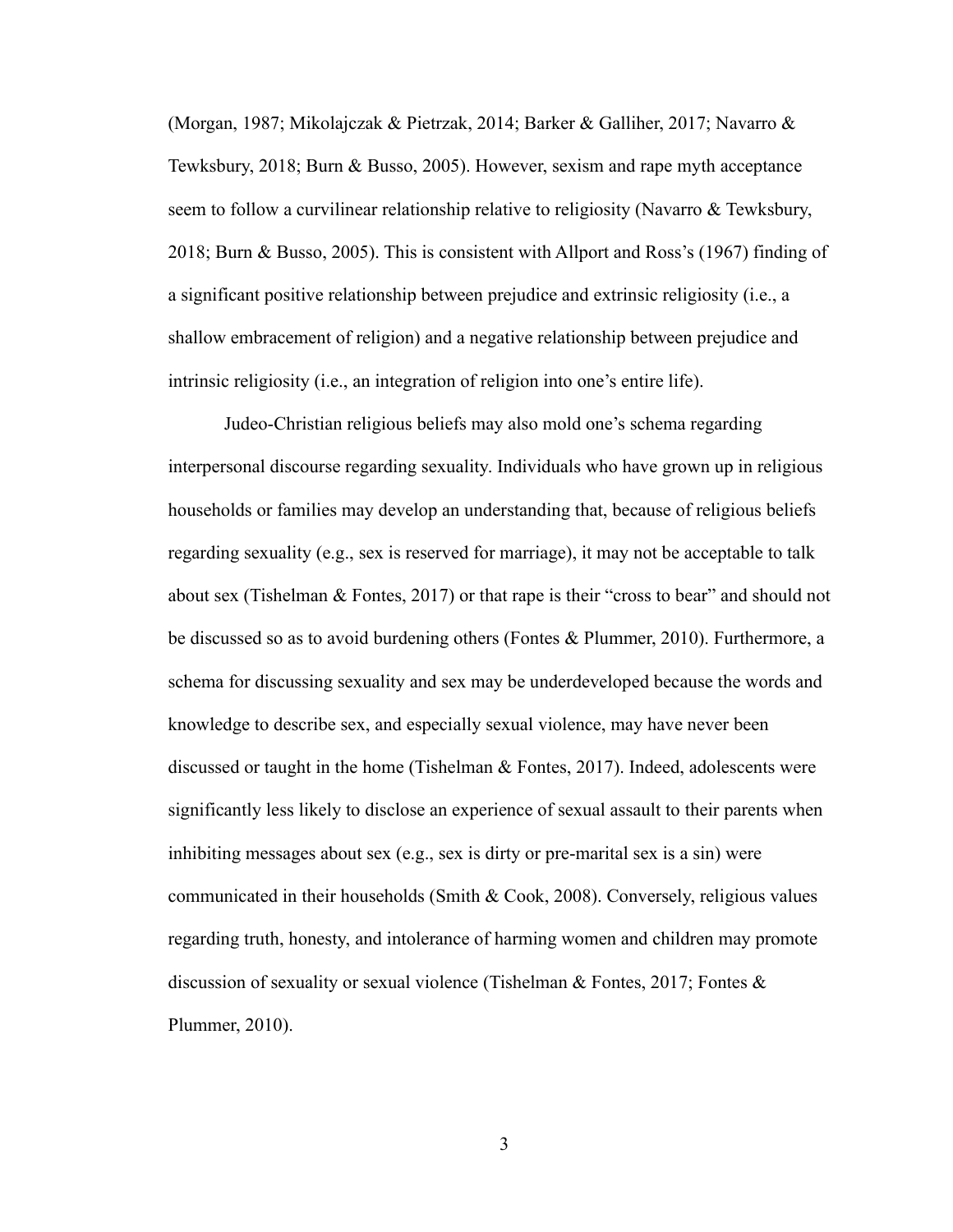## <span id="page-16-0"></span>**Information Processing Theory: Rape Acknowledgement and Disclosure**

Rape is a traumatic experience, one that is inconsistent with schemas regarding interpersonal interactions and sex. Resick & Schnicke (1992) developed an information processing model to explain reactions to interpersonal trauma. According to their model, when one is confronted with an experience or information that challenges their prior schema, the conflict is typically resolved in one of two ways: either the discrepant information is altered so that it fits within previously established schema (i.e., assimilation) or the schema is changed so as to accommodate the new information (i.e., accommodation; Resick & Schnicke, 1992; Hollon & Garber, 1988). In cases of rape, one may alter their perception of the experience (e.g., "It wasn't really rape") so the experience can be assimilated into their pre-existing schema about the safety of the world. Conversely, one who experienced rape may change their view of the world (e.g., "The world isn't safe") in order to accommodate their experience of rape. Because rape can be such a dramatic deviation from previously believed schemas, it is common for schematic overaccommodation to occur in order to include their experience (Resick & Schnicke, 1992). Overaccommodation occurs when schemas are altered to be maladaptive or extreme (e.g., "I can never trust anyone again"). Assimilation occurs more often than accommodation (Resick  $&$  Schnicke, 1992), which may explain the phenomena of unacknowledged rape.

Rape acknowledgement is the personal assignment of the label *'rape,'* rather than a minimizing label such as *'a miscommunication,'* to an experience that meets the definition of rape (Littleton et al., 2007; Koss, 1985). The majority of individuals who experience rape do not acknowledge their experience, in other words, do not label their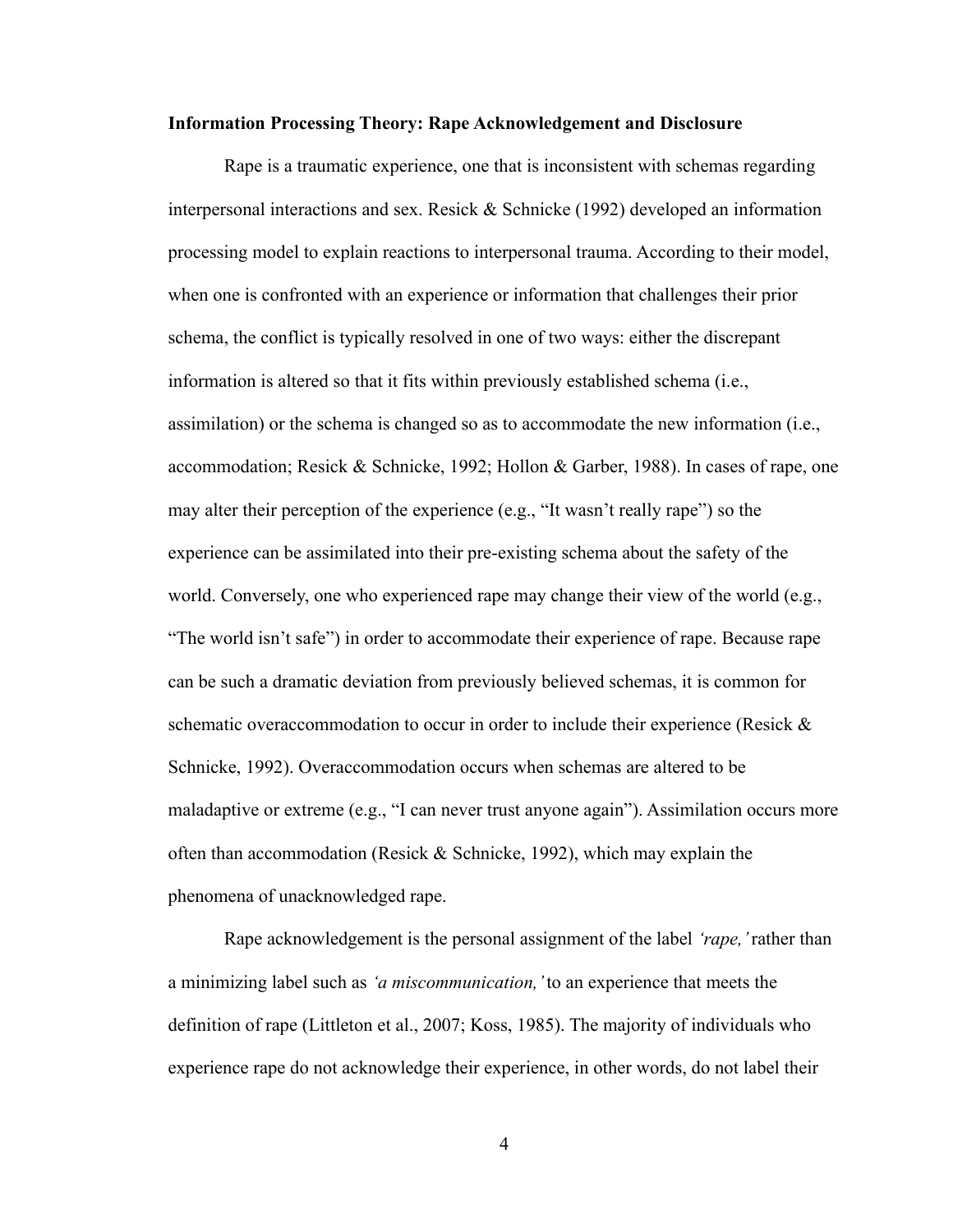experience as rape. Estimates from meta-analyses indicate approximately 60% of women who experience rape do not acknowledge their experience (Wilson & Miller, 2016). Information processing theory (Resick & Schnicke, 1992) might suggest that acknowledgement is a reflection of accommodation, and lack of acknowledgement is a reflection of assimilation. Indeed, Littleton (2007) found those who assimilated their experience into extant schemas were less likely to acknowledge their experience as rape. Acknowledgement has been associated with increased PTSD symptoms (Littleton et al., 2009) potentially because acknowledgement is an emotional and cognitive processing of rape which is associated with negative emotions and memories. However, this processing leads to improved adjustment in the long term, whereas lack of acknowledgement is associated with several negative health outcomes such as a higher risk for revictimization and depressive symptoms (Layman et al., 1996; Littleton et al., 2017; Wilson & Scarpa, 2017).

As a catalyst of change and recovery, acknowledgement may also precipitate disclosure for some people. Individuals may feel more compelled to discuss a clearly labeled experience of rape than an ambiguous or not fully understood experience. Indeed, those who acknowledge their experience are more likely to disclose (Littleton et al., 2006; Orchowski et al., 2013), and those who engage in avoidance coping (e.g., avoiding emotions and thoughts related to the experience) are likely to delay disclosure (Ullman, 1996). College-age women are more likely to disclose to a female peer than to formal support systems like the police, medical professionals, or religious authorities (Starzynski et al., 2005; Ahrens et al., 2007). Disclosure may also precipitate acknowledgment; a person may describe an unacknowledged experience to which a supportive person may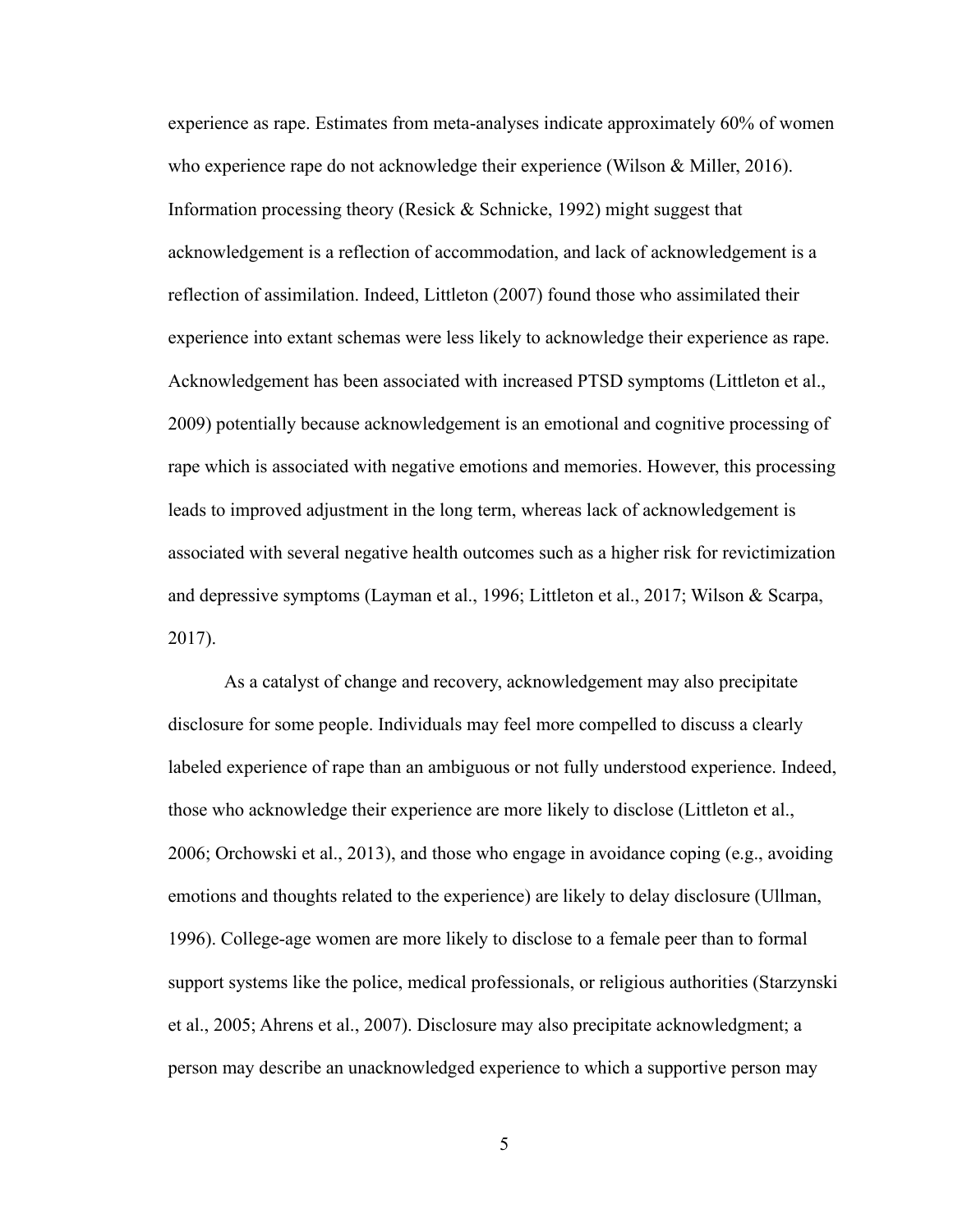provide corrective information that eventually leads to acknowledgment. Like acknowledgment, disclosure has been associated with both positive and negative outcomes. Disclosure, when met with negative reactions from others, can lead to negative outcomes such as greater self-blame, PTSD symptoms, and poorer coping (Ullman et al., 2007). Disclosure of trauma can itself be therapeutic because it allows for emotional processing of the event which can lead to decreased distress (Pennebaker et al., 2001). Disclosure has consistently been associated with positive outcomes similar to those resulting from acknowledgement, including receiving social support and resources (Ullman, 1996).

#### *Assimilation to Preserve Religiously Influenced Schemas*

An experience of rape may be particularly schema-discrepant when the schema is informed by religious teachings reflective of rape myths and traditional views about gender and sexuality. Indeed, the endorsement of rape myths, like those present in several religious texts, has been consistently associated with a lower likelihood of acknowledgement (LeMaire et al., 2016; Peterson & Muehlenhard, 2004). The likelihood of disclosure is also reduced if an individual's support systems have historically expressed views reflective of rape myths and traditional gender and sexuality ideals due to religious adherence (Ahrens et al., 2007; Patterson et al., 2009). Furthermore, individuals whose rape scripts were reflective of traditional gender and sexuality ideals were less likely to acknowledge their experience (Littleton & Axsom, 2003; Koss, 1985) or disclose (Tishelman & Fontes, 2017). Traditional views emphasizing virginity and purity may lead to associating sexual interactions with guilt and self-blame (Tishelman & Fontes, 2017) which is associated with lower likelihood of acknowledgement (Orchowski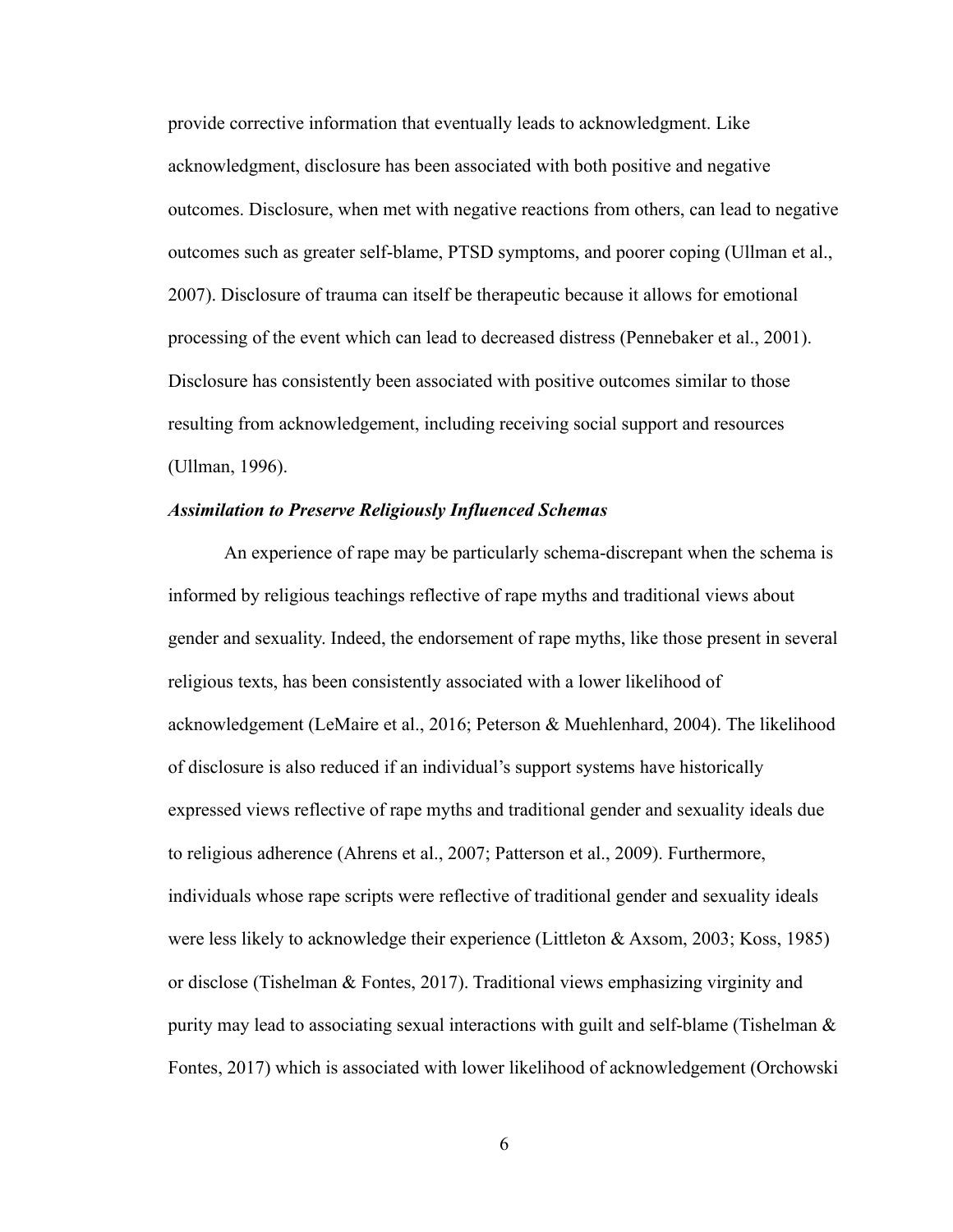et al., 2013). Religious themes of wifely duty, virginity, and women's inferior status may also influence one to believe they deserved to be raped or they are at fault for the loss of their sacred purity (Tishelman & Fontes, 2017), and this self-blame may be associated with a decreased likelihood of disclosure (Campbell et al., 2009).

#### *Accommodation at the Expense of Religiously Influenced Schemas*

Labeling an experience of rape as such likely marks the adaptation of schemas to include the traumatic experience. Acknowledgment and accommodation may be a clearer process for some even with religiously informed schemas. If one's experience of rape is consistent with rape scripts or stereotypical rape schemas (e.g., they were raped by a stranger who physically harmed them), they are more likely to acknowledge and disclose as their schema is more easily adapted to include their experience (Bondurant, 2001; Muehlenhard et al., 1992). For those with more ambiguous or schema-discrepant experiences, the process of acknowledging rape and altering firmly established schemas is likely a difficult one riddled with internal conflict. McCann et al. (1988) found that those who have experienced trauma are likely to question their prior schemas regarding safety, trust, power, esteem, and intimacy relative to themselves and their relationships with others. These questions can be very religious in nature, particularly for individuals who find significant importance or value in religion. The unique invasive, relational, and intimate characteristics of rape may be more likely to fuel internal religious conflict compared to that prompted by other civilian trauma.

Consistent with information processing theory, previous research has found trauma often leads to a change in one's belief system. Foa and Rothbaum (2001) and Falsetti et al. (2003) found individuals with histories of traumatic experiences were more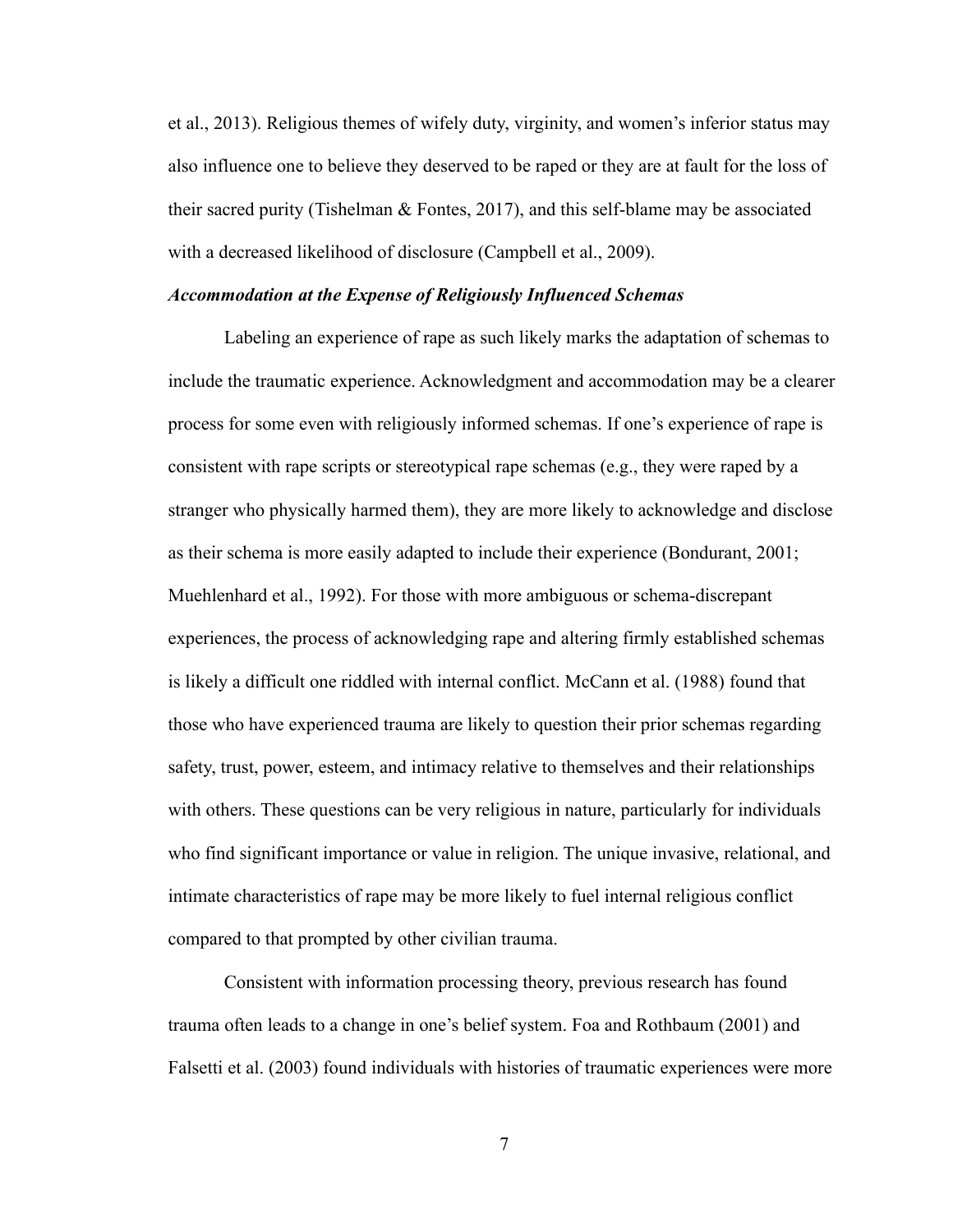likely to have experienced changes in their religious beliefs compared to those without histories of trauma. Individuals were more likely to become less religious following the first traumatic event in their life, but the directionality of religious change was otherwise inconsistent across participants, meaning some became more religious while others became less religious following a traumatic experience (Falsetti et al., 2003). In a study of Jewish women who had experienced sexual assault, 48% became less religious and 8% became more religious following the assault (Ben-Ezra et al., 2010). Religious views may change dramatically as a result of overaccommodation; the schematic integration of such a traumatic experience may lead one to not only become less religious but have negative or oppositional views regarding their previous religious beliefs. Littleton (2007) found those who experienced rape and overaccommodated were more likely to engage in maladaptive and risky coping compared to those who engaged in accommodation or assimilation.

### <span id="page-20-0"></span>**The Current Study**

The goal of the current study was to examine the reciprocal relationship between religion and rape acknowledgment as well as the relationship between religion and disclosure in a sample of college-aged women. Religious influence on acknowledgement and disclosure were investigated as pertaining to the individual, manifested by personal importance of religion and intrinsic and extrinsic religiosity, and pertaining to the individual's surrounding influences, manifested by religiosity of one's parents or guardians, immediate and extended family, community, and friends. Specifically, we hypothesized: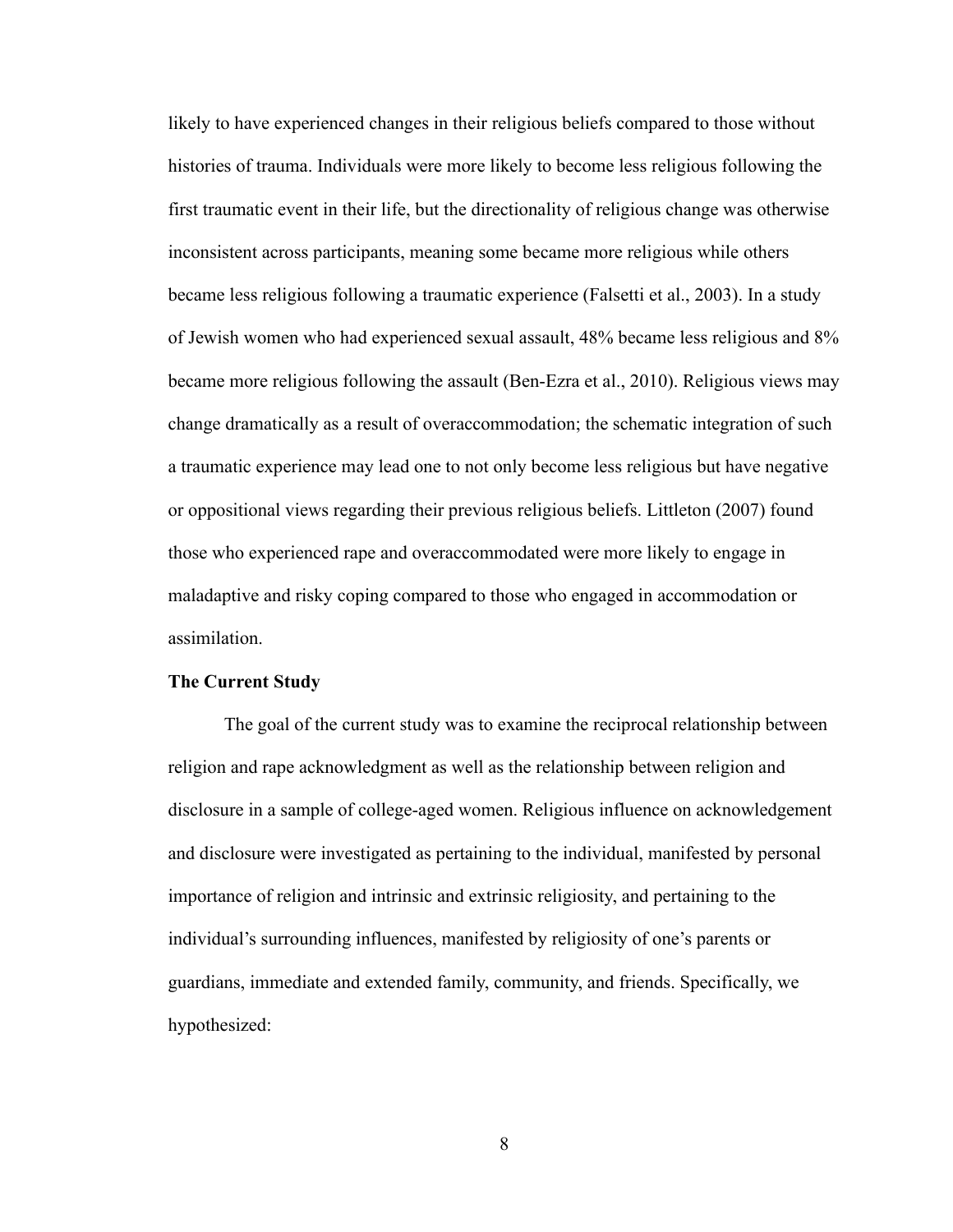- 1. Those with histories of rape would report more changes in religious views, specifically changes towards becoming less religious, than those without histories of rape (Falsetti et al., 2003). Of those with histories of rape, acknowledged individuals would be more likely to report changes in religious views, specifically changes towards becoming less religious.
- 2. After controlling for assault characteristics, those who reported high religiosity would be less likely to acknowledge their experience as rape.
- 3. Those who were more religious and reported greater religiosity among family, community, and friends would report fewer disclosures.

### **Method**

## <span id="page-21-1"></span><span id="page-21-0"></span>**Participants**

Participants were 310 women between the ages of 18-31. Participants were recruited via the University of North Dakota (UND) subject pool and received one research credit in return for their participation in the study. Participants were also recruited from Utah Valley University (UVU) psychology subject pool and received two research credits for participation. Flyers and social media postings were also used to recruit volunteer participants from religious organizations and online forums. College age women were exclusively recruited for this study because this group is at high risk for experiencing rape. In order to participate, individuals had to indicate they identify as a woman, were between the ages 18-30, and consent to participate in the study. As the purpose of the study was to examine differences between those who had and had not experienced rape, after data was collected from approximately 150 participants without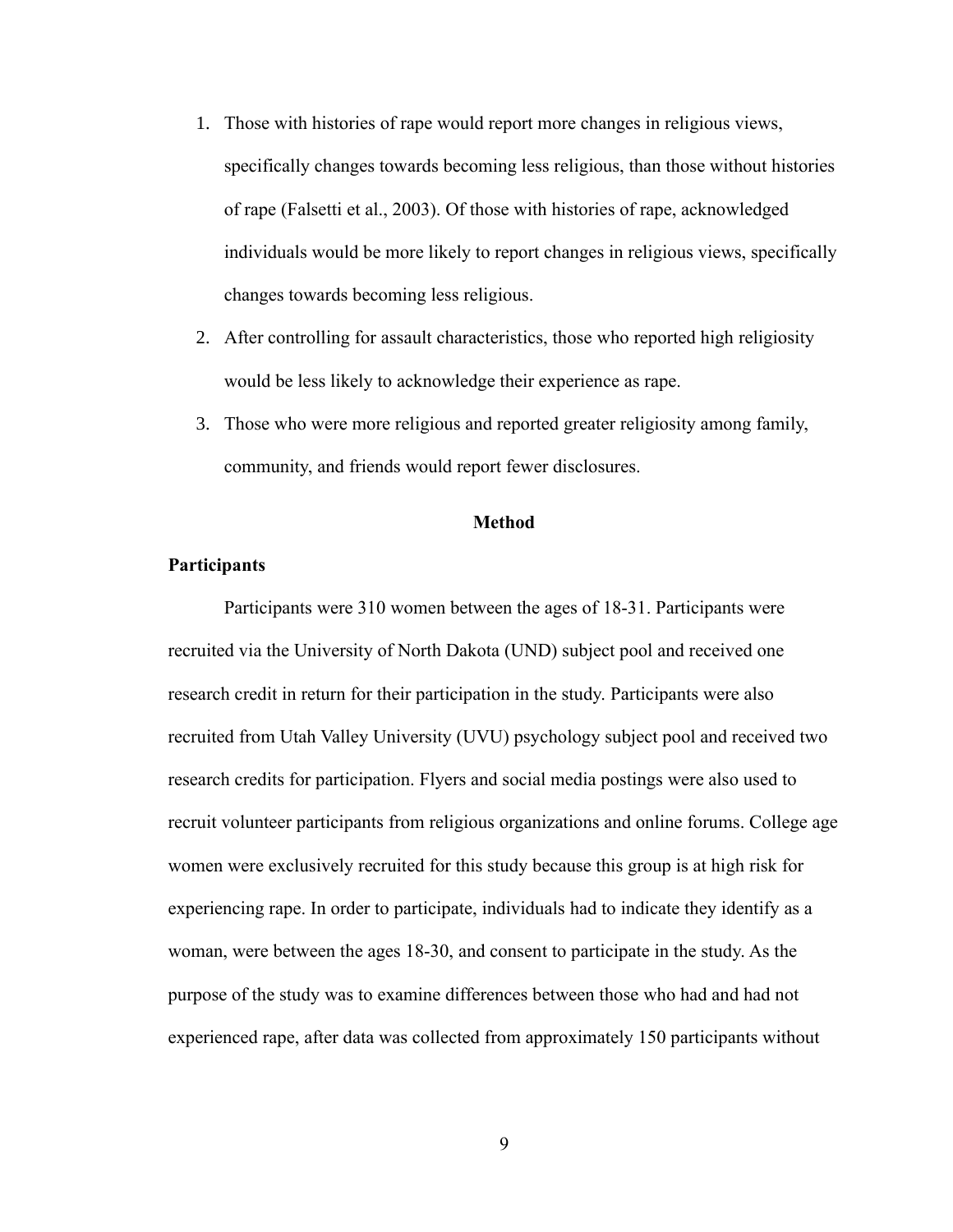rape histories, inclusion criteria were narrowed to include only those who had experienced rape.

Participants ranged in age from 18-31 ( $M = 20.98$ ,  $SD = 3.24$ ), and 87.1% were college students at the time of the survey. The sample was comprised of mostly White women (93.9%), followed by Native American women (3.2%), Asian or Pacific Islander women (2.9%), and Black or African American women (1.6%), and women who identified as other racial identities (e.g., Middle Eastern; 2.3%). Seventeen women identified as Hispanic or Latina (5.5.%). Four participants described their gender identity, in addition to the required alignment with woman, as genderfluid or nonbinary. The majority of the sample identified as heterosexual (81.6%); 11.9% identified as bisexual, 2.9% as gay or lesbian, 1.9% as queer, and 1.9% wrote in a more descriptive identity including asexual, biromantic, pansexual, panromantic asexual, and questioning.

The majority of participants reported a current residence in North Dakota (52.5%), followed by residence in Michigan (15.8%), Minnesota (11.9%), Utah (9.4%), and other states (7.7%). The collected sample reflected the predicted religious landscape of the Midwest (Pew Research Center, 2014a). Prior research found the majority of residents in the Midwest align with a Christian religious denomination (73%): Evangelical Protestant (26%), Mainline Protestant (19%), Catholic (21%), Historically Black Protestant (5%), Mormon or Church of Latter Day Saint (1%), and other Christian denominations each representing less than 1% of the population. Non-Christian faiths represent approximately 4% of the Midwest population and about 22% of the population reports being religiously unaffiliated (i.e., atheist or agnostic). The majority of the Midwest population reports they attend religious services at least once per month, are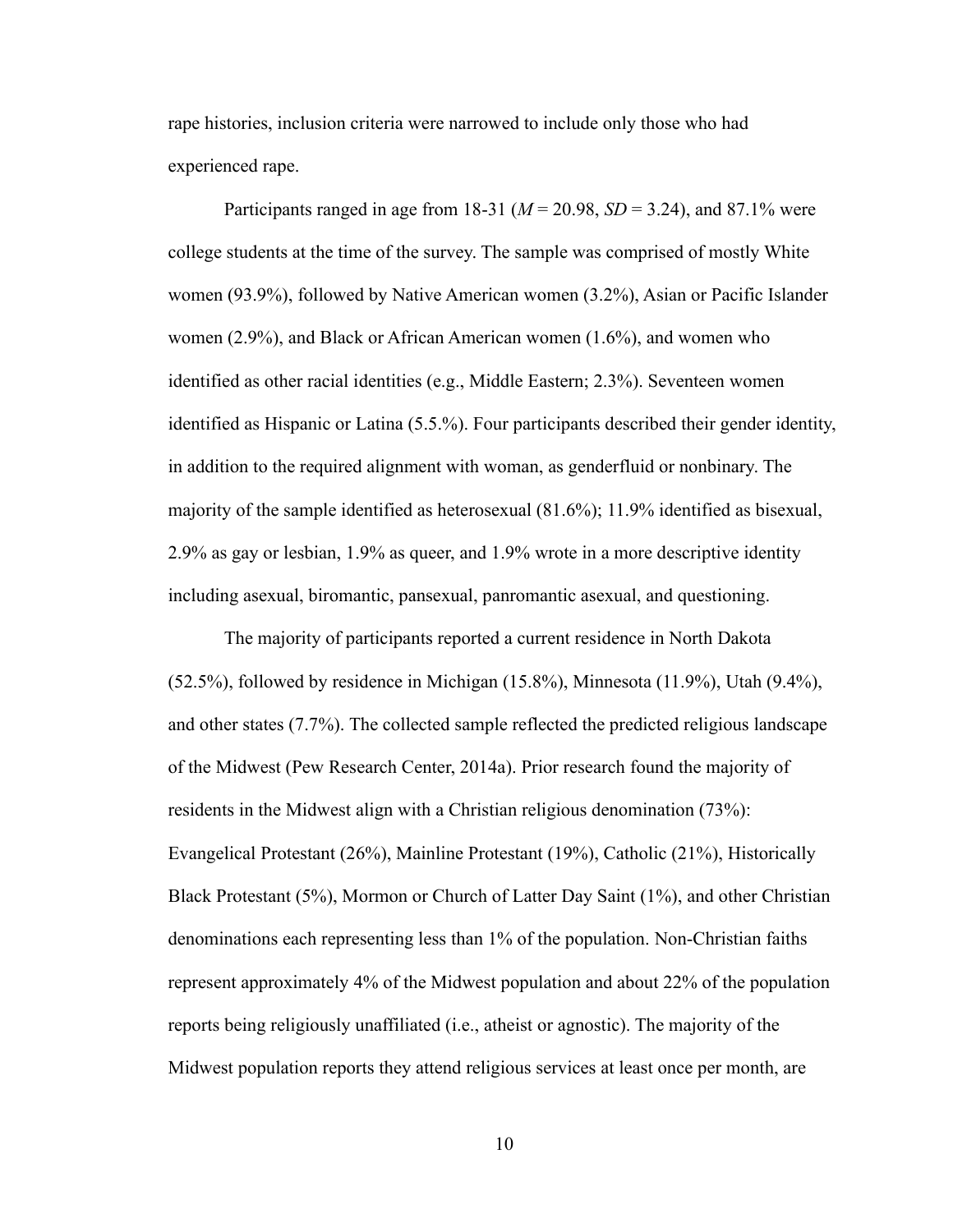absolutely certain God exists, and their faith is very important to them (Pew Research Center, 2014a). The opportunity to recruit in Utah likely altered the sample as Utah differs from the Midwest in that there is a significantly larger Mormon or Latter-Day Saints population (55%); otherwise, the religious breakdown largely mimics that of the Midwest. Religious importance and belief in God are similar between Utah and the Midwest; although frequency of attendance of religious services is higher in Utah with 53% reporting at least weekly attendance (Pew Research Center, 2014b). The following religious affiliations were represented in the sample: Roman Catholic (34.5%), Lutheran (ELCA, Missouri Synod, other; 19%), nonreligious (atheist or agnostic; 18.1%), Christian (no denomination, Christian Disciples, etc.; 9.4%), Mormon and Latter-Day Saints groups (5.2%), Wiccan or ritual magic (1.6%), Evangelical Free Church (1.3%), Spiritualist (1.3%), Non-denominational churches (1.3%), and Islam (1.3%). Additional religions (e.g., Conservative Judaism, Nazarene, Methodist) were endorsed by less than one percent of the sample.

## <span id="page-23-0"></span>**Procedure**

Women were invited to complete a compilation of confidential online surveys via the UND psychology subject pool, UVU psychology subject pool, relevant volunteer or religious groups such as Fellowship of Christian Athletes, and flyers in public areas around the University of North Dakota and on social media. The survey was described as a study on religious beliefs and interpersonal relationships. During the second wave of recruitment, study advertisements also included the question "Have you had a negative relationship experience?". Three screening questions adapted from the SES were used to determine if participants had experienced rape and would continue with the survey. After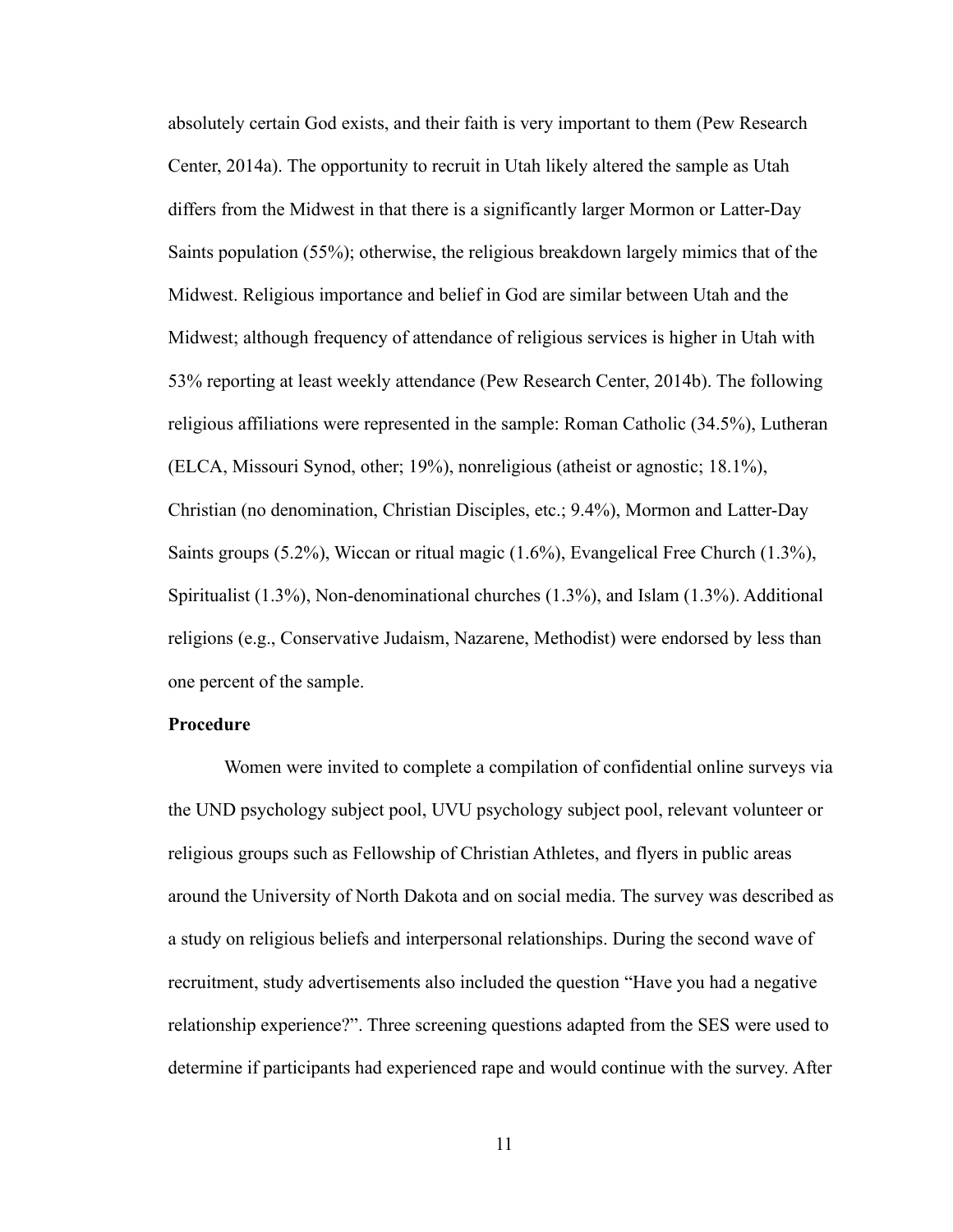data had been collected from 150 participants who had not experienced rape, the screening questions were either embedded in the survey or were utilized within recruitment subject pools so that only those with histories of rape were allowed to participate. Participants could stop participation at any time and counseling resources were visible throughout the duration of the survey by embedding the National Sexual Assault Hotline in the header of the webpage. Following the electronic informed consent process, participants completed questionnaires assessing basic demographic information, religious and spiritual beliefs, sexual victimization history, exposure to trauma, selfblame, shame, sexism, and rape myth acceptance in a randomized order. Additional questionnaires assessing coping, post-traumatic stress, stigma, and reactions to disclosure were administered in relation to a secondary study being simultaneously conducted. These questionnaires are disclosed in the spirit of open science but are not discussed further here.

#### <span id="page-24-0"></span>**Measures**

#### *Intrinsic/Extrinsic Religious Orientation Scale-Revised*

The Intrinsic/Extrinsic Religious Orientation Scale-Revised (Gorsuch & McPherson, 1989) was modeled on the Religious Orientation Scale (Allport & Ross, 1967). Allport and Ross (1967) describe extrinsic religiosity as the light embracement of a religious creed so that it benefits the self, whereas intrinsic religiosity is the full embracement of a religious creed so that it is internalized and followed in all facets of life. In other words, the extrinsically religious person utilizes their religion to their benefit (e.g., praying for comfort in times of pain) and the intrinsically religious person lives their religion (e.g., embraces their religion in all circumstances). The scale consists of 14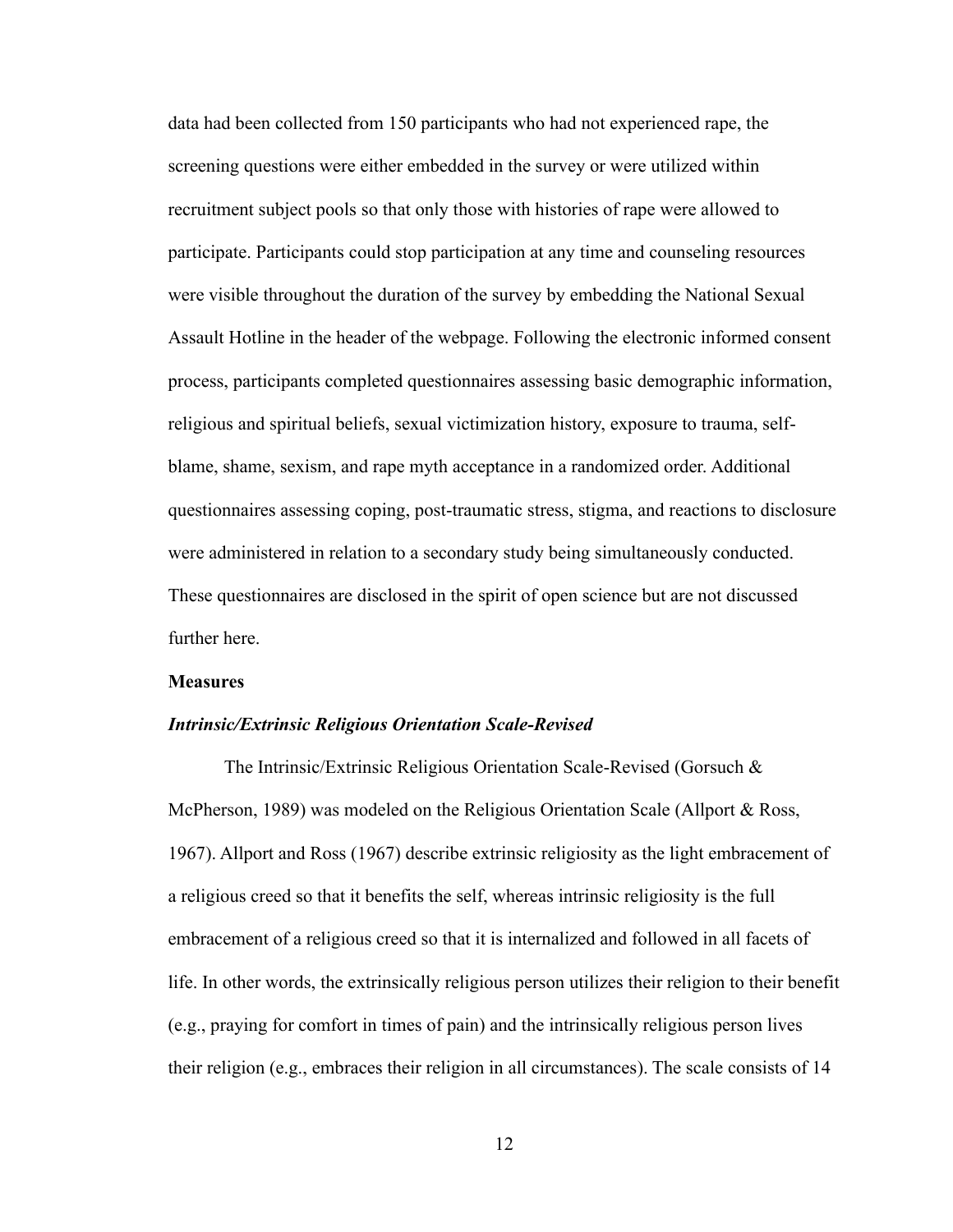items, 8 of which measure intrinsic religious orientation (e.g., *My whole approach to life is based on my religion*) and 6 of which measure extrinsic religious orientation. The Extrinsic orientation scale is further broken down into extrinsic-social (e.g., *I go to church mostly to spend time with my friends*) and extrinsic-personal (e.g., *I pray mainly to gain relief and protection*) motivations. Respondents indicate their agreement with each statement on a 5-point scale from *strongly disagree* to *strongly agree.* Individual scores are produced for the separate subscales. The possible scores for the Intrinsic scale range from 0-8; the possible scores for the extrinsic-personal and extrinsic-social subscale range from 0-3 and are totaled to calculate the Extrinsic scale score ranging from 0-6. The Intrinsic scale has demonstrated adequate reliability with the reliability coefficient being .83. The reliability coefficient for the Extrinsic scale is .65 with the comprising subscales being .57 for the extrinsic-personal subscale and .58 for the extrinsic-social subscale (Gorsuch & McPherson, 1989). Reliability estimates beyond internal consistency ratings have not been documented or are otherwise unknown.

## *Religion Demographics*

Religiosity is comprised of several different conceptual elements (e.g., religious attendance, depth of faith, religious upbringing). Therefore, several different components of religiosity were measured so as to gain a fuller understanding of one's religious identity. See Figure 1 for a detailed grouping of all included measures of religiosity. Because this study aimed to retrospectively document changes in religiosity, questions regarding religious affiliation and behavior were asked relative to three different time periods: the present, adolescence, and childhood. Measuring religiosity in childhood and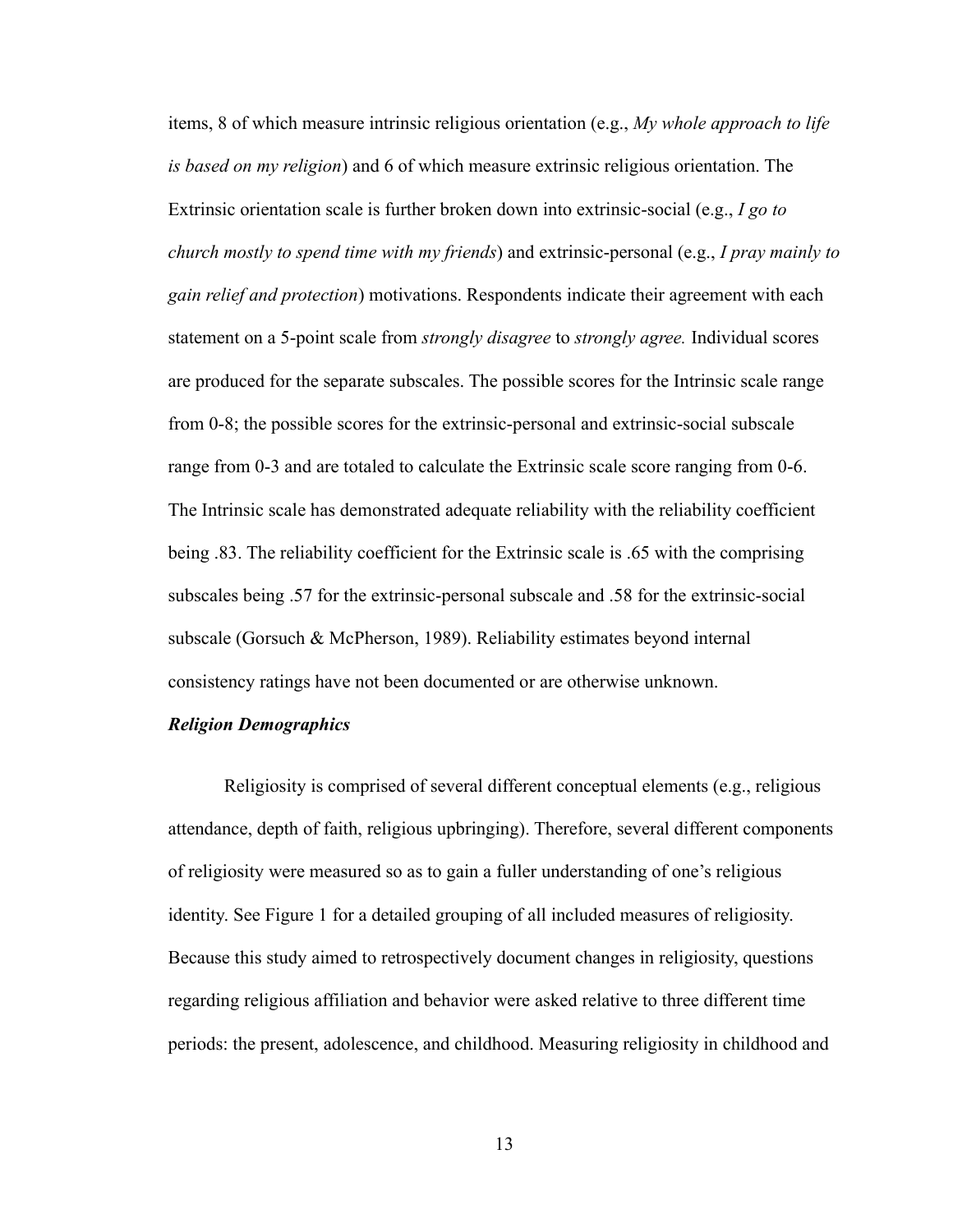adolescence may also provide valuable insight to caregivers' religious views which may have important implications on disclosure of rape.

Participants were asked to indicate their religious affiliation from a list or write a more specific or not included affiliation in an open-ended manner. Frequency of religious behaviors across the lifespan were addressed with questions commonly used in religion research and recommended by the Fetzer Institute's national working group on religion and health research (Fetzer Institute, 1999). Specifically, frequency of attendance of religious services, reading sacred religious texts, and praying and/or meditating were assessed on a 5-point scale anchored with *never* and *very frequently.* Similar questions assessing religious behaviors have used a variety of response scales; a 5-point scale was chosen to reflect the commonly used 4-point scale anchored with *never* and *very frequently* to further include an *almost never* option, to capture greater nuance (Fetzer Institute, 1999). Frequency of attendance of religious services and private religious practices during childhood and adolescence were assessed on the same scale. The three assessed religious behaviors (i.e., attending religious services, reading religious texts, and praying and/or meditating) across the three assessed time periods (i.e., the present, adolescence, childhood) translated to nine individual variables.

The difference between religious behavior across time periods was translated into religious change variables, with higher difference scores reflecting greater change in religious behaviors. Changes in religious views were also assessed using the following question adapted from a study assessing change in belief patterns following a sexual assault: *Have your faith or religious beliefs ever changed?* (Ben-Ezra et al., 2010). Participants rated their response on a 7-point scale with 0 being *not at all* and 6 being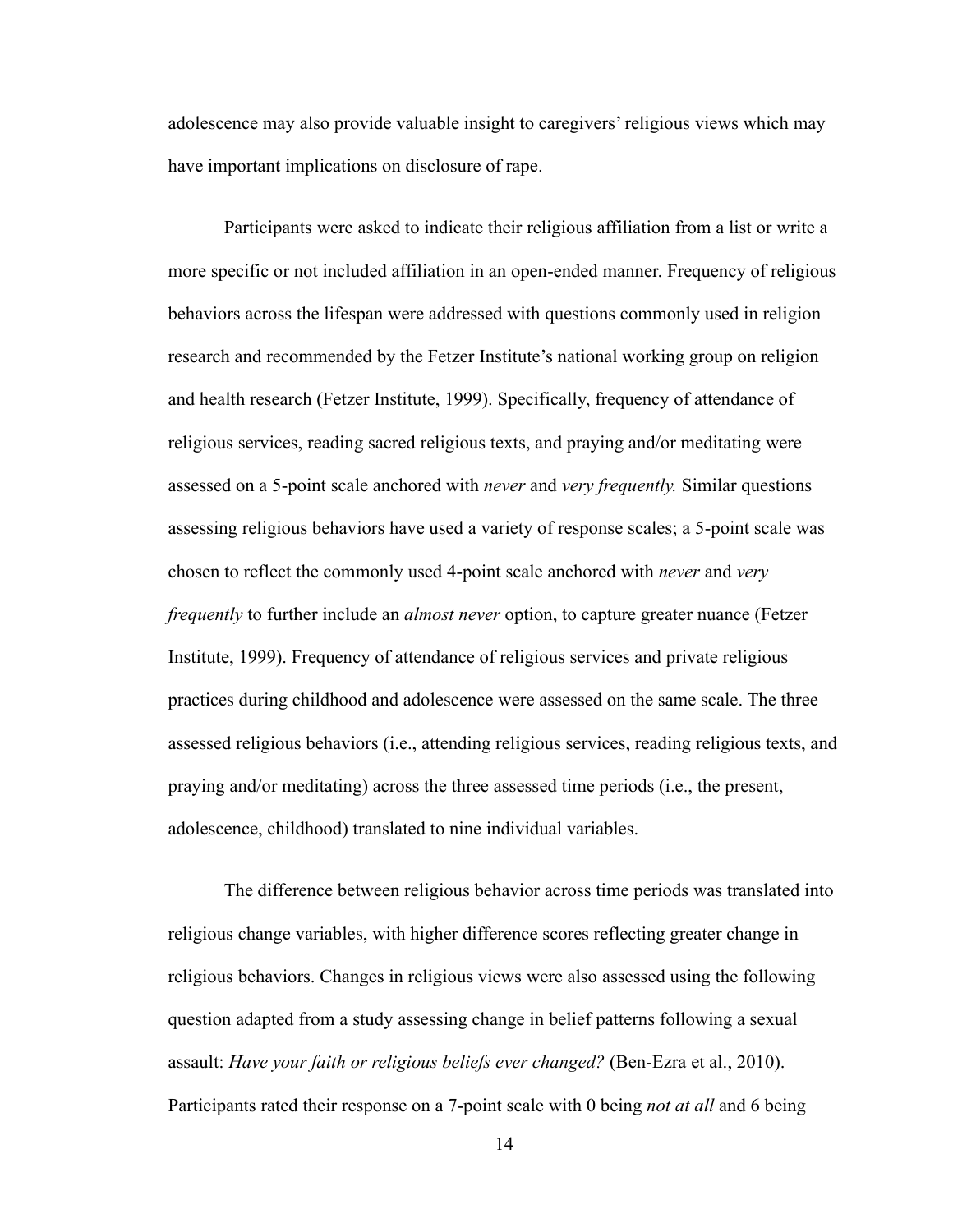*very much.* The extent to which one currently considers themselves a religious person was measured on a sliding scale with 0 being *I am not at all a religious person* and 100 being *I am very much a religious person.* The extent to which one views their religion as important was measured on a similar scale with 0 being *religion is not at all important to me* and 100 being *religion is very important to me*. Single-item measurements of aspects of religiosity have been used consistently in previous research and have been shown to be significant predictors of several health outcomes such as longevity, remission of depressive symptoms, and life satisfaction (Hall et al., 2008).

Because disclosure is contingent upon the perception of others, participants' perceptions of potential confidants was assessed. Participants were asked if they were raised in a religious family or household and whether they still practice that religion. Participants were asked to report their perceptions of how religious their parents or guardians, immediate family, extended family, community, and friends are on a 10-point scale anchored with *not at all religious* and *very religious.* Overall religiosity of an individual's microsystemic influences will be calculated by averaging respondent ratings of each influence (i.e., parents or guardians, immediate family, extended family, community, and friends), with higher scores reflecting higher religiosity in the individual's surrounding system of support and influence.

#### *Sexual Experiences Survey-Short Form (SES-SFV)*

History of victimization was assessed by the Sexual Experiences Survey-Short Form (SES-SFV; Koss et al., 2007). The SES is the most widely used measurement to assess sexual victimization (Fedina et al., 2018). The 10-item questionnaire assesses several possible experiences of victimization (e.g., sexual contact, sexual coercion,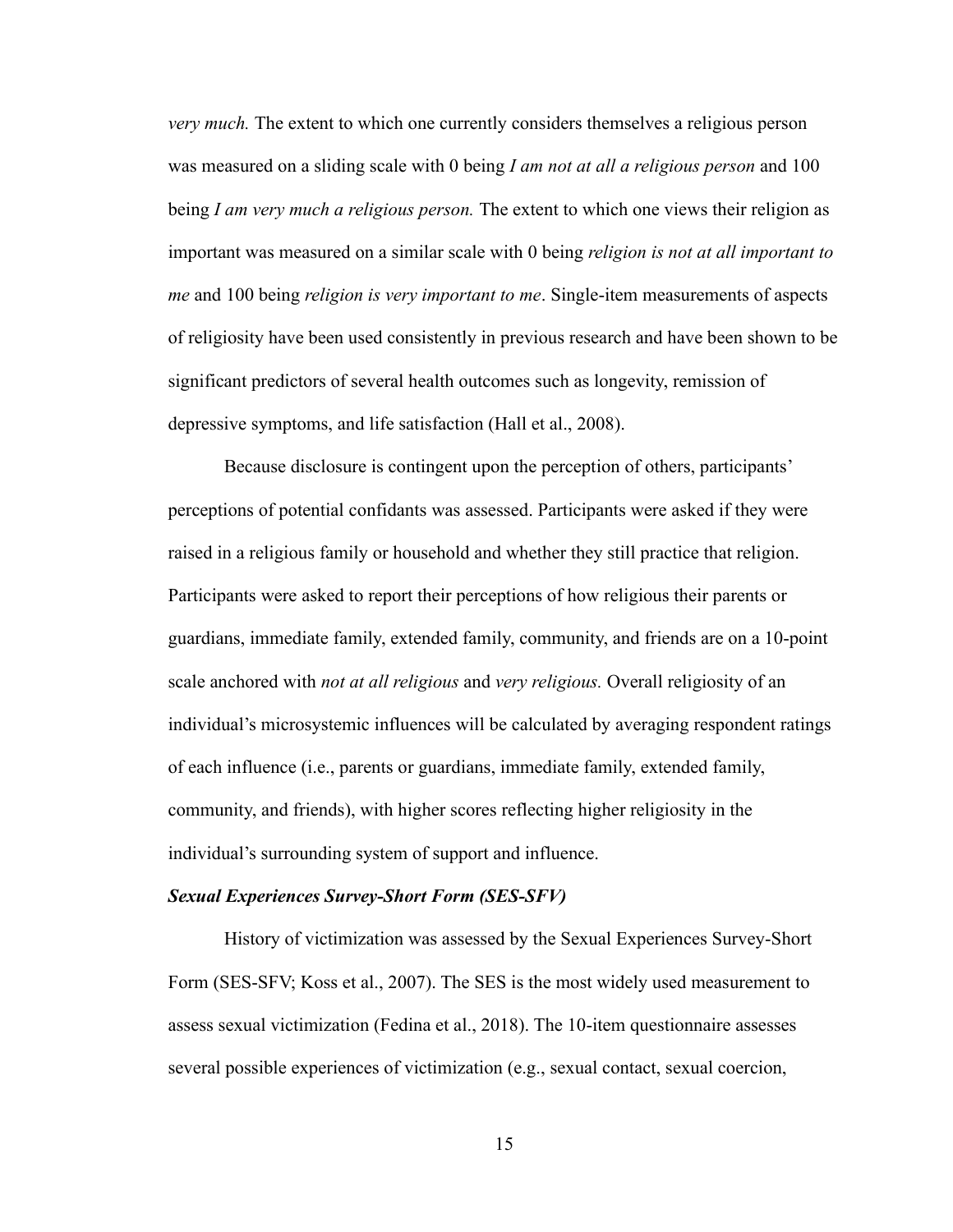attempted rape, and completed rape) in the past twelve months and since the age of 14. The first seven items include a behaviorally specific description of a victimization experience (e.g., *Someone had oral sex with me or made me have oral sex with them without my consent by*:) followed by descriptions of five different means by which another person facilitated the victimization (e.g., *threatening to physically harm me or someone close to me*) to which participants indicate how many times (0, 1, 2-5, 6-9, or 10+) they had that sexual experience associated with the specified tactics in the past twelve months and since their fourteenth birthday. The eighth and ninth questions assess age and gender of the respondent and sex of the perpetrator. The final question asks, *Have you ever been raped?* to which respondents may indicate *yes* or *no.* Johnson et al. (2017) found the internal consistency for the SES-SFV items assessing unwanted sexual experiences was .92. When assessing for test-retest reliability, 70% of women answered the survey identically two weeks following the initial administration (Johnson et al., 2017). The short form was significantly correlated with the original SES.

The screening survey to ensure the majority of participants during the second wave of recruitment had experienced rape read *Since the age of 14, how many times has someone used one of the tactics on the list below to have oral sex, anal sex, or intercourse with you without your consent?* and was followed by three tactics (i.e., physical force, facilitation by drugs or alcohol, and threats of physical force). The SES-SFV was still administered in its entirety to all participants to determine the experience of rape.

Those who indicated they had experienced oral, anal, or vaginal sex without their consent (i.e., indicate any response greater than zero to SES-SFV items 2, 3, or 4) were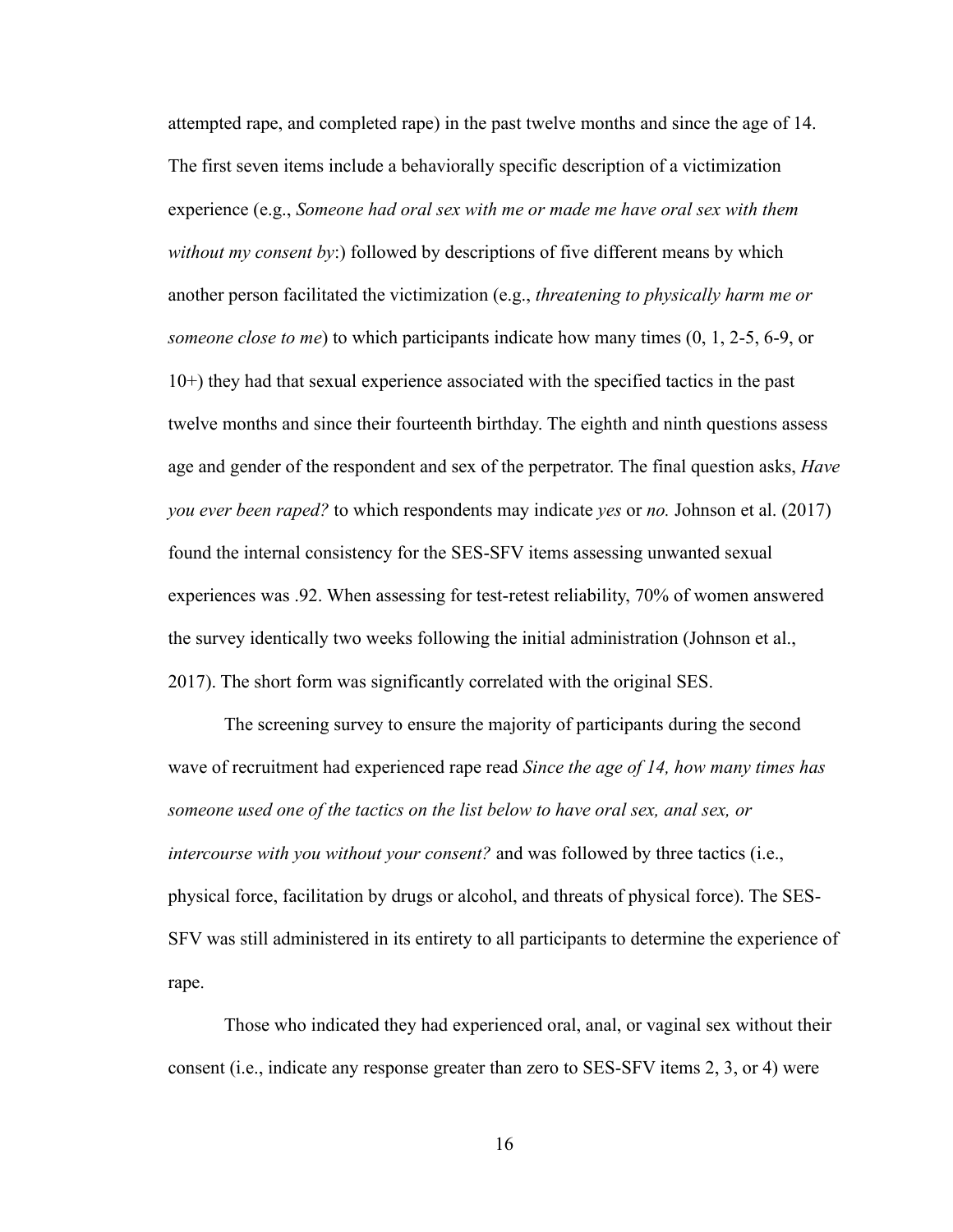considered to have experienced rape. Of those who experienced rape, those who indicated *yes*, they had been raped, are considered to have acknowledged their experience and those who indicate *no*, they had not been raped, were considered to not have acknowledged their experience. This strategy has been frequently used to identify acknowledgement status throughout the literature (Wilson & Miller, 2016; Koss, 1985). Those who reported an experience in adolescence or adulthood that meets the legal definition of rape as reflected by an affirmative response to any of the three questions, were forwarded to the Assault Characteristic Questionnaire (see below) which includes items specific to those who have experienced rape.

#### *Assault Characteristics Questionnaire (ACQ)*

The Assault Characteristics Questionnaire (ACQ; Littleton et al., 2009) asks about the circumstances of an experience of sexual assault. The initial instructions of the ACQ anchor participants to either the one experience of unwanted sex they have had or the one they consider to be the worst. The questionnaire addresses the types of force the assailant used, the participant's resistance, and their level of awareness during the assault. Relationship to the assailant, alcohol consumption, and drug use are also addressed. Participants were asked to label their experience and report the frequency of disclosure and the sources to which they disclosed. All the aforementioned questions include multiple response options from which the participant can choose to respond. The final questions ask how many times the individual experienced unwanted sexual contact with this specific person, with others, and how long ago the assault occurred.

Because the ACQ items are anchored to a precise incident, additional questions could be added to determine religious views as they are affected by a specific experience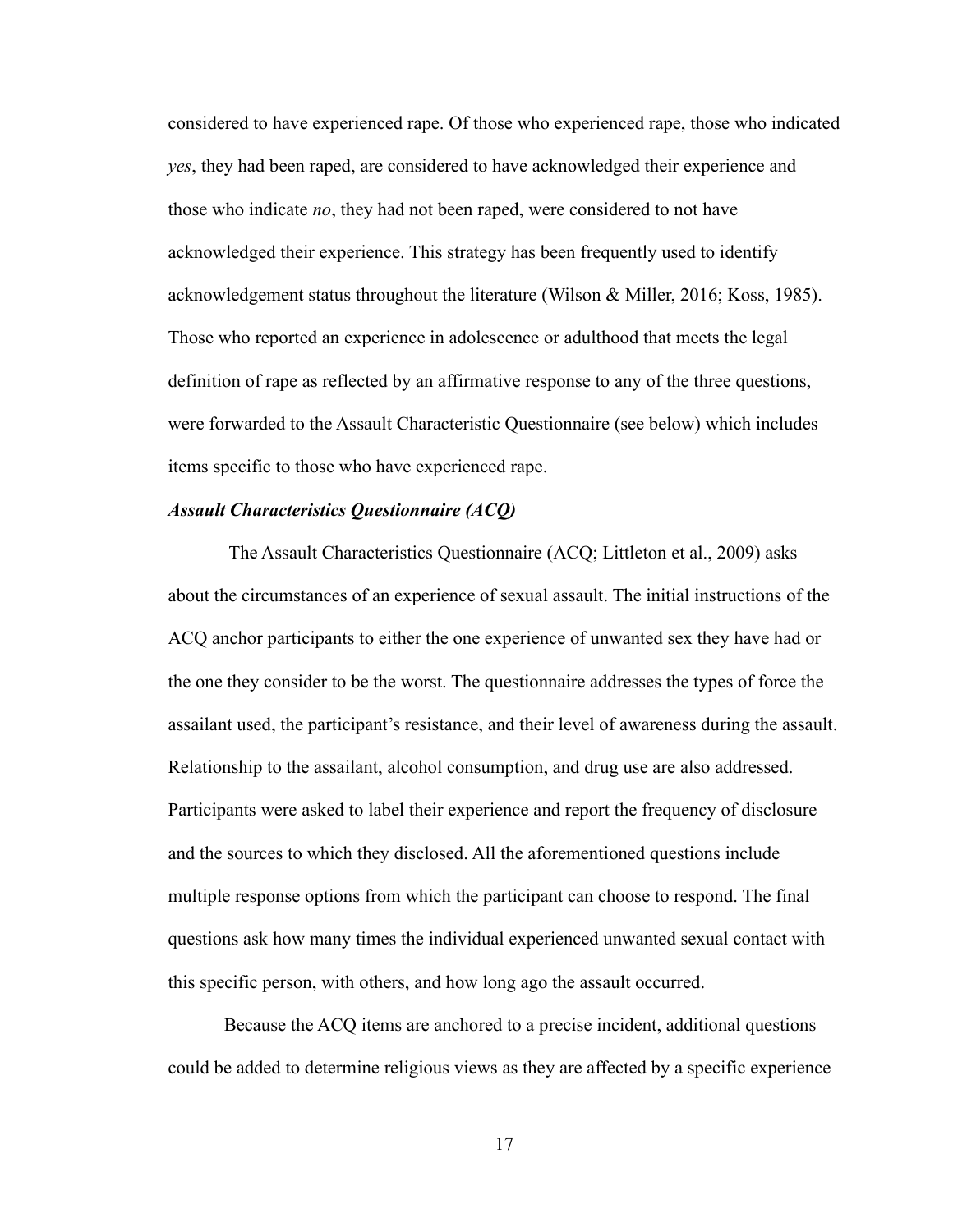of rape. Religious views before and after an experience of rape were assessed by questions adapted from a previously mentioned study (Ben-Ezra et al., 2010). The following questions will be open-ended: *Before this experience, how did you perceive your religiosity?* and *After this experience, how did you perceive your religiosity?* A final question (*After this experience, has your religion become* ?) assessed the importance of religiosity as affected by the experience of rape; participants rated their response on a 5-point scale: 0 (*significantly less important to you*), 1 (*less important to you*), 2 (*the same*), 3 (*more important to you*), 4 (*significantly more important to you*).

## *Life Events Checklist (LEC-5)*

In order to control for other traumatic experiences that may be associated with changes in religious beliefs (Falsetti et al., 2003), we screened for exposure to a variety of potentially traumatic experiences. The Life Events Checklist (LEC-5; Weathers et al., 2013) was developed by the National Center for PTSD to assess exposure to an array of potentially traumatic experiences. Respondents are presented with a list of 16 potentially traumatic experiences (e.g., *Natural disaster (for example, flood, hurricane, tornado, earthquake)*) to which they can indicate the event happened to them personally, they witnessed the event happen to someone else, they learned about the event happening to a close friend or family member, they were exposed to the event as a part of their job, they are unsure if the event fits, or the event does not apply to them. The first three responses are scored 1, 2, and 3, respectively; scores are then totaled for an overall measure of exposure to traumatic events. The inventory includes an additional item to which participants can indicate exposure to a stressful event or experience that was not captured in the previous items. For the purpose of this study, the direct exposure category items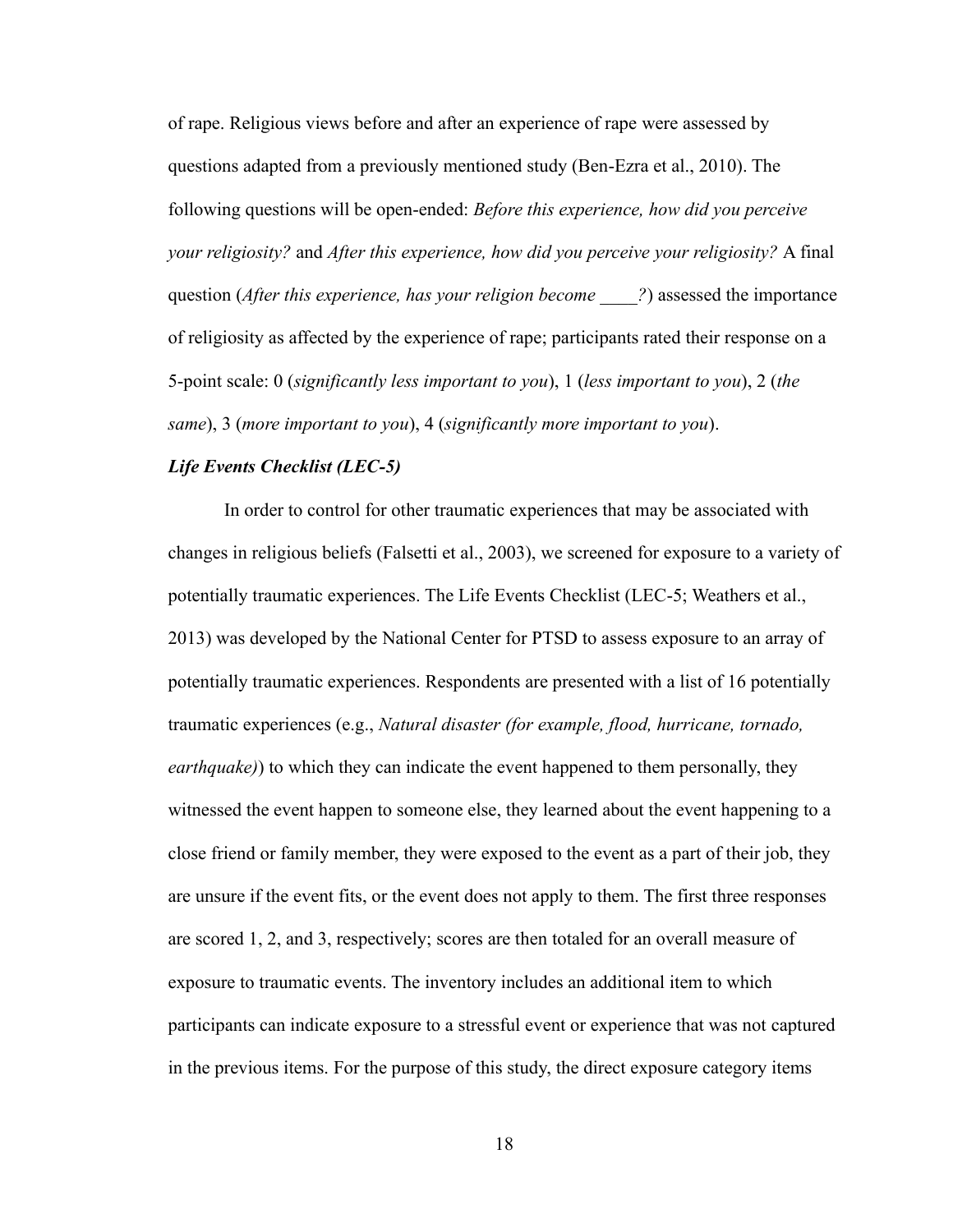were summed for a total between 0-15 because two of the 17 items cannot be directly experienced (e.g., sudden violent death). Higher scores are reflective of exposure to more traumatic experiences. The LEC has demonstrated adequate reliability used as both a direct measure of trauma exposure (i.e., including only personal experiences) with the mean kappa statistic across items being .61, and an indirect measure (i.e., including all responses) with the mean kappa statistic being .47 (Gray et al., 2004). The retest correlation is  $r = .82$  (Gray et al., 2004). The LEC has demonstrated convergent validity with other established measures of traumatic experiences (e.g., Trauma Life Events Questionnaire ( $r = -.55$ ; correlations are negative because lower LEC-5 scores indicate more direct exposure), Modified Post-Traumatic Stress Disorder Symptom Scale (*r* = -.44)) and measures of psychopathology associated with trauma exposure (e.g., PTSD Checklist (*r* = -.48), Clinician Administered PTSD Scale (*r* = -.39); Gray et al., 2004).

## *Childhood Trauma Questionnaire (CTQ-SF)*

Childhood abuse, particularly childhood sexual abuse, has shown to have important influences on the acknowledgement process, religious beliefs, and disclosure (Wilson & Scarpa, 2015; Draucker et al., 2011; Ullman, 1996). The CTQ-SF (Bernstein et al., 2003) is a 28-item retrospective, self-report measure of traumatic experiences during childhood. Respondents indicate on a 5-point scale— *1* being *never true* and *5* being *very often*—the degree to which a statement was true for them before the age of fourteen. Items are reflective of different experiences that fall into one of the five clinical scales: physical, sexual, and emotional abuse, and physical and emotional neglect. The following is an example item: *Someone threatened to hurt me or tell lies about me unless I did something sexual with them.* Each subscale includes five items. After correcting for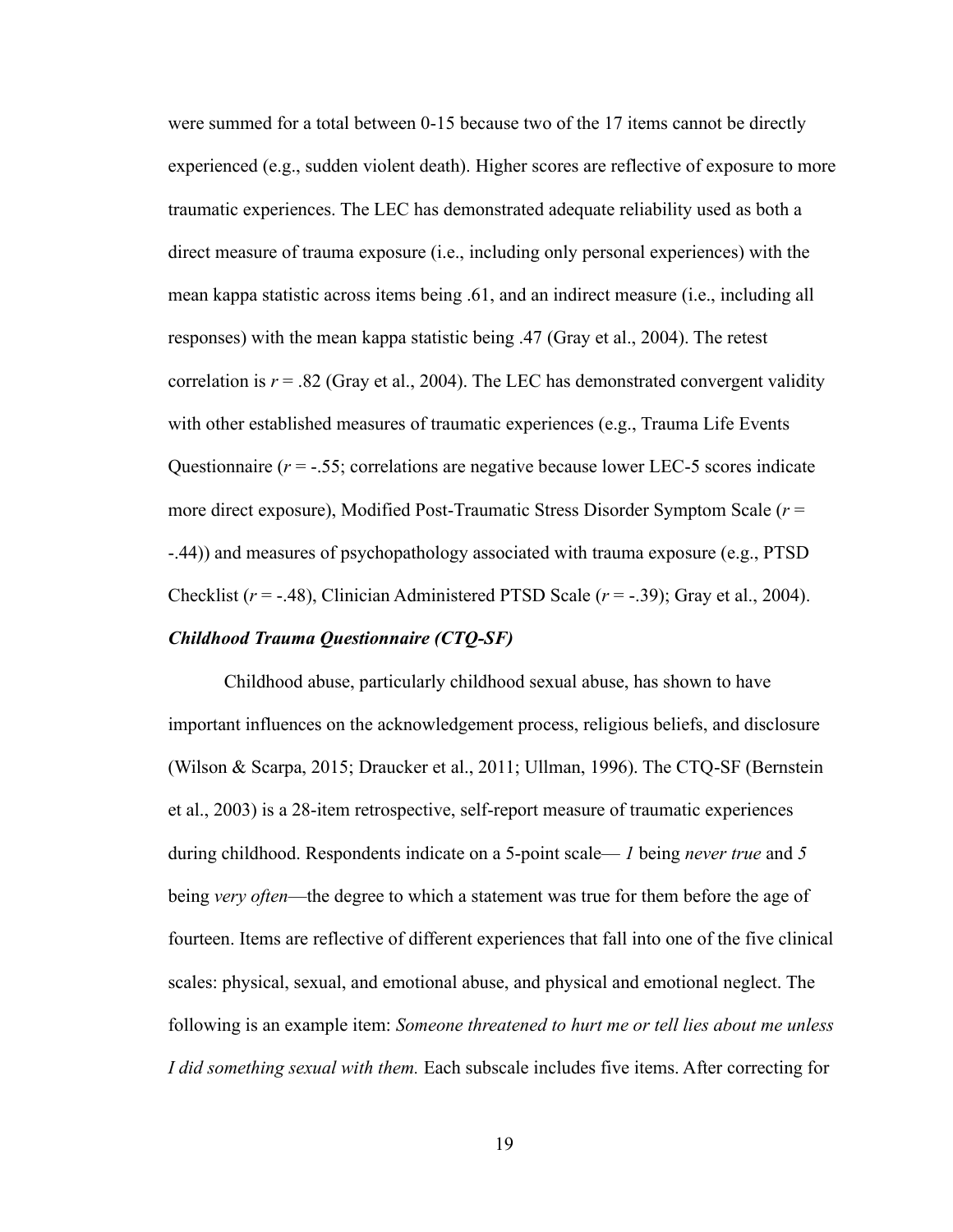reverse-scored items, the subscale item responses are summed for a total between 5-25 with higher scores reflecting greater trauma severity of the respective type. The CTQ-SF has demonstrated excellent convergent validity in that the subscale scores significantly predicted therapists' observational reports of abuse (Bernstein et al., 2003). The original CTQ has demonstrated good internal consistency (Cronbach's alpha of .95) and good test-retest reliability (total scale correlation of .88; Bernstein et al., 1998). The CTQ-SF was also validated in a study with a college undergraduate sample, in which they found adequate subscale test-retest reliabilities (.66 - .94) and acceptable subscale alpha coefficients (.70 - .93; Paivio & Cramer, 2004).

#### *Updated Illinois Rape Myth Acceptance Scale (IRMAS)*

Because rape myths have been historically endorsed by Judeo-Christian religious teachings, a measurement of rape myth acceptance will be included to determine if religious influence on acknowledgement and disclosure is mediated by rape myth acceptance. The Updated Illinois Rape Myth Acceptance Scale (IRMAS; McMahon & Farmer, 2011) includes 22 items reflective of one of four different overarching rape myths: she asked for it (e.g., *If a girl acts like a slut, eventually she is going to get into trouble.*), he didn't mean to (e.g., *When guys rape, it is usually because of their strong desire for sex.*), it wasn't really rape (e.g., *If a girl doesn't say "no" she can't claim rape.*), and she lied (e.g., *Rape accusations are often used as a way of getting back at guys.*). Respondents indicate their level of agreement on a 5-point scale ranging from *strongly agree* to *strongly disagree*; higher scores are indicative of greater rejection of rape myths. Scores can be totaled for a cumulative score or for subscale scores. The IRMAS has been widely used in research; the test's reliability was .93 and it has been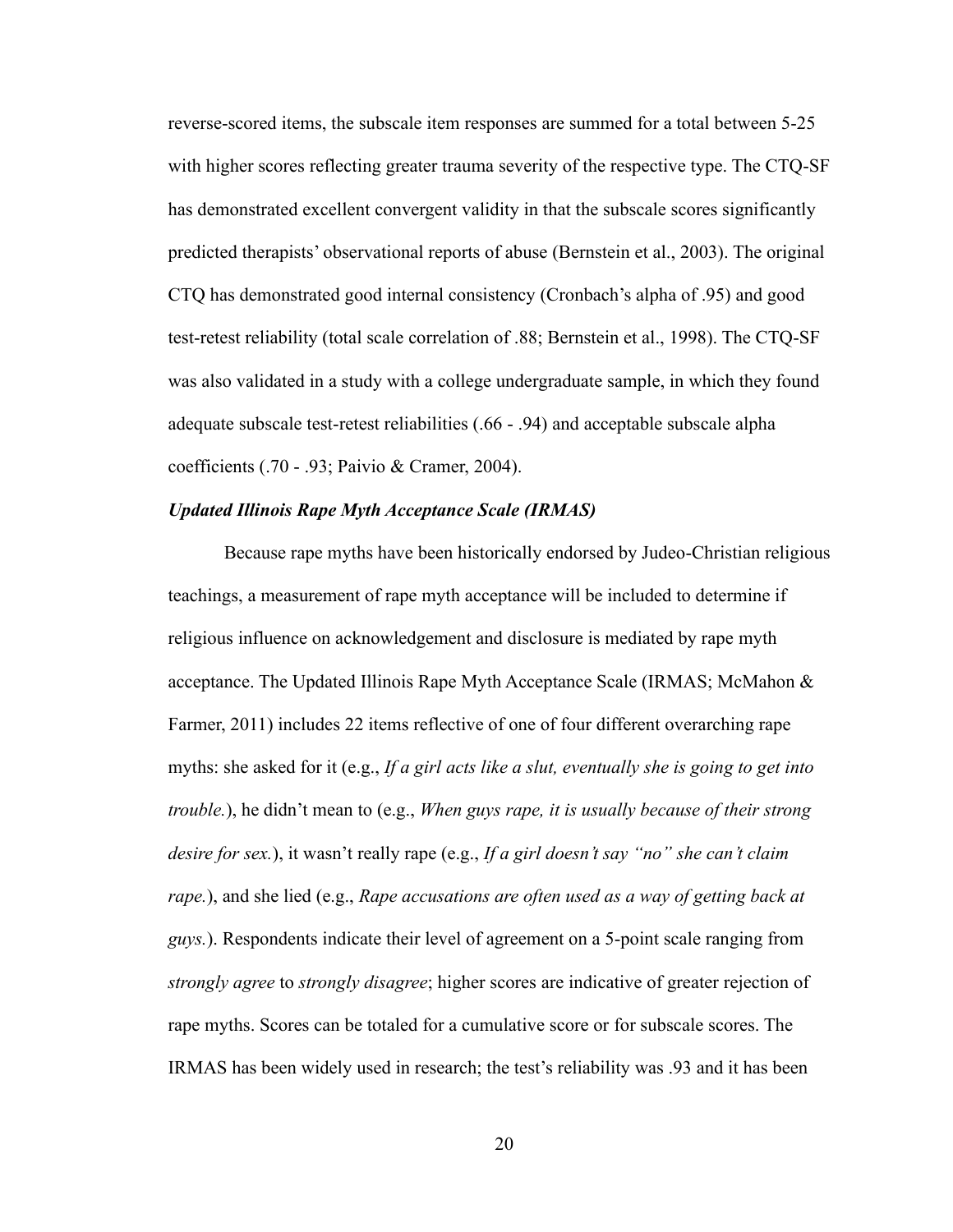correlated to similar constructs (e.g., endorsement of traditional sex role stereotypes; Payne et al., 1999). The IRMAS was updated to include current language (McMahon & Famer, 2011).

### *Ambivalent Sexism Inventory (ASI)*

Alignment with traditional beliefs regarding gender and sexuality was assessed with the Ambivalent Sexism Inventory, specifically the benevolent sexism subscale. Benevolent sexism is the belief in stereotypes regarding women and women's restricted roles that, despite being rooted in traditional stereotypes and masculine dominance, may seem positive or prosocial (Glick & Fiske, 1996). The benevolent subscale is comprised of 11 items (e.g., *Many women have a quality of purity that few men possess*)*.* Within the benevolent sexism subscale, items reflect protective paternalism, complementary gender differentiation, and heterosexual intimacy. The remaining 11 inventory items assess hostile sexism (e.g., *Most women fail to appreciate fully all that men do for them*). Items are rated on a 6-point scale with 0 being *disagree strongly* and 5 being *agree strongly*. Following reverse scoring procedures, subscale items are averaged for an indication of benevolent and hostile sexism; an overall measure of sexism can be computed by averaging all items. Alpha coefficients were between .83-.92 for overall sexism, .80-.92 for hostile sexism, and .73-.85 for benevolent sexism across six different samples (Glick & Fiske, 1996). The ASI demonstrated significant correlations with other measures of sexist attitudes including the Attitudes Toward Women Scale (.63), Old-Fashioned Sexism Scale (.42), Modern Sexism Scale (.57), and Rape Myth Acceptance Scale (.54; Glick & Fiske, 1996). This association is thought to be purely caused by the hostile sexism scale as the correlation is non-significant for the benevolent sexism scale alone,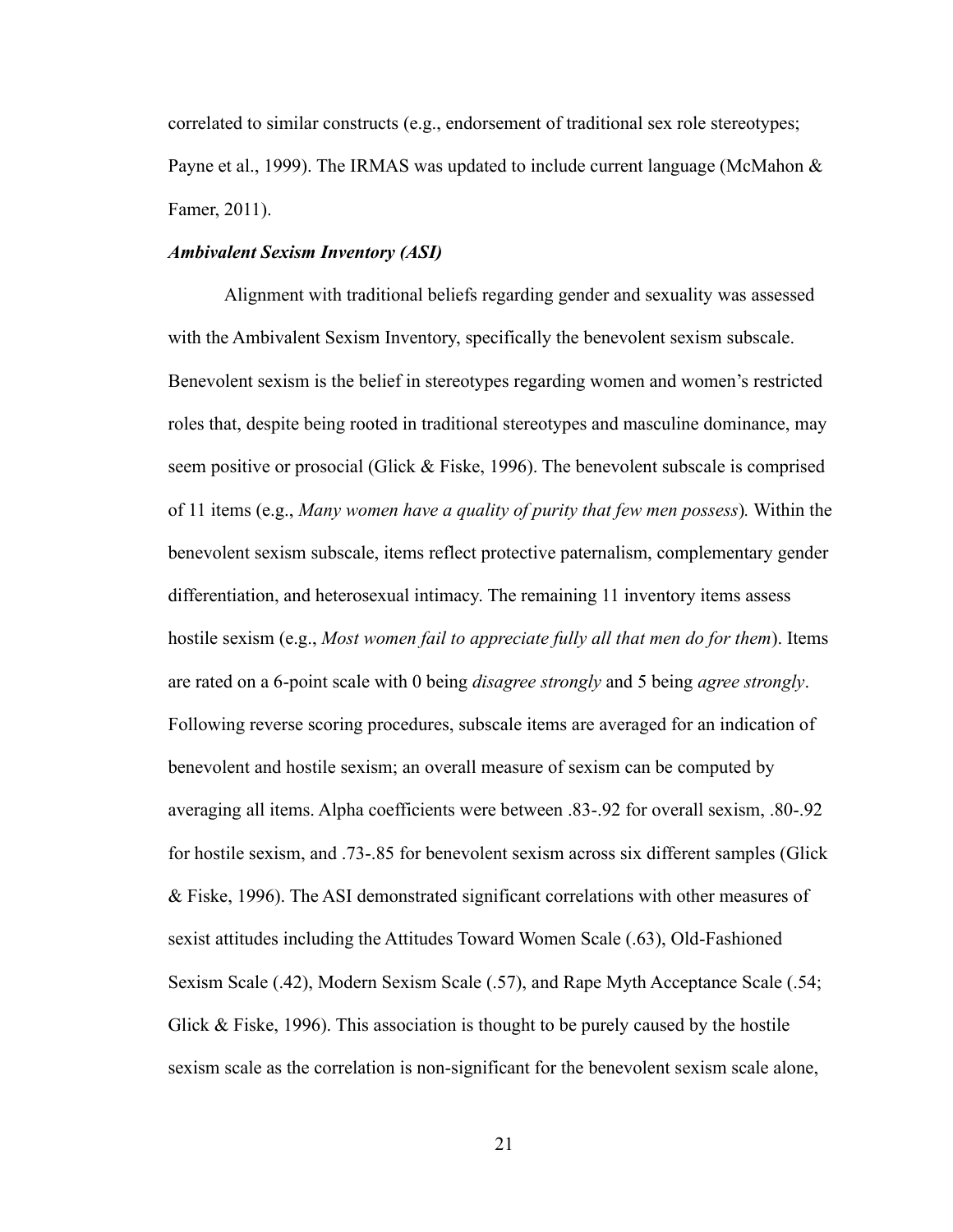suggesting the benevolent sexism scale measures unique, subtle belief systems and biases.

## *Rape Attribution Questionnaire (RAQ)*

Messages from religious teachings and religiously adherent family and friends may contribute to placing greater blame on oneself for an experience of rape. The Rape Attribution Questionnaire (RAQ; Frazier, 2003) was used to measure respondents' attributions of blame for an experience of rape. The current study included the first two subscales measuring behavioral and categorical self-blame. Five items address behavioral self-blame (e.g., *I used poor judgement*) and five items address blame on the other person (e.g., *The rapist wanted to hurt someone*) to which respondents indicate the frequency with which they experience the listed thoughts on a 5-point scale  $(1 = Never, 5 = Very)$ *Often*). Scores are totaled per each subscale; higher scores are reflective of greater blame. The RAQ was found to be valid and reliable in samples of both female emergency room visitors and those who have experienced sexual assault as identified by a phone survey. The subscales alpha coefficients were both .87 and test-retest reliability coefficients were .64 and .79 for behavioral self-blame and other blame, respectively (Frazier, 2003). Because the current study is addressing rape acknowledgement, the items were adapted so as not to include the words *rape, rapist,* or *assault.* For example, items that use the title *rapist* were changed to *person.* 

## *Abuse Related Experiences of Shame Scale*

Shame, although largely absent from the acknowledgement literature, likely has important implications for disclosure and acknowledgement, and religion may uniquely contribute to experiences of shame centered around an experience of rape. The Abuse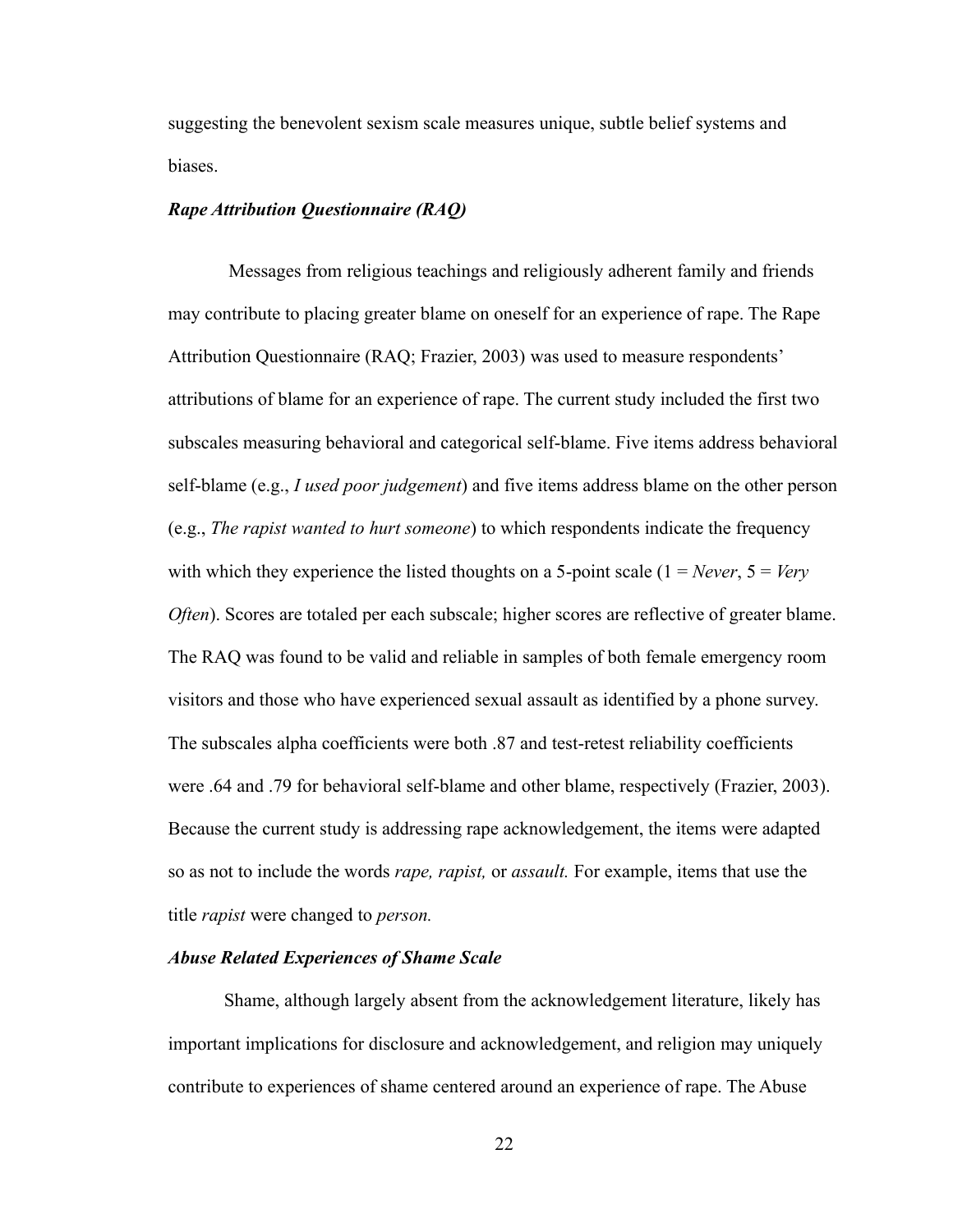Related Experiences of Shame Scale (Feiring & Taska, 2005) is an 8-item self-report measure of shame experienced as a result of abuse. Items (e.g., *What happened to me makes me feel dirty*) are rated on a 3-point scale (i.e., *not true, somewhat true,* and *very true*). Scores are summed for a total between 0-16; higher scores indicate greater abuserelated shame. Feiring and Taska (2005) suggest using a cutoff score of 6 to create high and low shame groups. The alpha coefficient for the scale is .86. The measure was significantly correlated with an assessment of shame-related postures (.23) and the Test of Self-Conscious Affect for Adolescents (i.e., a measurement of proneness to general guilt and shame; .39; Feiring & Taska, 2005).

#### <span id="page-35-0"></span>**Analytic Plan**

### *Power Analyses*

*Apriori* power analysis was conducted using G\*Power (Faul et al., 2007) to determine the necessary sample size to achieve adequate power. The necessary power was calculated for an independent samples t-test to determine the appropriate sample size in which assault-related religious change would be detectable. Using religious level means and standard deviations of those with and without histories of assault (Ben-Ezra et al., 2010), one tail analysis was selected, the effect size was set to .40, power was set to .80, and the alpha error probability was set to .05. The total sample size reported was 156, suggesting assault-related religious change would be detectable in a group of 156 participants with half having experienced rape.

Very little is known about religiosity's influence on rape acknowledgement; therefore, rape myth acceptance was used as a proxy variable for religiosity to estimate the sample size needed to detect an effect of religion on acknowledgment in those who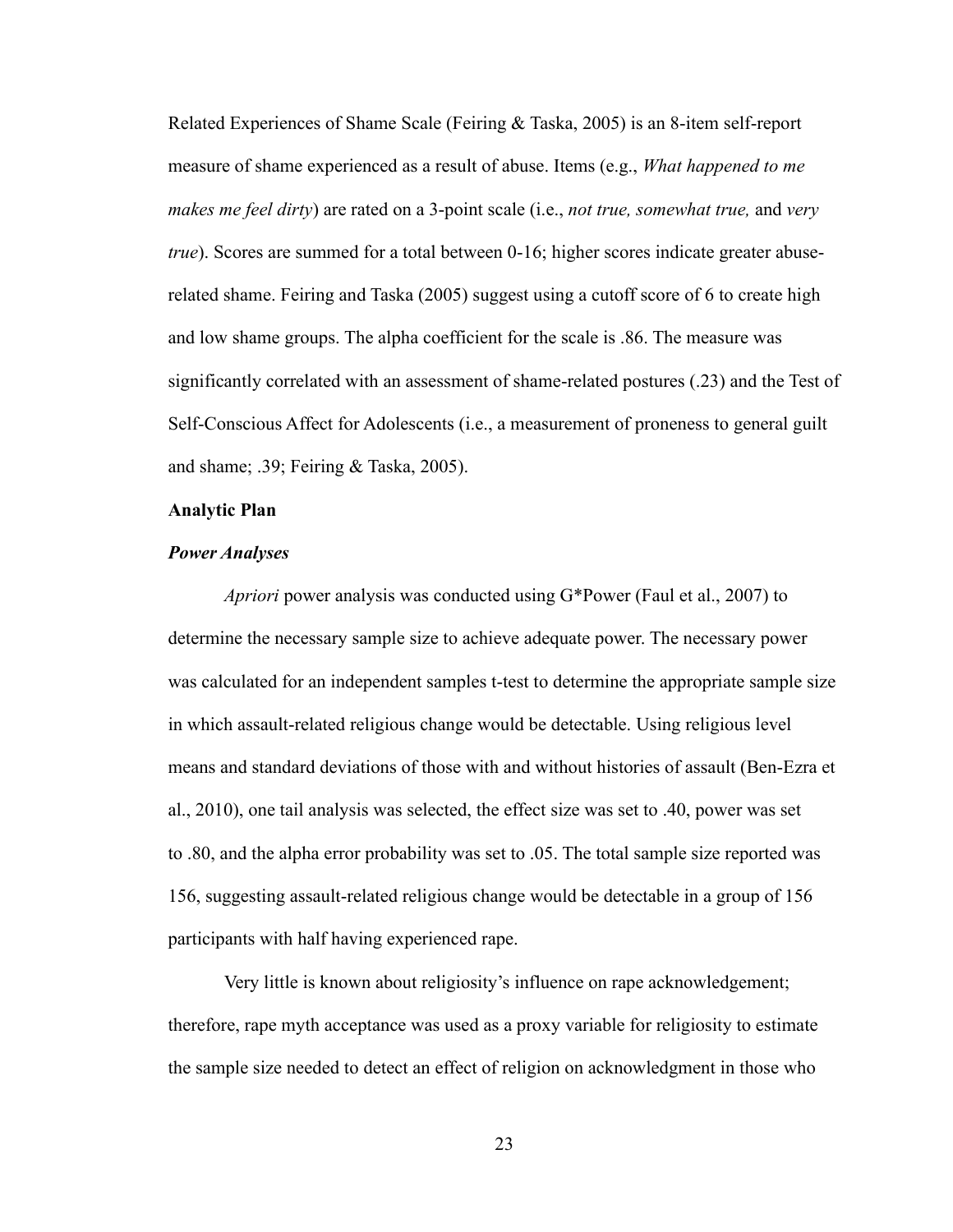have experienced rape. Rape myth acceptance was chosen as a proxy variable because there is a substantial amount of literature on rape myth acceptance and acknowledgement, and because rape myth acceptance has been consistently related with religiosity. Using means and standard deviations of acknowledged and unacknowledged participants' rape myth acceptance (LeMaire et al., 2016), one tail analysis was selected, the effect size was set to 1.08, power was set to .80, and the alpha error probability was set to .05. The total sample size reported was 24, suggesting acknowledgement differences based on values similar to those promoted by religion, would be detectable in a group of 24 participants with histories of rape. However, due to the dearth of research assessing rape acknowledgement related to religiosity and religiosity's historical small effect sizes on other aspects of trauma recovery (Ano & Vasconcelles, 2005), we increased our sample size in order to account for a potentially smaller effect. We aimed to recruit approximately 300 participants with at least 140 having experienced rape.

#### *Data Analyses*

Data was analyzed using SPSS Statistics Version 26. Prior to analysis, data was cleaned to check for missing data. Any questions that participants failed to answer were marked 999. Pairwise deletion was used for each analysis. If more than 80% of data was missing for a latent variable (e.g., extrinsic religiosity), that participant's data was excluded from analysis involving the variable. Because an understanding of rape history was critical to all analyses, participants were excluded if they did not complete every SES item, unless their incomplete responses indicated an experience of rape.

To test Hypothesis 1, participants were excluded if they did not answer the change in religious views question or rape acknowledgement question. Participants were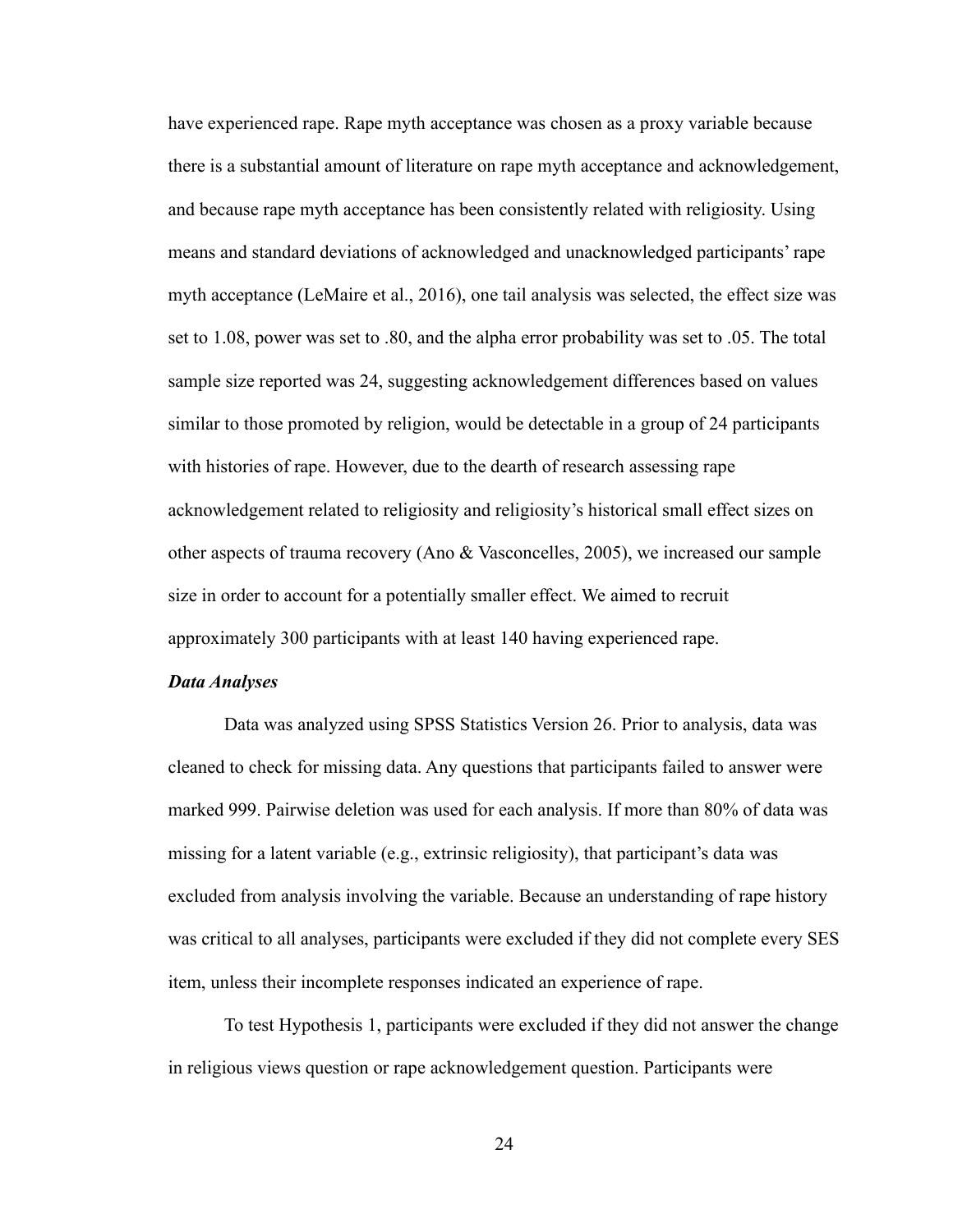excluded for the directionality of religious change analysis if they did not meet the overarching Hypothesis 1 criteria or did not answer the direction of religious change question. To test Hypothesis 2, participants were excluded if they did not complete the importance of religiosity question or the rape acknowledgement question. To test Hypothesis 3, those who did not answer the disclosure question within the ACQ and/or failed to answer 80% or more of the items assessing religiosity of family, friends, and community members were excluded.

Hypothesis 1 states those with histories of rape will report more changes in religious views, with changes being reflective of becoming less religious, than those without histories of rape. To test the difference between changes in religious views (measured on a 7-point scale with greater values reflective of higher levels of change) mean scores of religious changes were compared between those with and without histories of rape. An ANCOVA was run with the change in religious views entered as the dependent variable, history of rape entered as the independent variable, and exposure to other traumatic events entered as the covariate so as to control for the difference in religious views potentially caused by exposure to trauma other than rape. Mean scores of religious changes were compared between acknowledged and unacknowledged individuals who have experienced rape using an independent samples T-test. A chi-square test of association will be used to determine the directionality of religious change (i.e., becoming more or less religious) among those who have experienced rape. Acknowledgement status was compared to the five levels of possible rape-related religious importance change (i.e., religion became significantly less important, became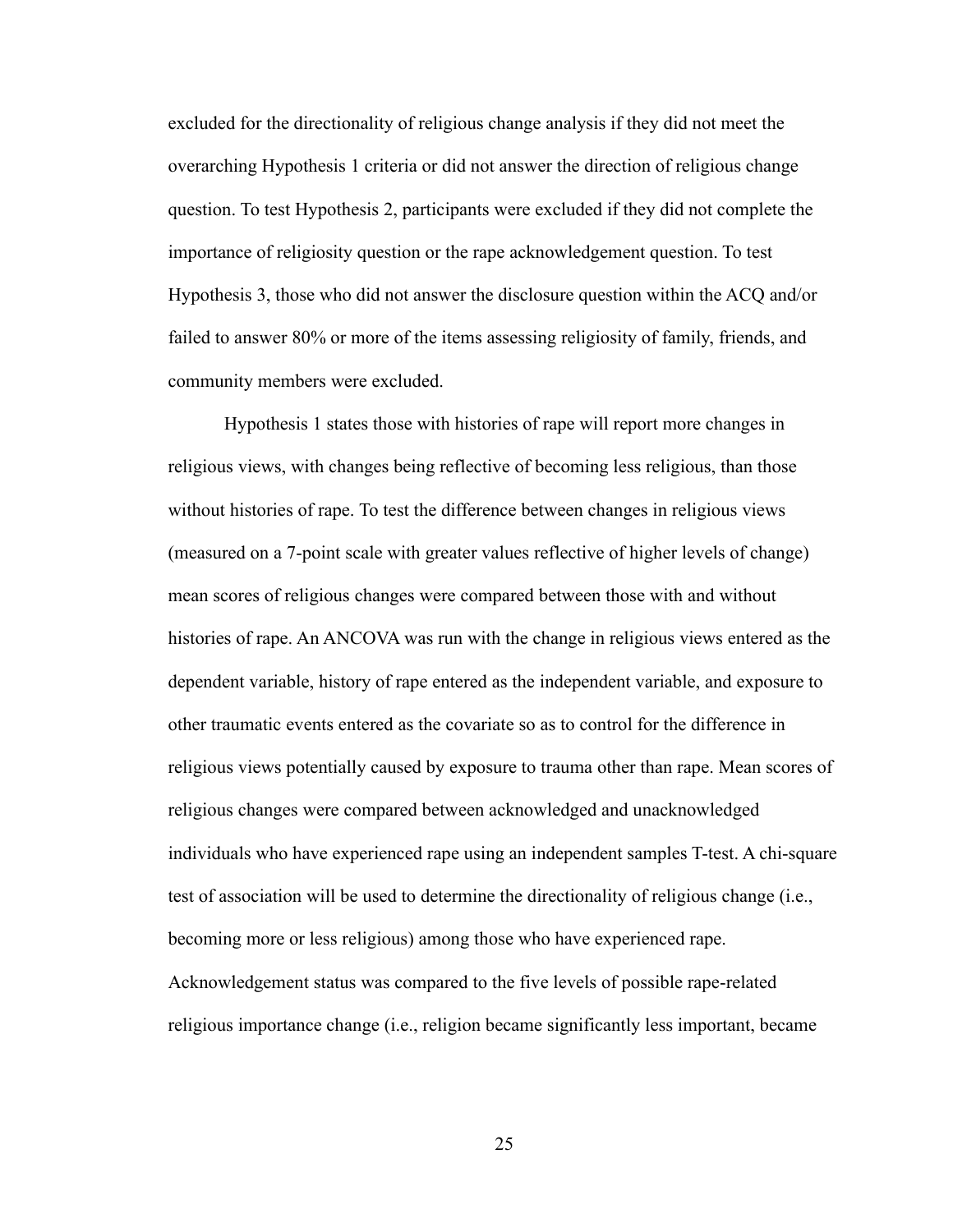less important, remained the same, became more important, or became significantly more important).

Hypothesis 2 states those who report a high importance of religion will be less likely to acknowledge their experience as rape. In order to test this hypothesis, we conducted an independent samples T-test to compare mean importance of religion (measured on a 100-point scale with higher values suggesting greater importance) and all other personal religiosity variables between acknowledged and unacknowledged individuals. A binary logistic regression was also conducted, with acknowledgement entered as the dependent variable and importance of religion and assault characteristics that have historically impacted acknowledgement (e.g., higher degrees of physical force and resistance, time since the assault; Littleton et al., 2006) as possible predictors so as to control for acknowledgement differences caused by assault characteristics.

Hypothesis 3 states there will be a negative correlation between ratings of religiosity among family, community, friends, and authority figures and number of reported disclosures. The religiosity of family, friends, community members, and other support systems (ranked on a 10-point scale with 10 being *very religious*) were averaged to determine overall religiosity of one's potential confidants and support system. Participants were asked to indicate how many people they had told in an open-ended format. Non-number responses (2.2%; e.g., many, my family knows) were excluded; responses that included estimates (3.6%; e.g., probably 3) were coded as the highest included number, and responses that included ranges (1.4%; e.g., 5-6) were coded as the average of the reported range. In order to determine the presence of this association, a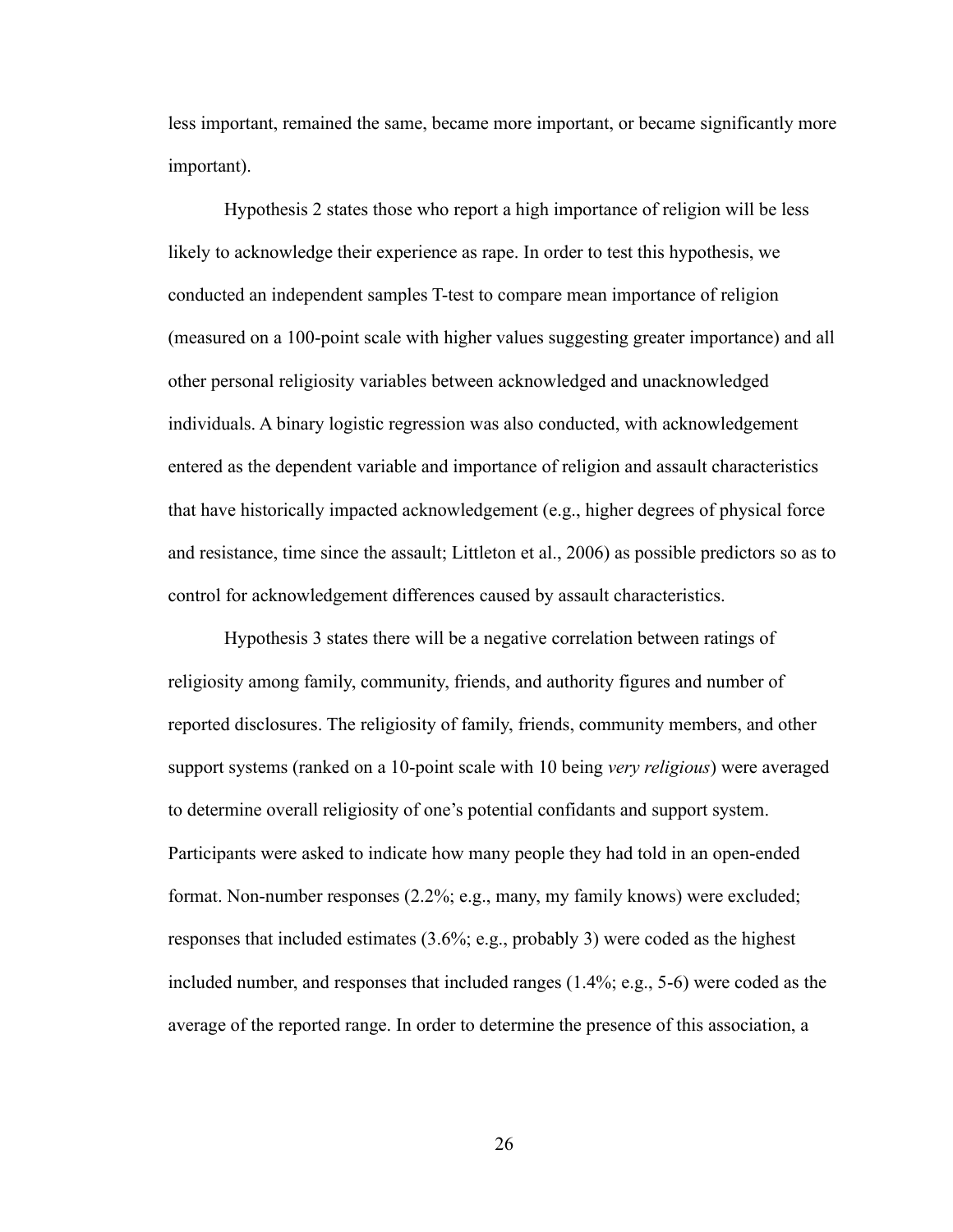Pearson's r correlation was conducted between the number of reported disclosures and the averaged value of religiosity across family, friends, and community members.

#### **Results**

The total sample included 310 participants, the majority of whom (81.9%) reported some organized religious affiliation. Regarding religious practices and behaviors, 25.1% reported they attend religious services frequently or very frequently, 34.2% reported they privately pray or meditate frequently or very frequently, and 11.3% reported they read sacred religious texts frequently or very frequently. Ninety percent of participants reported they grew up in a religious household, with 22.9% labeling it as very religious and 41.9% as moderately religious. The majority of participants (67.1%) continued to practice or align with the religion they were raised.

As intended by specific screening and recruitment strategies, approximately half of the sample (139; 44.8%) had experienced rape. An additional 69 participants had not experienced rape but reported other forms of sexual violence ranging from unwanted sexual contact (7.7%), coercion (9.7%), or attempted rape (4.8%) as the most severe form of nonconsensual sexual experience. The remaining 102 participants (32.9%) reported no history of sexual violence. Because the purpose of this study was to examine religious differences between those who experienced rape and those who did not, the sample was dichotomized to reflect those with rape experiences (44.8%) and those without (55.2%). On average, participants who experienced rape were 17.29 years old (*SD* = 2.92) at the time the rape occurred.

All but one of the 139 participants who experienced rape answered the rape acknowledgement question. A slight majority of those who experienced rape  $(N = 82,$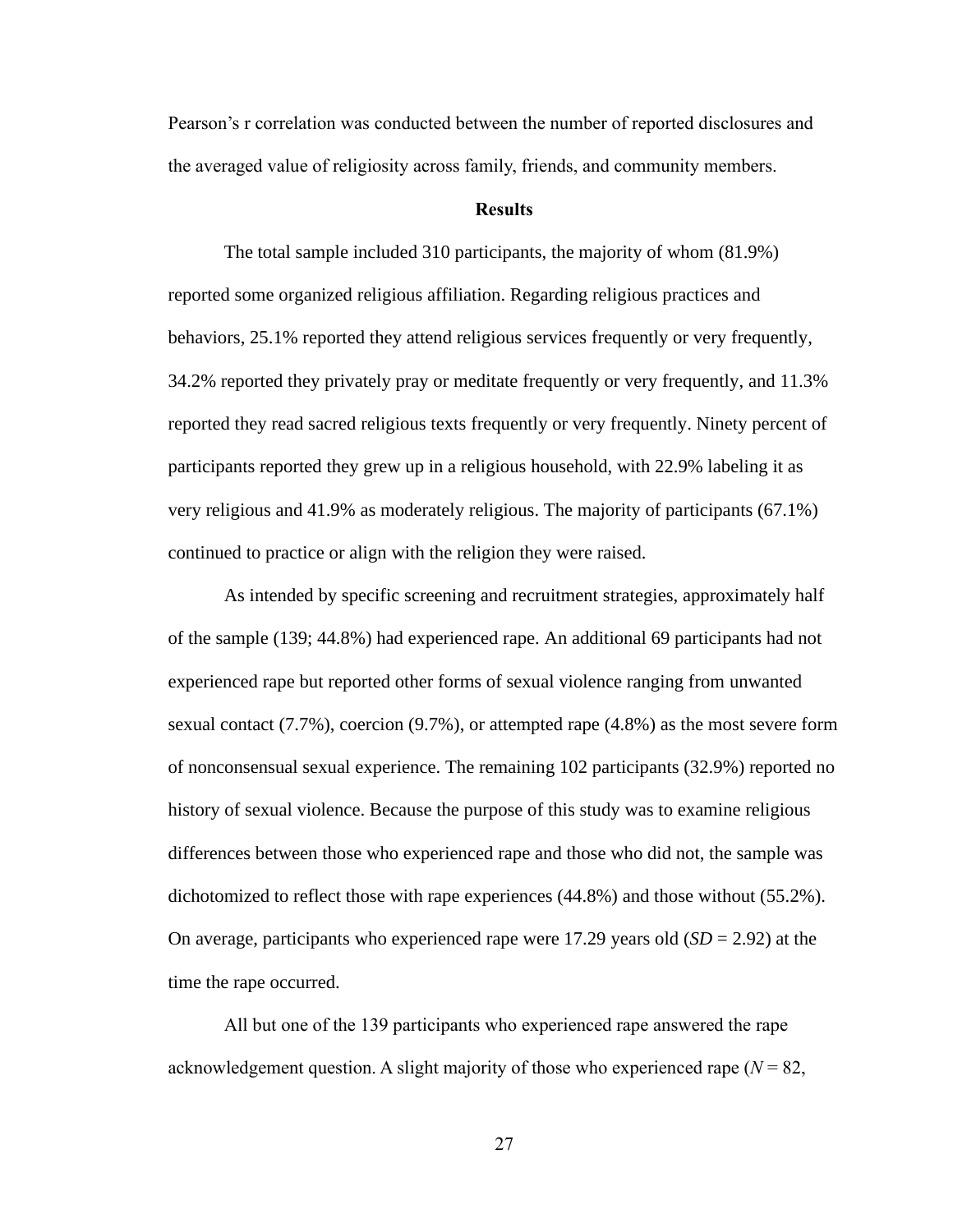58.9%) fell in the acknowledged category—they answered "yes" they had been raped and indicated an experience on the SES that matched the legal definition of rape. The unacknowledged group included 56 participants (40.3%). Interestingly, five individuals reported they had been raped per the acknowledgement question but did not endorse an established rape description on the SES. Four of these five individuals reported sexual abuse in childhood as indicated by endorsement of any item on the CTQ-SF sexual abuse subscale.

Fifty-seven participants identified as a sexual minority (e.g., bisexual, lesbian); this group was overall less religious than their heterosexual counterparts as evidenced by significantly lower mean scores for all personal religious variables including the extent to which one considers themselves religious, importance of religion, certainty in the existence of God, current religious practices (i.e., attendance of religious services, engagement in private prayer, reading sacred religious texts), number of religious activities, and intrinsic and extrinsic religiosity (*p*'s < .032). Sexual minority individuals reported experiencing significantly greater change in their religious beliefs and a greater decrease in frequency of religious service attendance across their lifetime compared to their heterosexual peers. No significant differences in personal religiosity variables emerged between sexual minority participants who had and had not experienced rape.

#### **Trauma & Religious Change**

To determine the differences in religious changes between those who had and had not experienced rape, an ANCOVA was run to compare mean religious change after controlling for other traumatic experiences as identified by the LEC-5 *Happened to me* subscale. The other subscales measuring secondary exposure to traumatic events ("I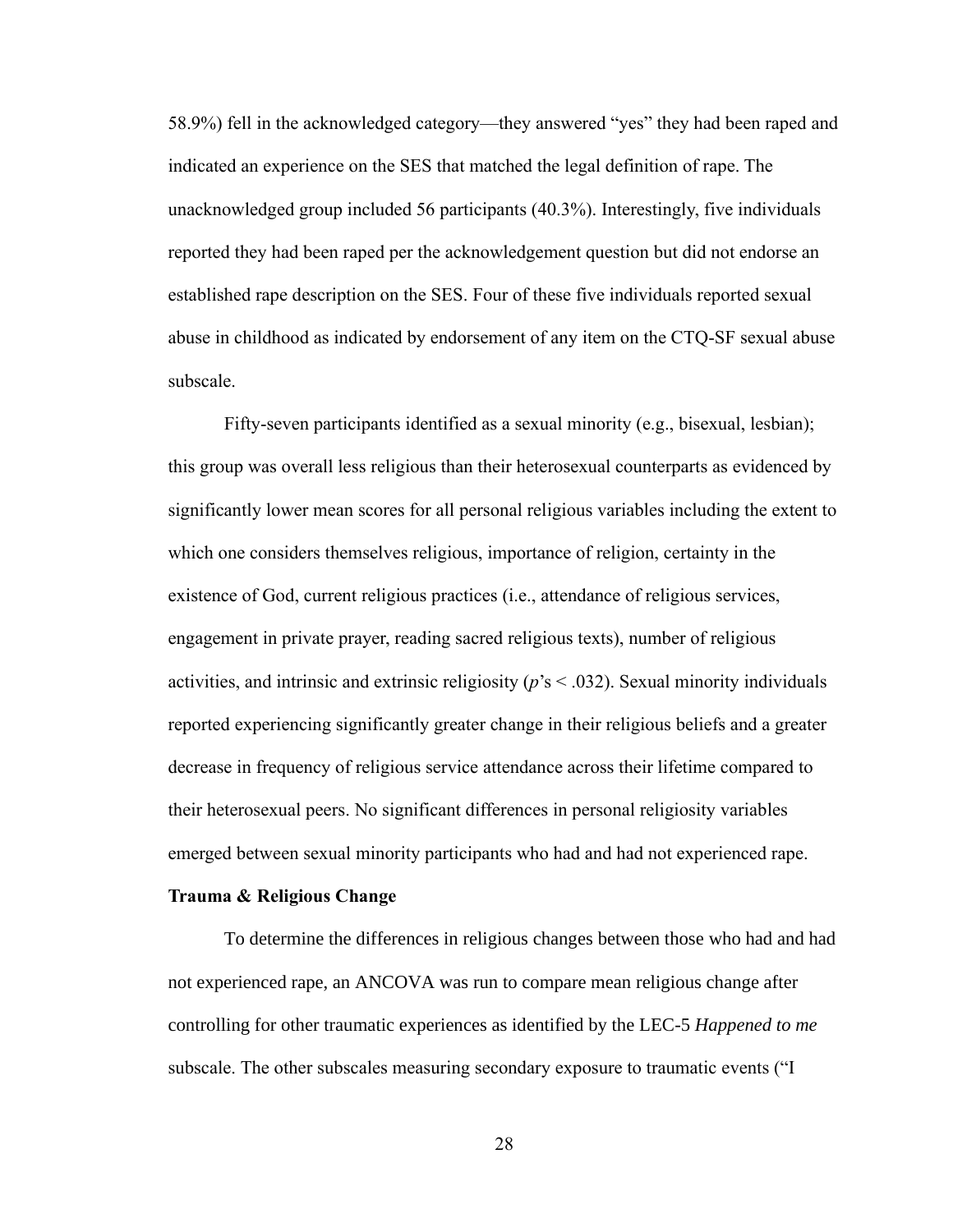witnessed it" or exposure via one's job) were not included as covariates. Assumptions of homogeneity of variance were met per Levene's test of error variances. After controlling for other trauma exposure, those who experienced rape reported significantly more change in religious views than those who did not,  $F(1, 307) = 6.038$ ,  $p = .015$ ,  $\eta^2 = .019$ . See Table 1.

Those who experienced rape were significantly less likely to have remained affiliated with the religion they were raised in,  $\chi^2$  (1) = 17.608, *p* < .000,  $\phi$  = -.238. Retrospective reports of religious behaviors at various points across the lifespan revealed those who had experienced rape experienced greater change in frequency of attendance of religious services and reading sacred scriptures from childhood to adulthood compared to those who had not experienced rape. When comparing retrospective reports of religious behaviors in adolescence to adulthood, these results remained significant only for change in frequency of attendance (see Table 1).

The number of traumas experienced, as indicated by endorsement on the LEC-5, was significantly correlated with religious change,  $r = .179$ ,  $p = .002$ . An additional variable was created to determine differences in religious change between those who endorsed no traumatic experiences ( $n = 52$ ), those who endorsed any traumatic experience other than rape ( $n = 119$ ), and those who experienced rape ( $n = 139$ ). Those who experienced rape, compared to those who experienced other trauma or had not endorsed such experiences, were significantly less likely to remain affiliated with the religion they were raised in,  $\chi^2$  (2) = 20.564,  $p < .000$ ,  $\phi = .258$ . Of those who reported no traumatic experiences, the overwhelming majority (86.5%) continued to practice the religion in which they were raised compared to 73.1% of those who experienced trauma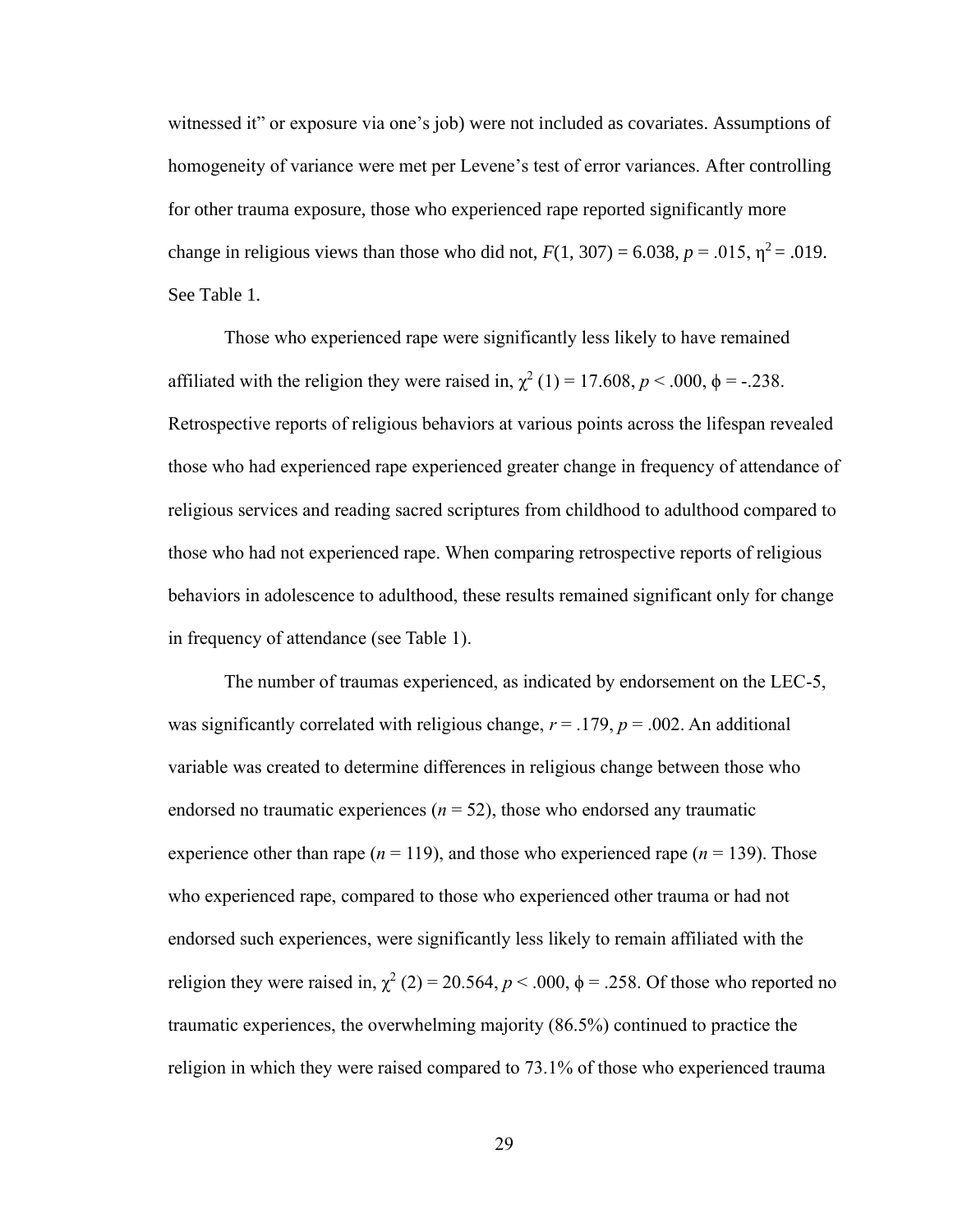other than rape and 54.7% of those who experienced rape. Post hoc tests following a oneway ANOVA (see Table 2) revealed those who experienced rape reported significantly greater religious change compared to both those who experienced no trauma and those who experienced any other type of trauma. Compared to those who had experienced no trauma or any other trauma, those who experienced rape showed a greater decrease in attendance of religious services and reading of sacred scriptures between childhood and adulthood. These results were similarly significant when examining change in attendance between adolescence and adulthood.

#### **Acknowledgement & Religious Change**

There were no significant differences in religious change between the acknowledged and unacknowledged groups, *t*(136) = -.152, *p* = .880. Similarly, no differences in changes in religious behaviors between childhood, adolescence, or adulthood were observed across acknowledgement status. Those who acknowledged experiences of rape were no more or less likely to have separated from the religious affiliation they were in raised in,  $\chi^2$  (1) = .249, p = .618.

Given there was an additional question about religious change specific to the potential influence of rape, a chi-square test was used to determine any directionality of religious change (i.e., one's religion becoming more or less important to them). Due to small cell sizes (i.e., fewer than five unacknowledged participants reporting significant changes in religious importance indicated by the extremes on either end of the scale), the change in religious importance question scale was truncated to reflect either religiosity becoming less important, the same, or more important following an experience of rape. In both the acknowledged and unacknowledged groups, the majority of participants reported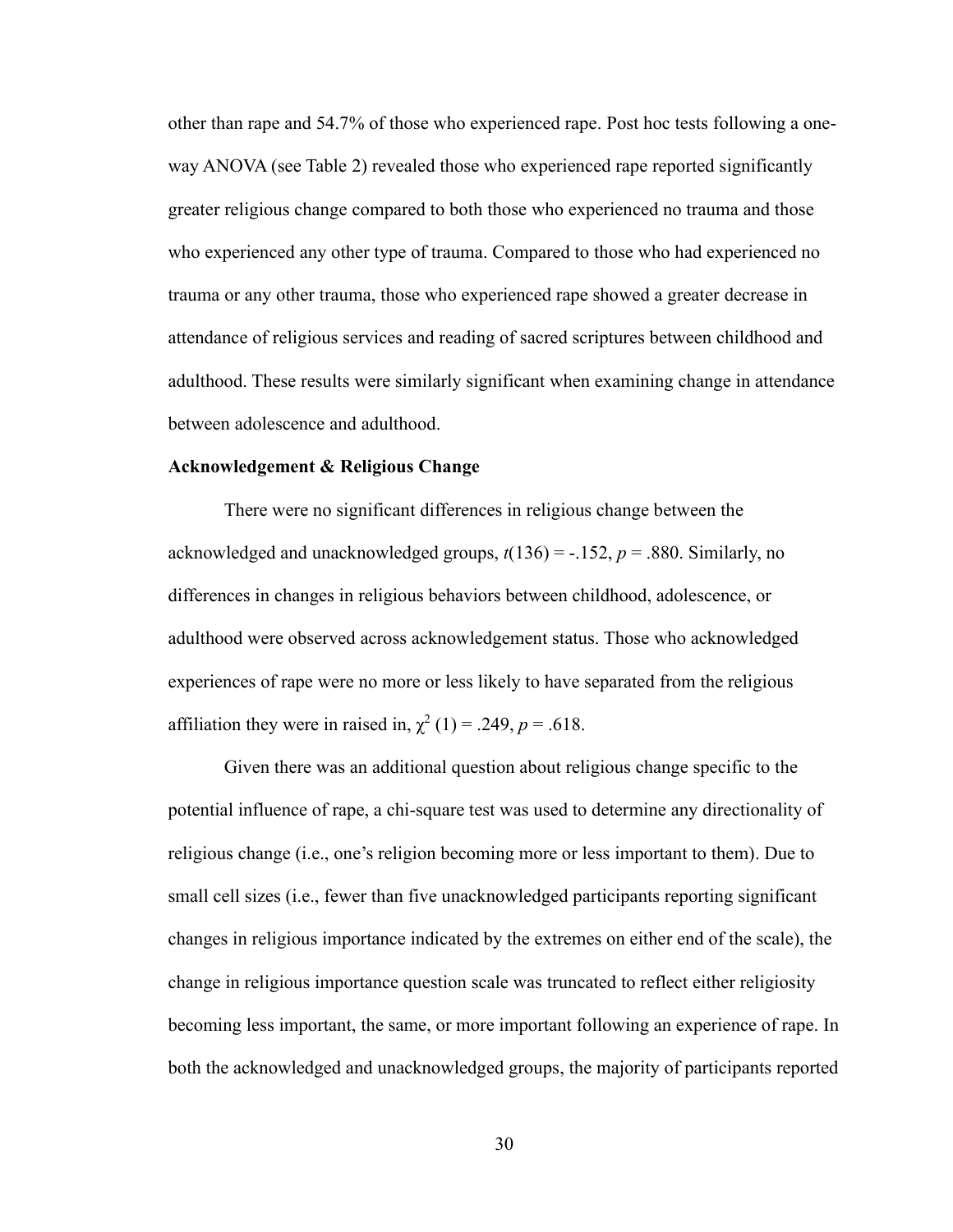the importance of their religion remained the same following an experience of rape; 30.4% of the acknowledged group and 21.6% of the unacknowledged group reported their religion had become less important to them, and 20.3% of the acknowledged group and 19.6% of the unacknowledged group reported their religion had become more important. Thus, there was no significant distinction about becoming more or less religious between the acknowledged or unacknowledged groups  $(\chi^2(2) = 1.422, p$ = .491), meaning there was no specific directionality of the observed rape related religious change.

However, acknowledged participants were significantly more likely to endorse a polar response (i.e., my religion became *significantly* more or less important to me) than unacknowledged participants,  $\chi^2$  (1) = 6.890, *p* = .009, φ = -.223. Indeed, 24.4% of acknowledged participants indicated their religion had become either significantly more (7.3%) or less important (17.1%) to them compared to only 7.1% of unacknowledged participants.

#### **Trauma & Personal Religiosity**

Those who experienced rape identified as significantly less religious, indicated religion was less important to them, and reported significantly less certainty in the existence of God compared to those who did not experience rape (see Table 1). Those who experienced rape also reported significantly lower ratings of both intrinsic and extrinsic religiosity. Mean frequency of religious service attendance and reading religious texts was significantly lower among those who had experienced rape compared to those who had not experienced rape. There were no differences between groups in retrospective reports of religious behaviors in childhood or adolescence.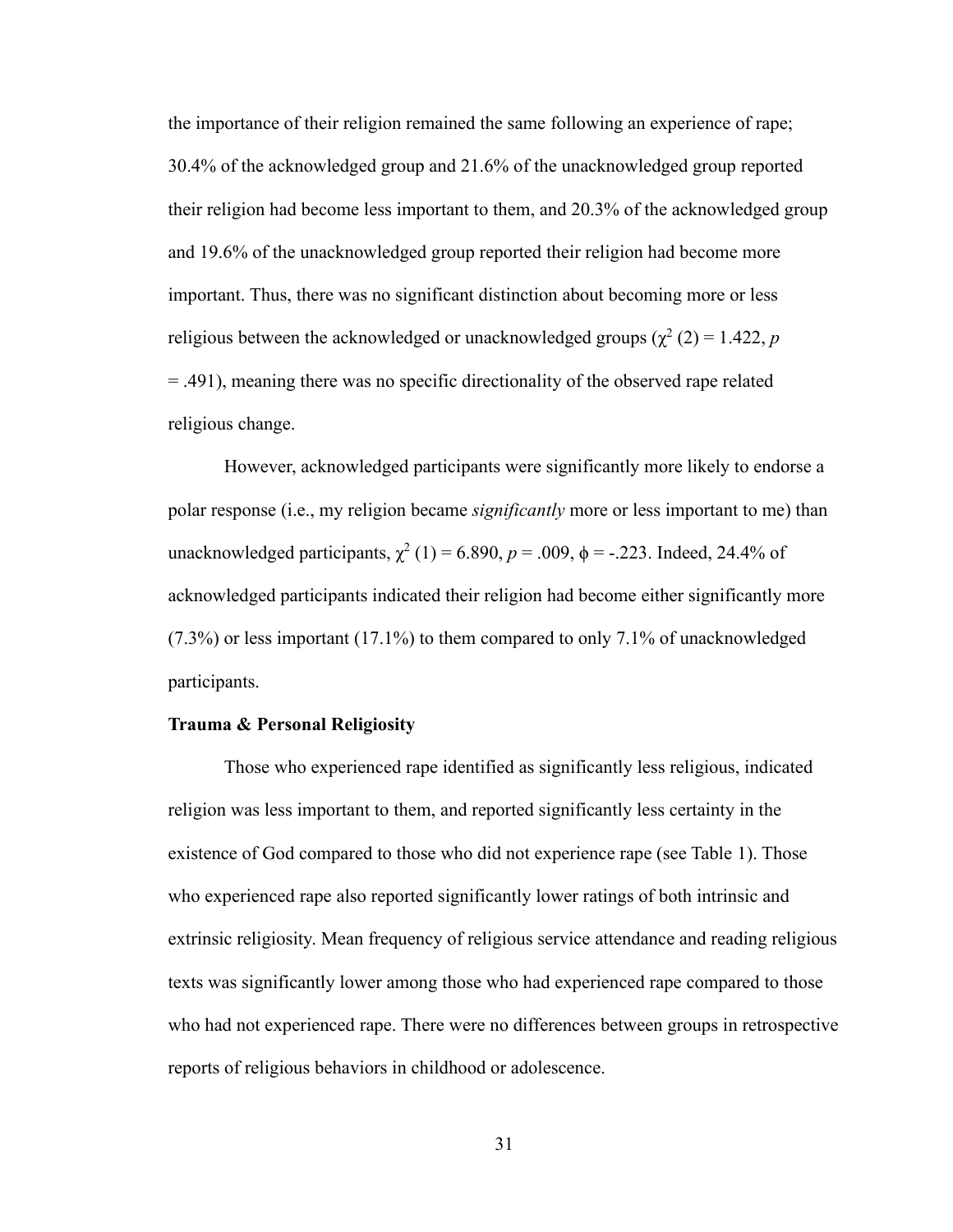Number of experienced traumas was significantly, negatively correlated with the following personal religiosity variables: religious identity  $(r = -149, p = .009)$ , religious importance  $(r = -.203, p < .000)$ , certainty in the existence of God  $(r = -.156, p = .006)$ , frequency of attendance of religious services ( $r = -170$   $p = .003$ ), and intrinsic religiosity  $(r = -165, p = .004)$ . When comparing those who experienced rape to those who experienced other traumas (see Table 2), mean importance of religion, religious identity, frequency of prayer in adulthood, and attendance of religious services during adolescence were similar between the two groups, but significantly lower compared to those who had not endorsed any traumatic experiences. Belief in God and attendance of religious services in adulthood were significantly lower in those who had experienced rape compared to those who experienced other traumas and those who endorsed no trauma experiences. Those who experienced rape scored lower on measures of intrinsic religiosity and extrinsic religiosity than those who experienced any other trauma and those who had not experienced trauma. In summary, experiencing rape had a more dramatic effect on personal religiosity than any other observed trauma history, suggesting something distinct about the nature of rape and its influence on personal beliefs and relationship to faith and religiosity.

#### **Rape Acknowledgement & Personal Religiosity**

There was no observed association between religious affiliation and acknowledgement status,  $\chi^2$  (1) = .302, *p* = .583. Independent samples t-tests revealed no significant differences in identification as a religious person, religious importance, certainty in the existence of God, or intrinsic or extrinsic religiosity between the acknowledged and unacknowledged groups.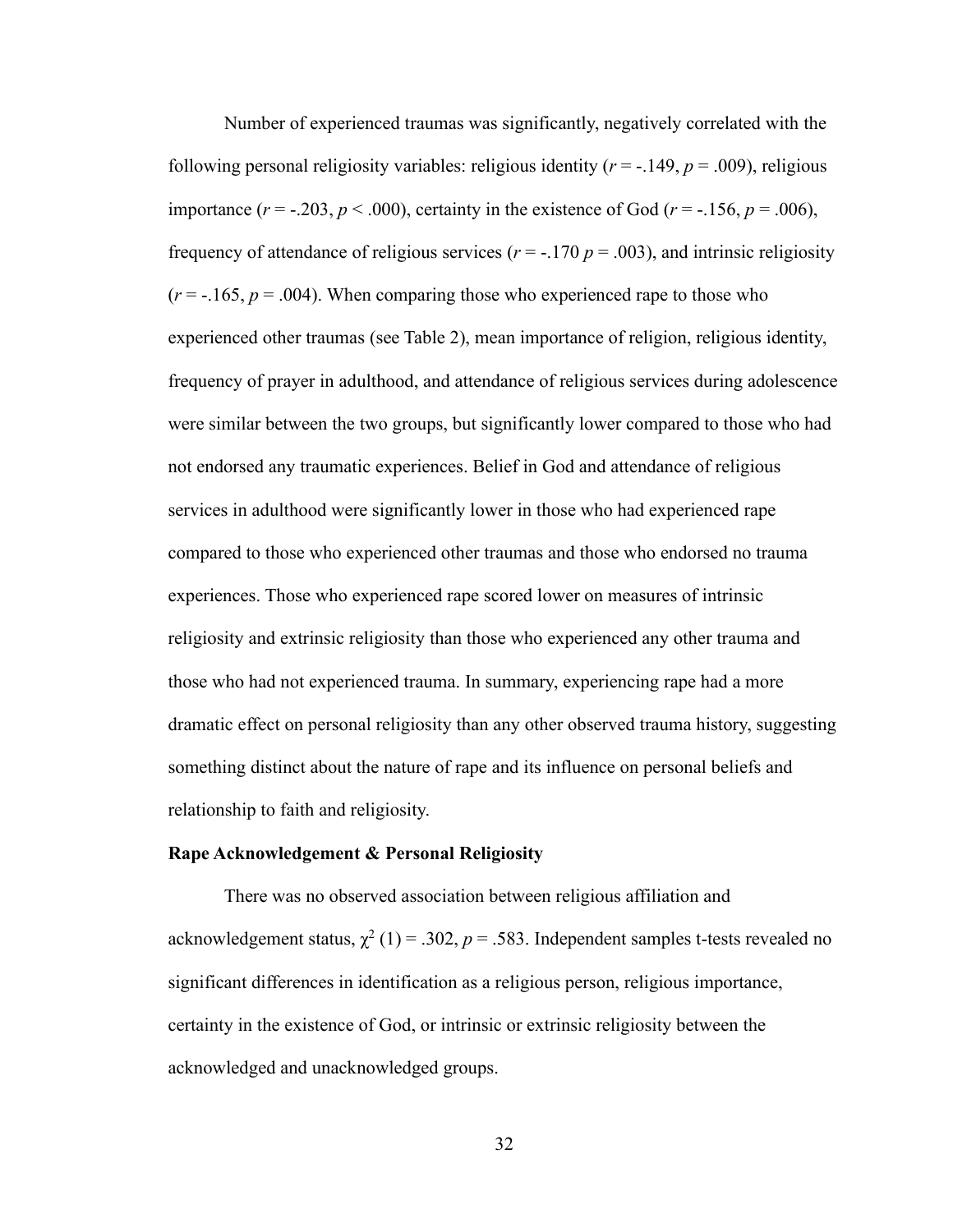Religious factors and assault characteristics hypothesized to predict acknowledgement were entered into a binary logistic regression model. The regression model was not significant,  $\chi^2$  (1) = 7.311, p = .293. Importance of religiosity did not significantly contribute to the prediction of acknowledgement. Surprisingly, assault characteristics (e.g., use of physical force by the other person, personal use of physical resistance, and time since the assault) were also nonsignificant in predicting acknowledgement status. The current sample differed from previous samples (Orchowski et al., 2013; Littleton et al., 2006; Koss, 1985) in that no significant differences were observed in reports of personal use of resistance or use of force by the other person between the acknowledged and unacknowledged groups, which likely explains the limited utility of assault characteristics in predicting acknowledgement.

Although religiosity did not have a direct influence on acknowledgement, the well-documented relationship and observed correlations between religiosity and other known predictors of acknowledgement (e.g., rape myth acceptance) prompted the investigation of a potential indirect effect. Bivariate correlations between extrinsic and intrinsic religiosity and IRMAS, ASI, RAQ, and ARESS scores among those who experienced rape are presented in Table 3. Those who acknowledged their experiences reported greater rejection of two specific rape myths as indicated by significant mean differences on two IRMAS subscales—men do not mean to perpetrate rape (*t*(124) = 2.134, *p*= .035) and women lie about being raped (*t*(124) = .2.506, *p* = .014)—compared to the unacknowledged group; total IRMAS scores did not significantly differ between the acknowledged and unacknowledged group. The unacknowledged group's ambivalent sexism scores were higher than the acknowledged group for both the total score  $(t(123) =$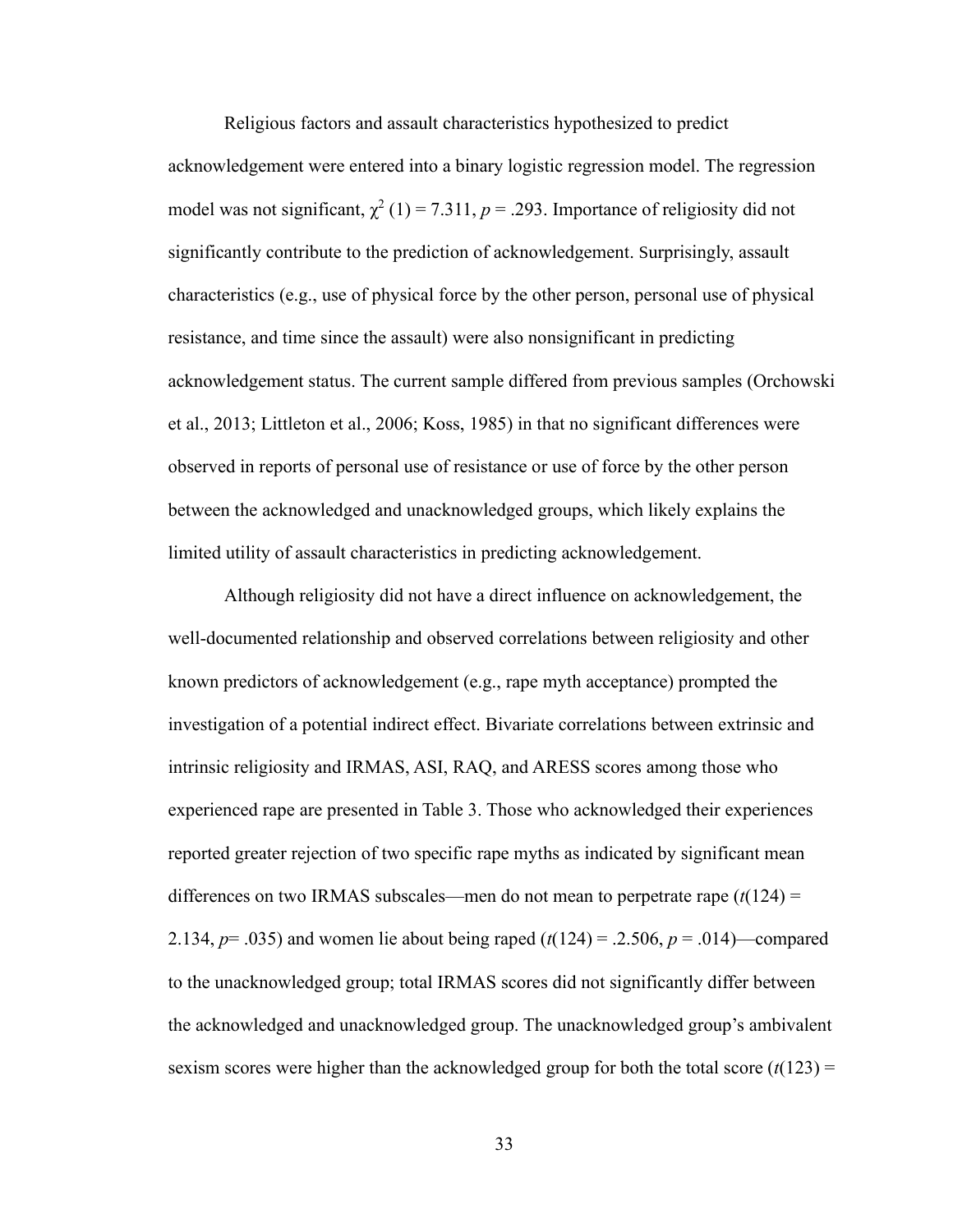-2.519, *p* = .033) and the hostile sexism subscale (*t*(123) = -2.243, *p* = .027). Per the RAQ and ARESS scores, the acknowledged group placed more blame on the other person  $(t(126) = 2.438, p = .020)$  and experienced greater shame  $(t(125) = 2.114, p = .036)$ compared to the unacknowledged group.

Given blame and shame were not correlated to religiosity, these variables were not included in the following mediation models. Hayes' PROCESS was used to determine the existence of extrinsic religiosity's potential mediating effect on acknowledgement via rape myth acceptance and sexism. Adherence to the specific rape myth about women lying about being raped was entered as a mediator because it distinguished the acknowledged from the unacknowledged group and was significantly correlated to extrinsic religiosity. Total sexism scores were entered as the mediator in the second model because it had the highest correlation to extrinsic religiosity. Two separate simple mediation tests were conducted. Results from the mediation models are shown in Table 4 and Figures 2 and 3. Acceptance of the rape myth about women lying, was a significant mediator between extrinsic religiosity and acknowledgement status as determined by the 95% bootstrapped confidence interval, *B* = .0225, *SE* = .0178, CI [.0016, .0694]. The second model with ambivalent sexism as the included mediator was also significant,  $B = .0309$ ,  $SE = .0170$ , CI [.0021, .0691].

#### **Disclosure & Religiosity**

Of those who experienced rape  $(N = 139)$ , 74.1% indicated they had told someone about the experience. The modal response regarding how many people participants disclosed to was zero and the median and non-zero modal response was three. Responses ranged from 0-200 people ( $M = 5.30$ ,  $SD = 18.07$ ). According to best practices, extreme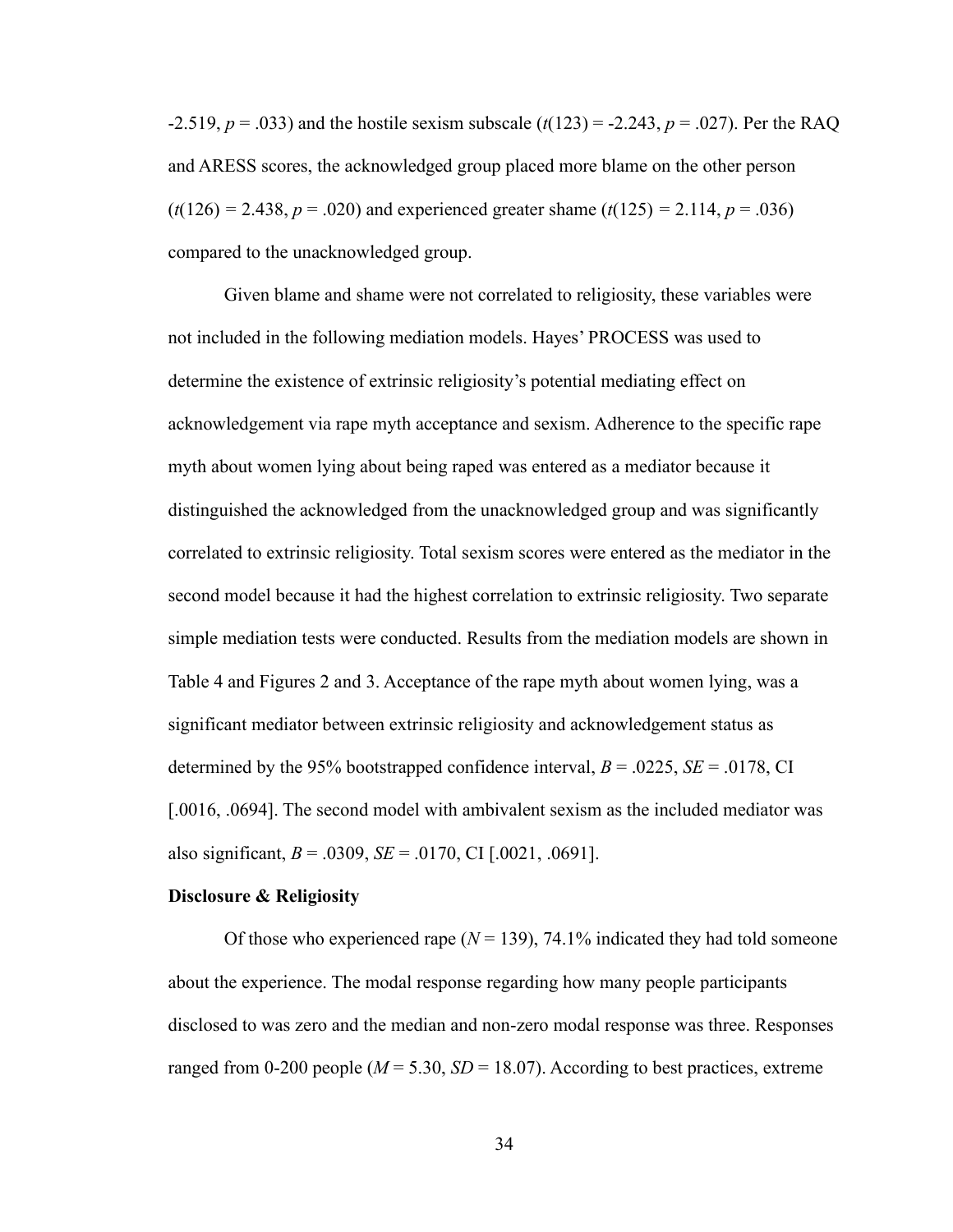outliers in disclosure rates were determined by multiplying the inter-quartile range by three and adding that value to the  $75<sup>th</sup>$  percentile value (Field, 2009). This method resulted in the identification and alteration of reports of disclosure beyond seventeen (two data points) to the next highest value plus one—sixteen.

#### *Personal Religiosity & Religious Change*

Rates of disclosure did not differ across religious affiliations (i.e., nonreligious, Catholic, Mormon, nondenominational Christian),  $F(6, 121) = .448$ ,  $p = .845$ . As indicated by numerical differences, those who had not disclosed identified as more religious, indicated religiosity was more important to them, reported greater certainty in the existence of God, engaged in more religious activities, scored higher on both the intrinsic and extrinsic religiosity measures, and attended religious services, prayed or meditated, and read religious texts more frequently than those who had disclosed; however, the differences were not statistically significant. No significant differences emerged across any personal religiosity variables or religious change variables. Similarly, the number of people someone disclosed to was not significantly correlated with any included personal religiosity or religious change variables. An independent samples t test found the acknowledged group reported significantly more disclosures ( $M = 4.22$ ,  $SD =$ 3.88) than the unacknowledged group (*M* = 2.68, *SD* = 2.04), *t*(125) = 2.584, *p* = .011.

#### *Microsystem Religiosity*

The religiosity of the household one grew up in had no effect on overall rates of disclosure of an experience of rape,  $F(3, 124) = .922$ ,  $p = .432$ . Disclosure to specific individuals (e.g., parents, siblings, friends) were similarly unaffected by the religiosity of the homes in which participants were raised. Levels of religiosity among participants'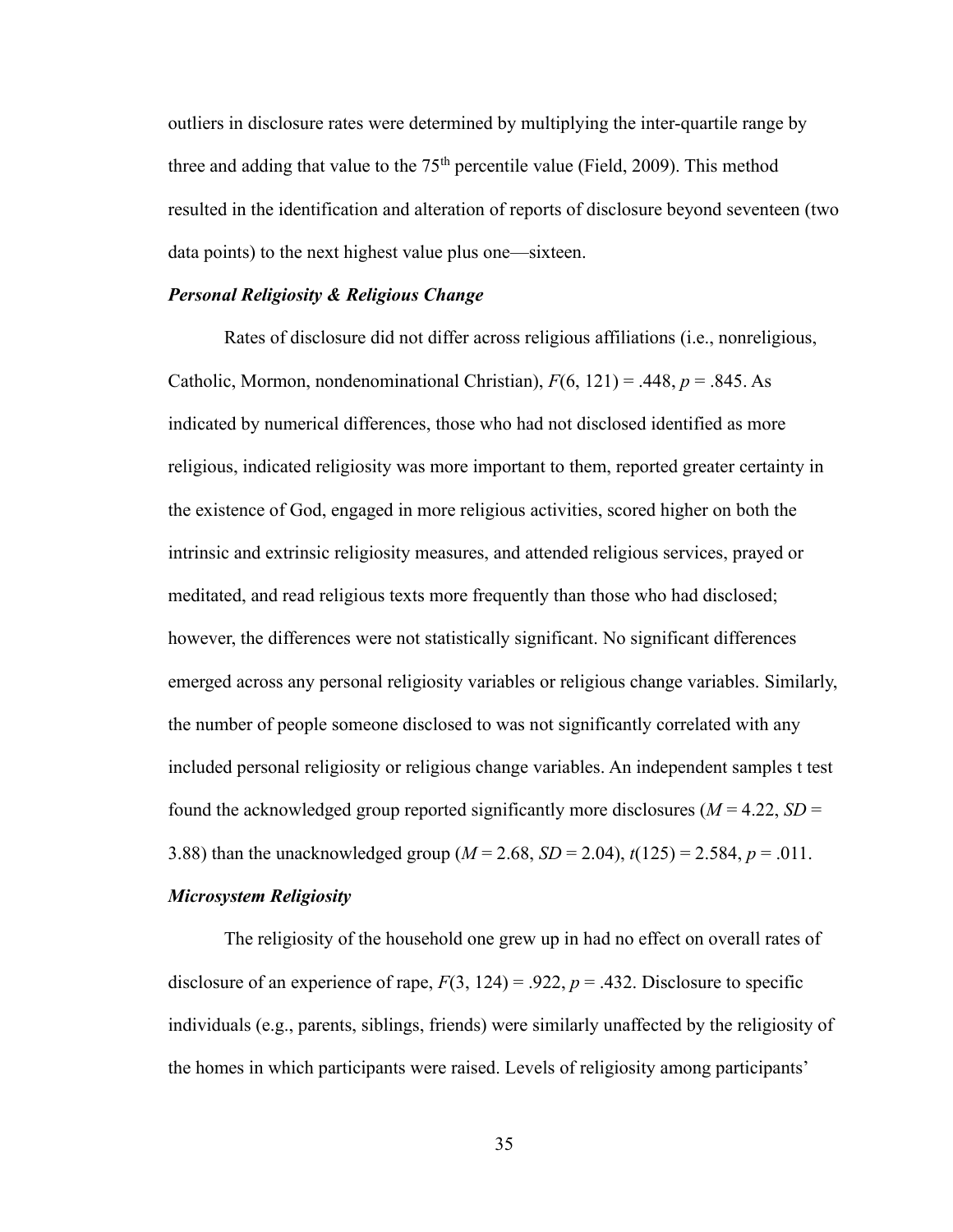microsystem were averaged into one variable to denote the average religiosity of important people in participants' lives. There was no observed correlation between number of disclosures and the averaged microsystem religiosity ( $r = .010$ ,  $p = .907$ ). It is worth noting the low rates of disclosure to specific individuals as can be seen in Table 5. One noteworthy correlation emerged when examining individuals who reported a nonreligious affiliation (e.g., atheist or agnostic): The religiosity of one's friends was negatively correlated with overall disclosure  $(r = .472, p = .010)$ . This relationship was not observed in those who personally aligned with religion.

Higher frequencies of disclosure were associated with greater rejection of rape myths as indicated by higher scores on the IRMAS ( $r = .281$ ,  $p = .002$ ). Disclosure was also positively correlated with greater blame assigned to the other person as indicated by scores on the RAQ Other subscale  $(r = .271, p = .002)$ . IRMAS total scores, RAQ Other subscale scores, and acknowledgement status were entered as predictors of disclosure in a linear regression model. The regression equation was significant in predicting disclosure,  $(F(3, 116) = 7.120, p < .000)$  and accounted for 13.4%  $(R^2)$  of variance in disclosure. Acknowledgement status, proved to be a nonsignificant individual predictor  $(b = -1.076)$ , *SE* = .609, *p* =.080), whereas RAQ Other scores (*b* = .083, *SE* = .036, *p* = .023) and IRMAS total scores ( $b = .047$ ,  $SE = .019$ ,  $p = .014$ ) were. For each unit increase in blame placed on the other person the number of people someone disclosed to increased by .204. Similarly, for each unit increase in IRMAS scores, representing a movement towards greater rejection of rape myths, disclosure increased by .219.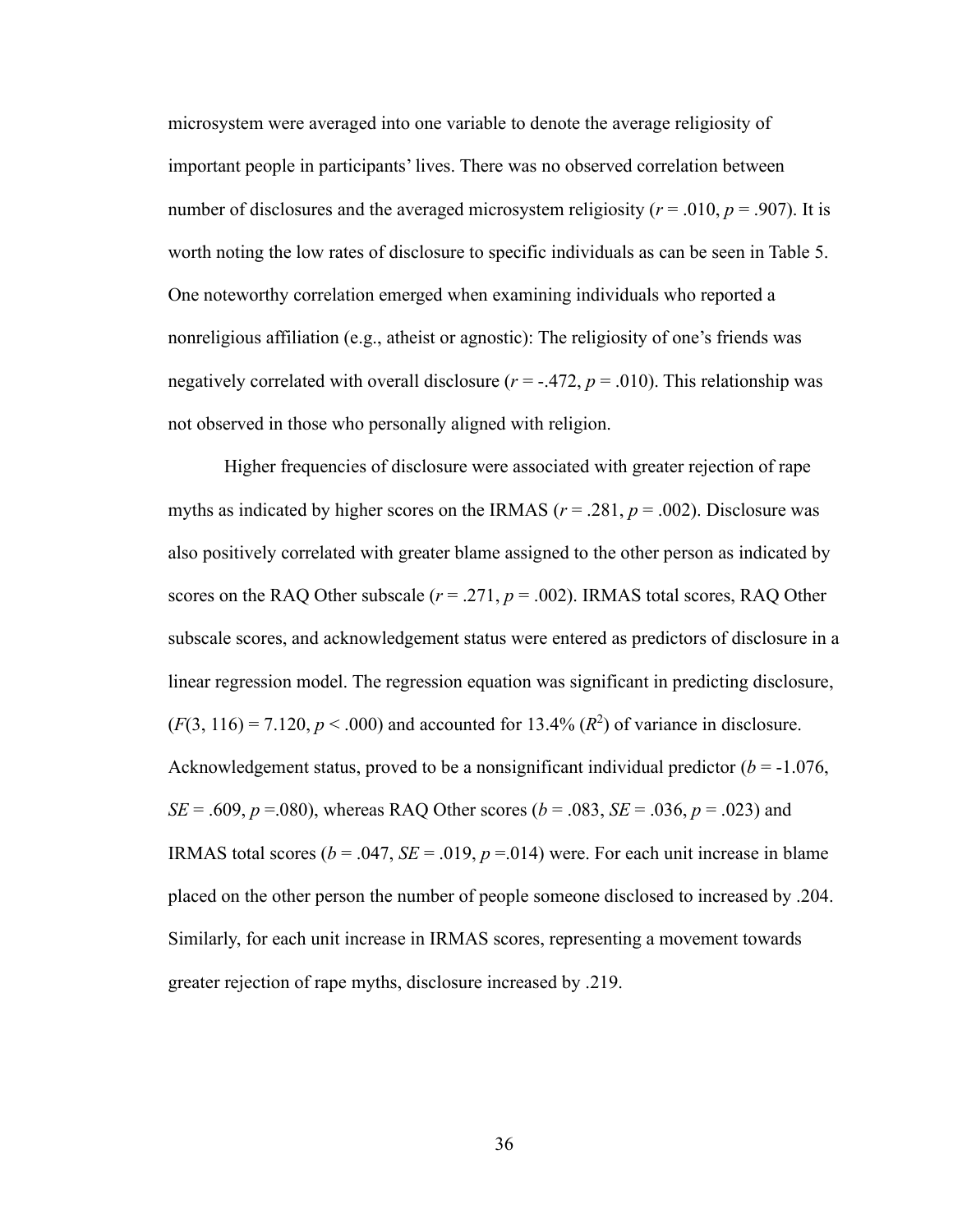#### **Discussion**

The unique invasive and violating nature of rape translates to heightened risk for several negative physical and mental health problems. Considerable research has been devoted to understanding how rape affects well-being, but one's spiritual and religious well-being has been largely neglected from the prior literature. Because the vast majority of the American population relies on religion and considers it of high importance in their life, it is important to understand how rape, an experience that happens to more than a quarter of American women, influences religiosity and how religiosity might influence mechanisms of recovery from rape. The current study sought to examine the impact of rape on one's religiosity and the influence of religiosity on acknowledgement and disclosure of rape.

#### **Religious Change**

The first goal of this study was to investigate change in religiosity influenced by rape. Consistent with prior research documenting changes in religious beliefs following traumatic experiences (Foa & Rothbaum, 2001; Falsetti et al., 2003), we found those who had experienced rape reported significantly greater change in their faith or religious views compared to those who had not experienced rape. Approximately half of those who experienced rape left the religious affiliation they grew up in, compared to only 22.81% of those who had not experienced rape, and those who experienced rape engaged in fewer religious activities than they did in childhood or adolescence in comparison to those who had not experienced rape. Some might suggest those who experience rape are less religious to begin—such hypotheses are typically propelled by the idea that religious women are less likely to engage in binge drinking or casually date which might decrease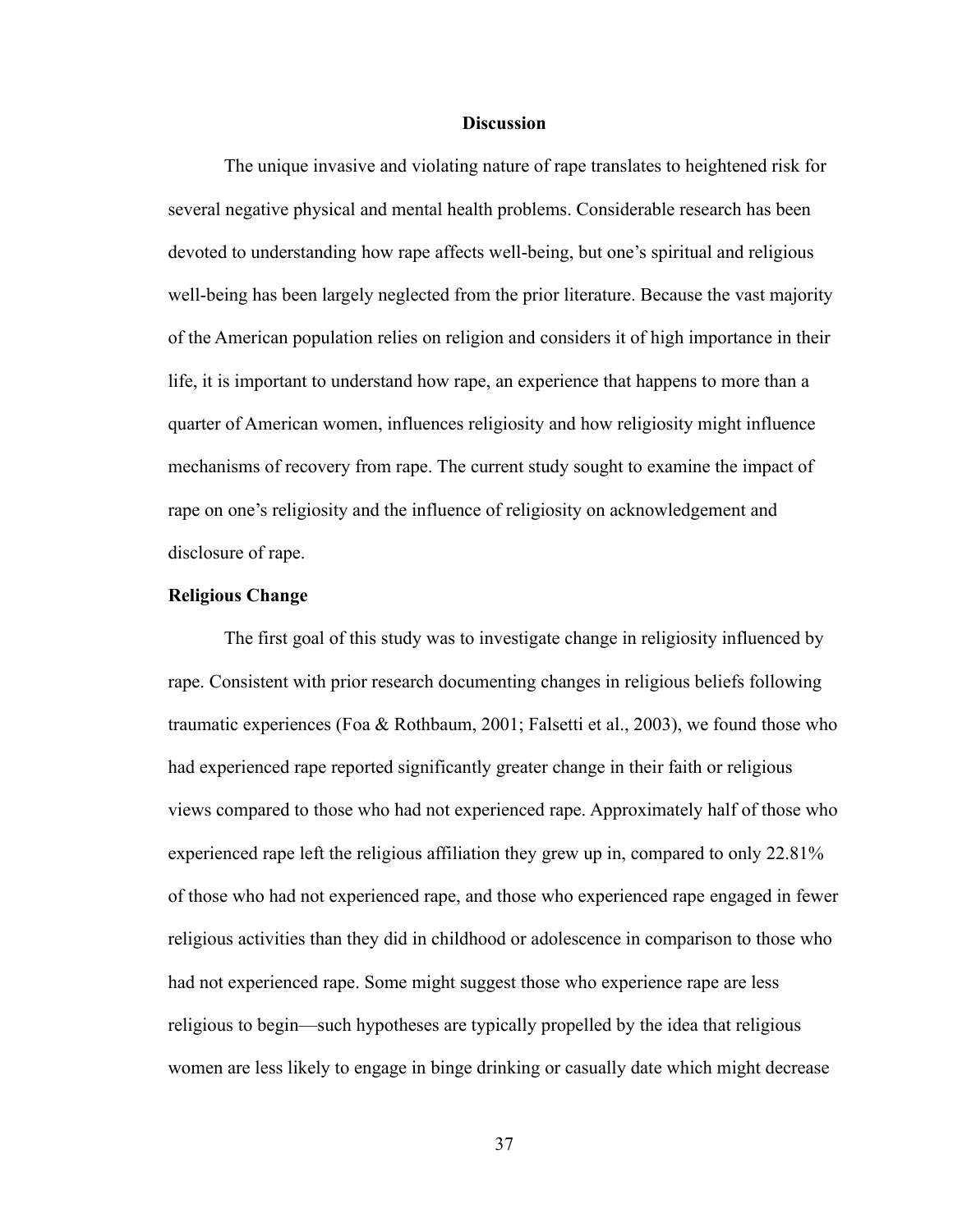their risk of being raped (Mynatt & Allgeier, 1990)—but the present findings suggest that those who were raped were no more religious than those who were not prior to their adult years. Indeed, the sample did not differ in frequency of religious behaviors in childhood or adolescence, but those who experienced rape reported significantly fewer current religious behaviors. The average age that rape was experienced was approximately 17, which is just on the cusp of adulthood and where the observed significant changes in religiosity were reported. Although there are other factors that may influence change in religious beliefs around the onset of adulthood, rape is likely a dramatic influence and was the discriminating variable in this sample.

Not only was the religious change observed in those who had experienced rape significantly greater than that of those who had not been raped, it also exceeded that of those who had experienced other types of trauma in this sample. Prior research suggests religiosity changes as a function of trauma in general (Foa & Rothbaum, 2001; Falsetti et al., 2003), but our findings suggest there is something specific about rape that results in greater questioning of one's religiosity. The violative and relational components of rape and fraught relationship between religiosity and sexuality may be uniquely related to religious conflict in comparison to other trauma, as the results of this study certainly demonstrate that rape is associated with greater change in religiosity in comparison to other traumatic events like a car accident. These results bolster previous findings demonstrating trauma's influence on religion and further clarifies the uniqueness of rape as a factor in religious change.

The information processing model would suggest the observed religious change related to rape is consistent with accommodation; one's schema or understanding of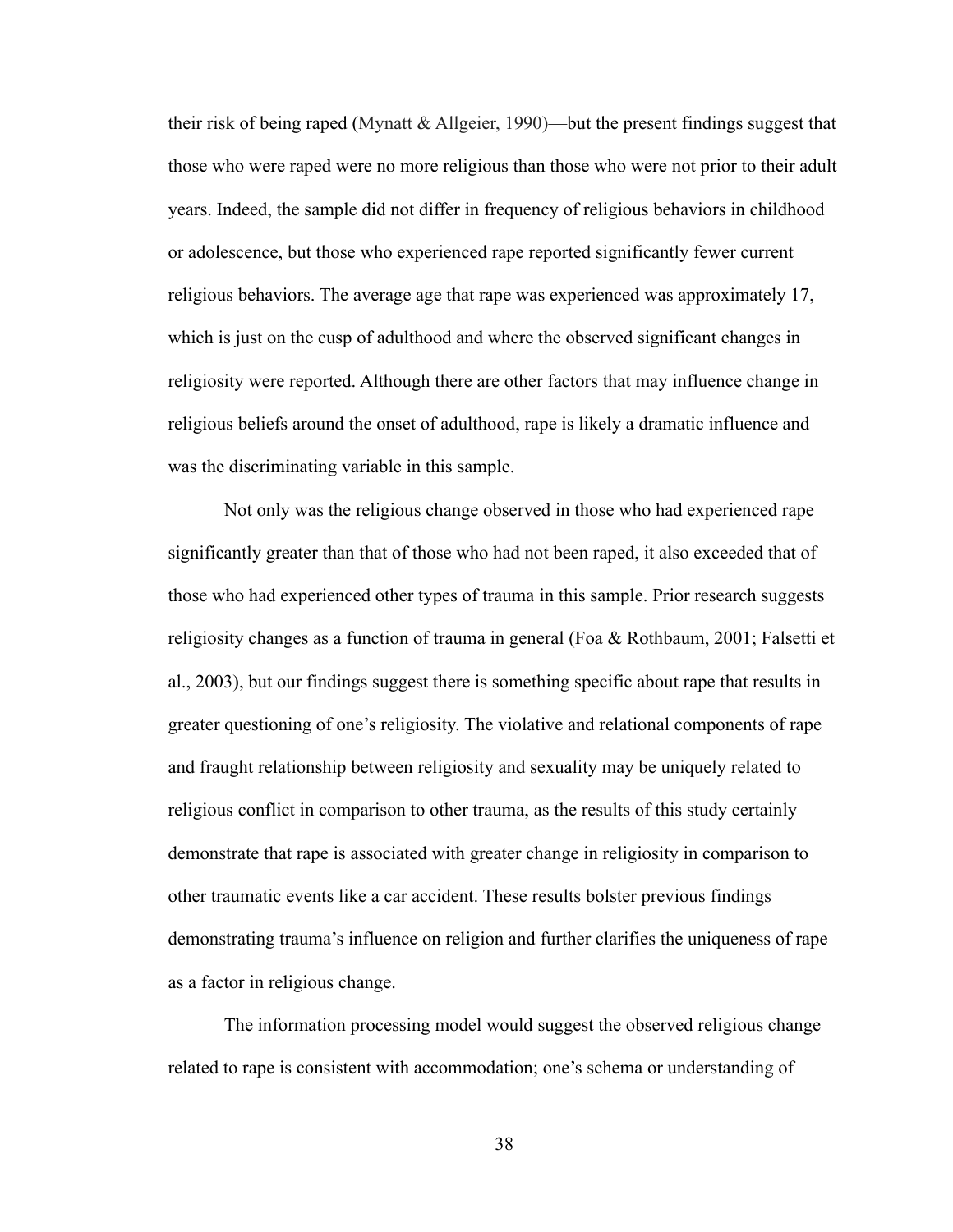religion is altered to cope with an experience of rape (Resick & Schnicke, 1992). However, accommodation appears to occur regardless of whether individuals label their experience as rape or not. Indeed, we had anticipated the aforementioned religious change would not only distinguish those who had experienced rape from those who had not but would also differ between those who had and had not acknowledged a personal experience of rape. Yet, results indicated the acknowledged group experienced no more change in their religious beliefs or behaviors than the unacknowledged group. This likely points to the saliency of rape; regardless if one chooses to call their experience rape, the experience itself is influential enough to prompt dramatic inquiry of one's religious beliefs and connection to their faith.

Although change in religious beliefs and behaviors were not significantly different between the two groups, the acknowledged group was significantly more likely to choose a polar response (i.e., significantly less important or significantly more important) when asked how the importance of their religion had changed following an experience of rape. This finding is consistent with Littleton's (2007) research demonstrating a relationship between rape acknowledgement and overaccommodation; the acknowledged group appears to have altered their religious schema more drastically, as indicated by the more severe responses, compared to the unacknowledged group. Furthermore, more definitive responses or greater clarity of one's position on their religious stance following rape is likely suggestive of more direct coping and less cognitive and emotional avoidance of the experience, which is associated with a higher likelihood of acknowledgement (Littleton, 2007). In essence, acknowledgement does not appear to be associated with any more religious change than what is prompted by the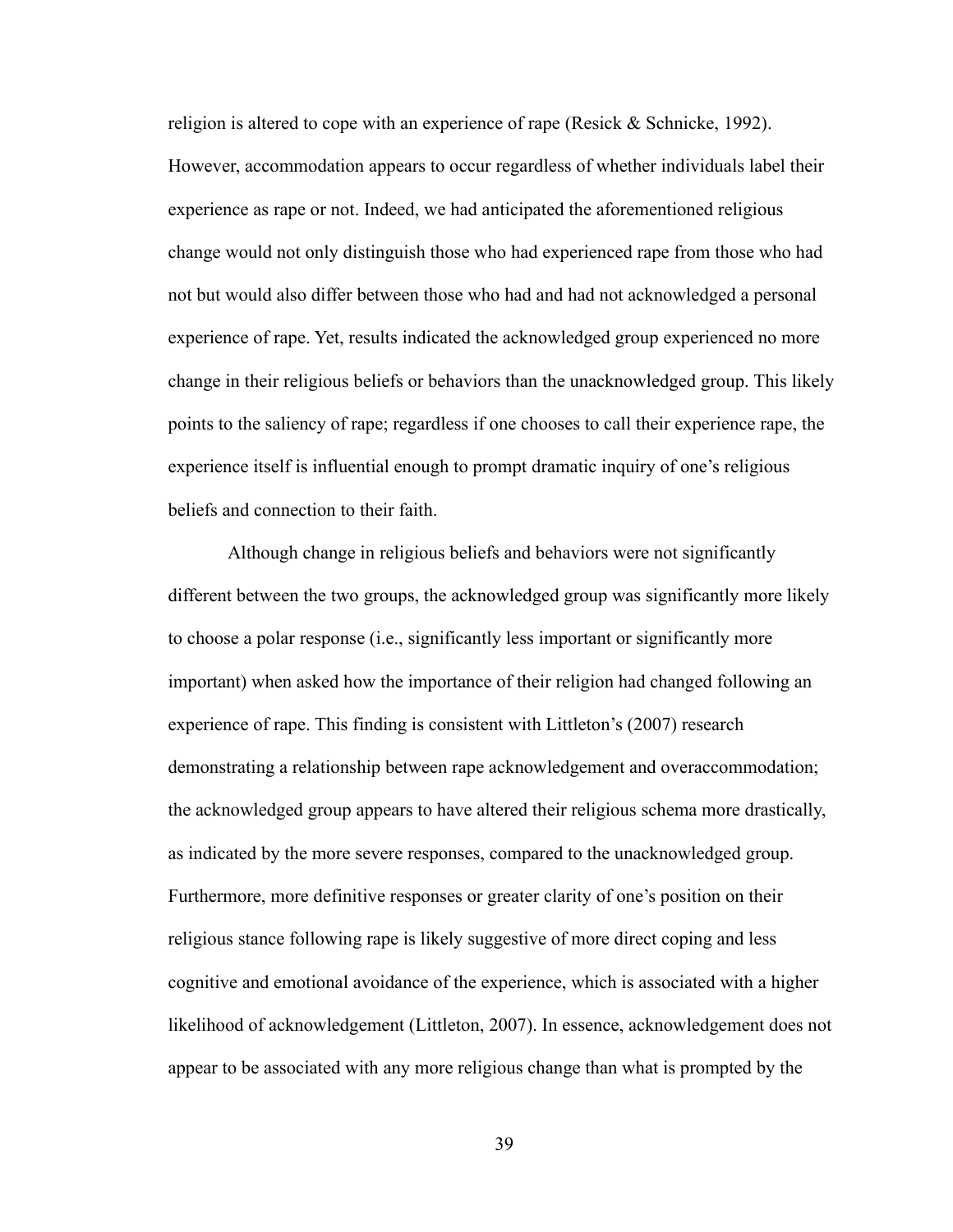initial rape experience but likely contributes to stronger feelings and greater clarity about that religious change.

Prior research has relied mainly on self-reports of subjective religious change and documented that trauma definitely causes changes in religious beliefs, but the directionality is unclear (Falsetti et al., 2003; Ben-Ezra et al., 2010). The current study found similar results in that when participants were asked if they felt they had become more or less religious after experiencing rape, no consistent direction emerged. However, the difference between retrospective reports of religious behaviors indicates those who experienced rape, not only experienced significant change in religiosity, but they became less active in their religion. These results provide insight into participants' perceptions of their religion following rape. This discrepancy between responses on subjective perception of religious change and more objective reports of religious behaviors might demonstrate a lack of insight into the extent of rape-related influence on religiosity, which may be specifically powered by a lack of acknowledgment. In other words, those who do not acknowledge their experiences might be less likely to fully comprehend the extent to which their religiosity has been influenced by rape because they have not fully processed the experience itself.

#### **Predicting Acknowledgement**

Rape may have a more powerful effect on religious beliefs than religious beliefs have on the emotional processing of rape. To illustrate, rape was associated with greater religious change, less importance of religiosity, less certainty in the existence God, and lower frequency in religious behaviors, but the labeling of an experience of rape appears less directly influenced by religion as the unacknowledged and acknowledged group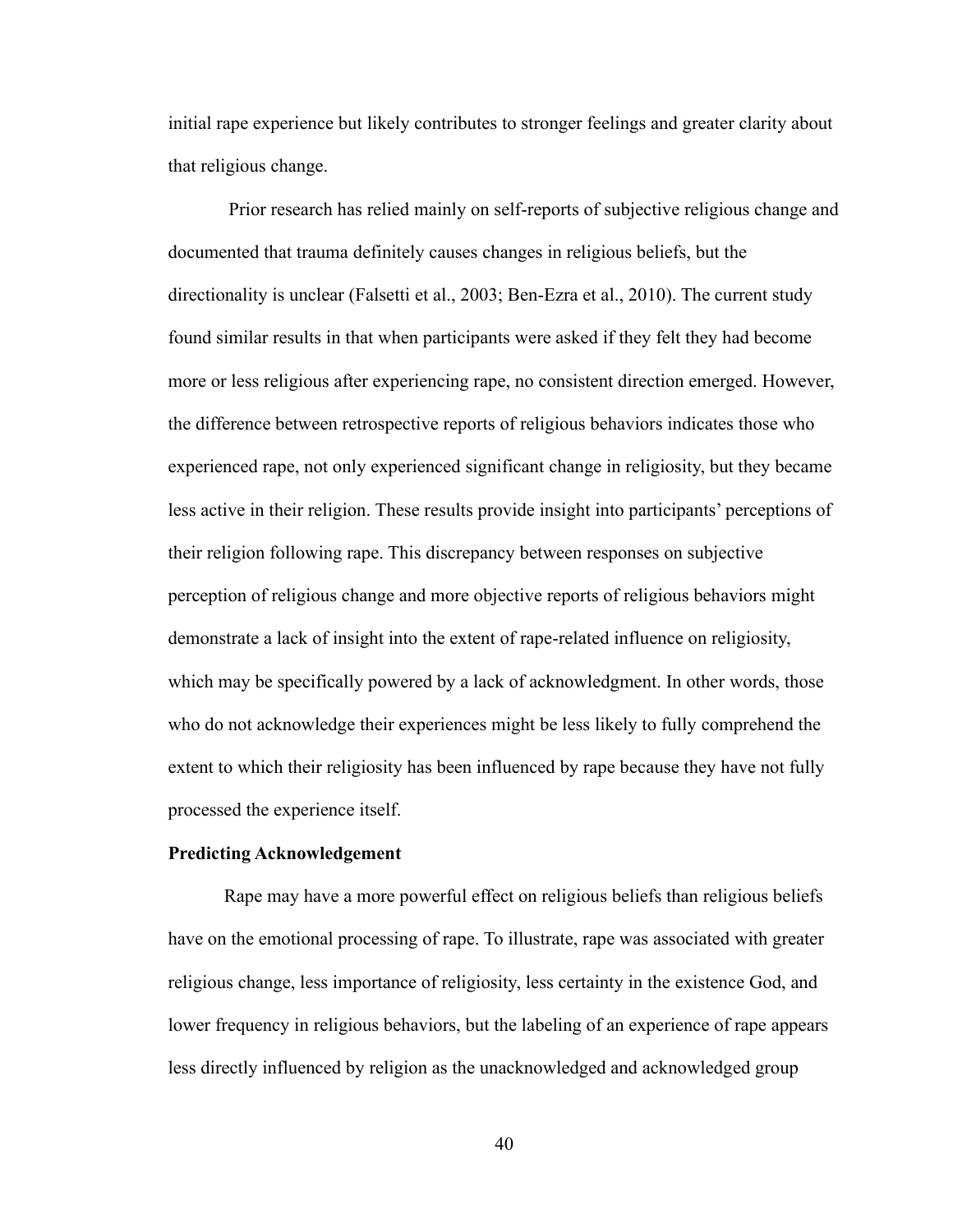reported similar personal religiosity and religious change. We had originally hypothesized importance of religiosity would reflect a religious schema that was rigidly constructed and inhospitable for conceptualization of a personal rape experience forcing an assimilation of the experience, but no such direct relationship to unacknowledgement was found. Several assault characteristics like personal use of resistance and physical force on the part of the other person were also nonsignificant predictors and did not differ across acknowledgement status suggesting this sample differs from others described in previous literature. It is unclear why this relationship was not observed, but the robust connection between rape myth acceptance and sexism and acknowledgement suggest similar attitudinal mechanisms are at play in this sample as those documented in the literature (LeMaire et al., 2016; Peterson & Muehlenhard, 2004; Littleton & Axsom, 2003; Koss, 1985). Indeed, the observed indirect effect of religiosity via attitudes on traditional gender roles and specific rape myths on acknowledgement argues that religious schemas still have considerable influence on the information processing of rape. The schemas that force assimilation of an experience, or labeling of an experience of rape as something other than rape, are those that are constructed by specific religious views connected to rape myths and sexism.

Extrinsic religiosity, the shallow embracement of religion to procure personal benefits, was significantly correlated with the idea that women lie about being raped and ambivalent sexism. When examining those who had experienced rape, these factors were not correlated with intrinsic religiosity, consistent with the previously observed curvilinear relationship between intrinsic and extrinsic religiosity and discriminatory beliefs (Navarro & Tewksbury, 2018; Burn & Busso, 2005; Allport & Ross, 1967).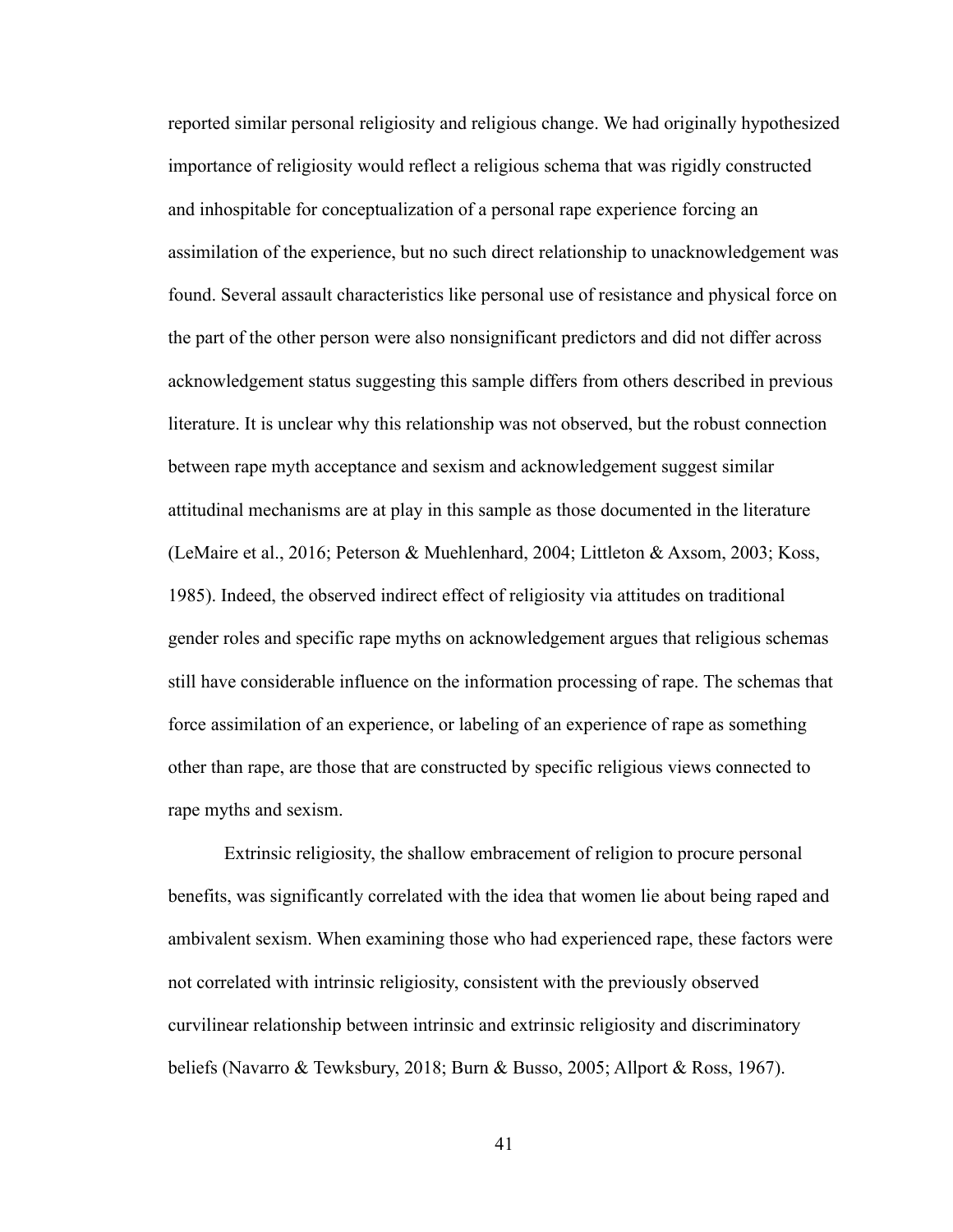However, it is worth noting that in the overall sample, intrinsic religiosity was significantly correlated with sexism, potentially indicating a stronger relationship between religion and sexism in comparison to rape myth adherence or a difference in beliefs about traditional gender roles between those who experienced rape and those who had not. To wit, ideas about traditional gender roles may be more readily accepted than the more obviously harmful or uncomfortable myths about rape. Extrinsic religiosity did not differ between the acknowledged and unacknowledged group, but sexism and adherence to the idea that women lie about rape significantly mediated the relationship between extrinsic religiosity and acknowledgment. In other words, as extrinsic religiosity increased, adherence to this specific rape myth increased which was associated with a lower likelihood of acknowledgement. Similarly, as extrinsic religiosity increased, ambivalent sexism also increased translating to a lower likelihood of acknowledgement. Both findings align with the information processing model. Acknowledgement, or the alteration of one's schema to accommodate a personal experience of rape, is easier when that schema is not characterized by rape myths or sexist attitudes or such beliefs must be changed; hence, the likelihood of acknowledgement is increased when adherence to rape myths and sexist beliefs is lower. On the other hand, unacknowledgement, or the alteration of a personal rape experience to assimilate within a pre-existing schema, occurs when one's schemas are strictly informed by rape myths and sexist attitudes; therefore, higher reports of rape myth adherence and sexist beliefs were associated with lower likelihood of acknowledgement.

Extrinsic religiosity's and acknowledgement's specific connection to the myth about women lying about rape is important to examine further. There is a story in the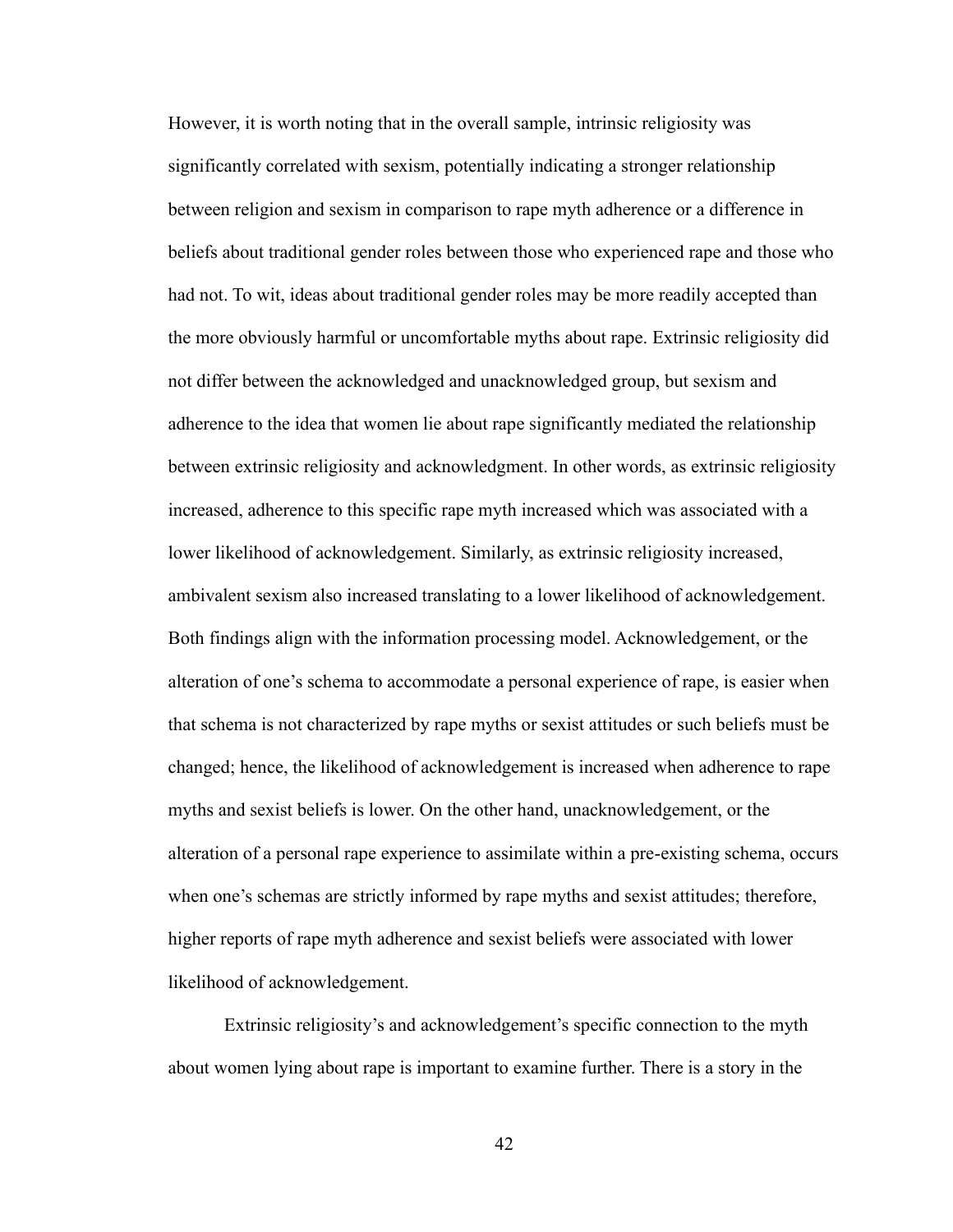early books of the Hebrew Bible, about Potiphar's wife who falsely accuses the prophet Joseph of rape, for which he is imprisoned (New American Bible (Revised Edition), 1970/2010, Genesis 39). This specific tale has been recreated in children's books and movies and has been used repeatedly in attempts to discredit those who bring forward allegations of sexual assault such as Christine Blasey Ford (Calvin, 2018; Vaught, 2018). In addition, several messages exist throughout Judeo-Christian teaching about the scheming and seductive nature of women (e.g., New American Bible (Revised Edition), 1970/2010, Proverbs 5-6). These messages likely contribute to the specific connection between extrinsic religiosity and adherence to this myth about rape. Religious women who experience rape likely experience dissonance as a result of the conflict and fear of labeling their experience rape in light of the religiously driven belief that women's allegations of rape are false and not taken seriously.

Just as the relationship between this rape myth and extrinsic religiosity can be illustrated in religious messages and current culture, so can the connection to ambivalent sexism. The Ambivalent Sexism Inventory includes several items consistent with the patriarchal beliefs promoted by Judeo-Christian religions (Edwards et al., 2011), making its high correlation with extrinsic religiosity unsurprising. For example, one item reads "Many women have a quality of purity that few men possess" which mimics religious emphasis on purity and virginity; indeed, although several verses throughout the Hebrew Bible reference sexual morality of both men and women, the term virginity is exclusively used to refer to women and their worth (e.g., New American Bible (Revised Edition), 1970/2010, Genesis 24:16, Exodus 22:15, Leviticus 21:13, Deuteronomy 22:14-28, Judges 19:24). Some of these beliefs are not inherently harmful and help many religious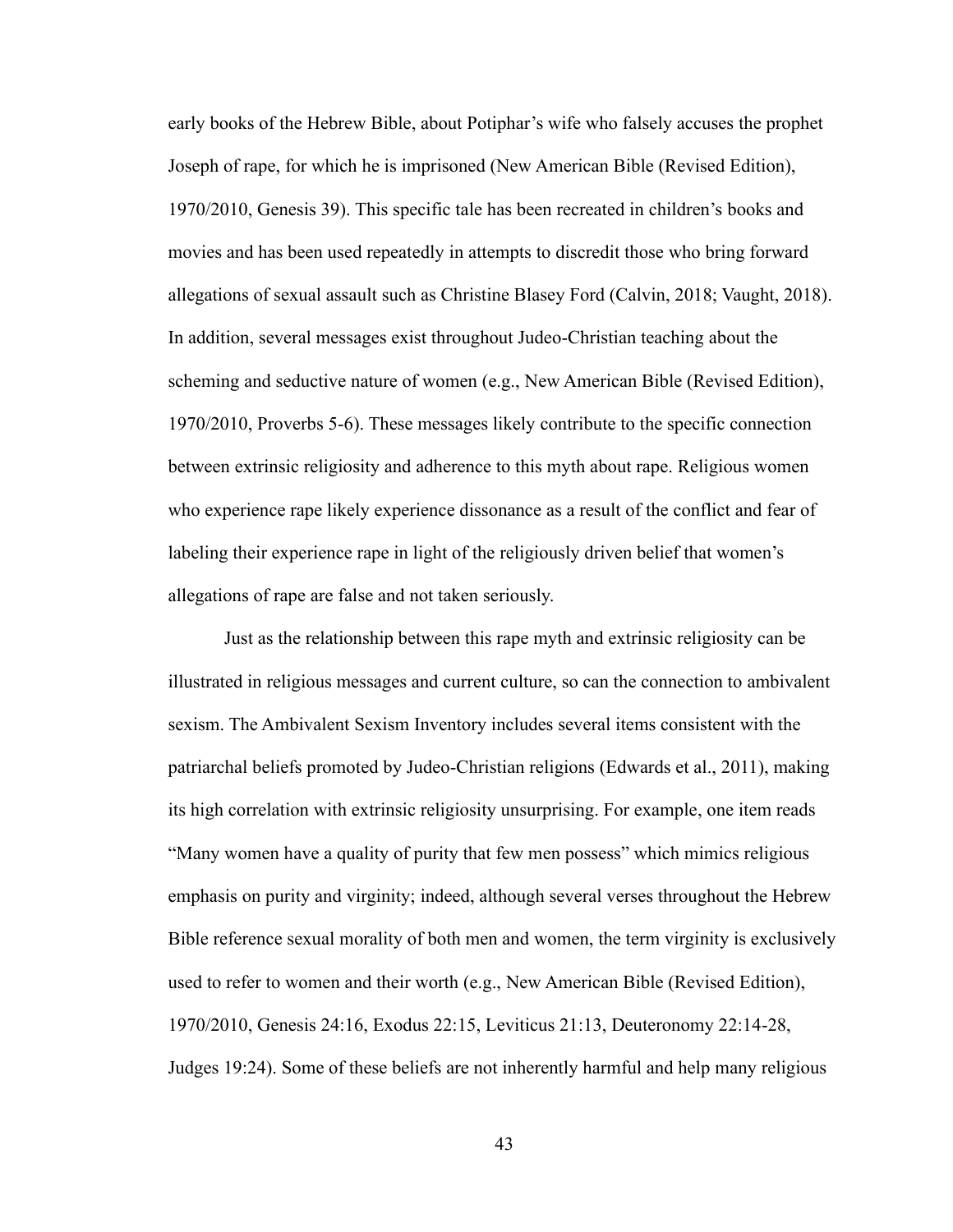individuals navigate their role and gender in a positive way. Still, these themes emphasizing the importance of sexual morality of women and the entitlement of men as head of the household, likely contribute to a mindset that frames several variations of rape as acceptable or unworthy of such a label.

Rape myths and sexism were related to religiosity potentially because these constructs are enmeshed with an overall, religiously influenced culture, but other factors like shame and blame were not, perhaps because of the more intimate, personal nature of such emotions. In other words, the effects of religiosity may be best highlighted when they are objective messages endorsed globally in comparison to subjective messages about personal feelings. These results are encouraging in that blame and shame were not associated with religion but daunting in that the more serious block to acknowledgement and potential emotional processing is the much more nebulous rape culture shaped in part by decades of misused religious teachings. Consistent with prior research, acknowledgement was associated with greater blame on the other person (Orchowski et al., 2013). Surprisingly, the acknowledged group reported greater shame than the unacknowledged group. There has been limited research documenting the relationship between acknowledgement and shame, but given the robust relationship between shame and self-blame (Weiss, 2010) and self-blame's association with unacknowledgement (Orchowski et al., 2013; Bondurant, 2001), many posit shame would also be associated with unacknowledgement. One other study was found to have examined the relationship between shame and acknowledgement and found the opposite association of that observed in the current study; those who did not label their experience as rape reported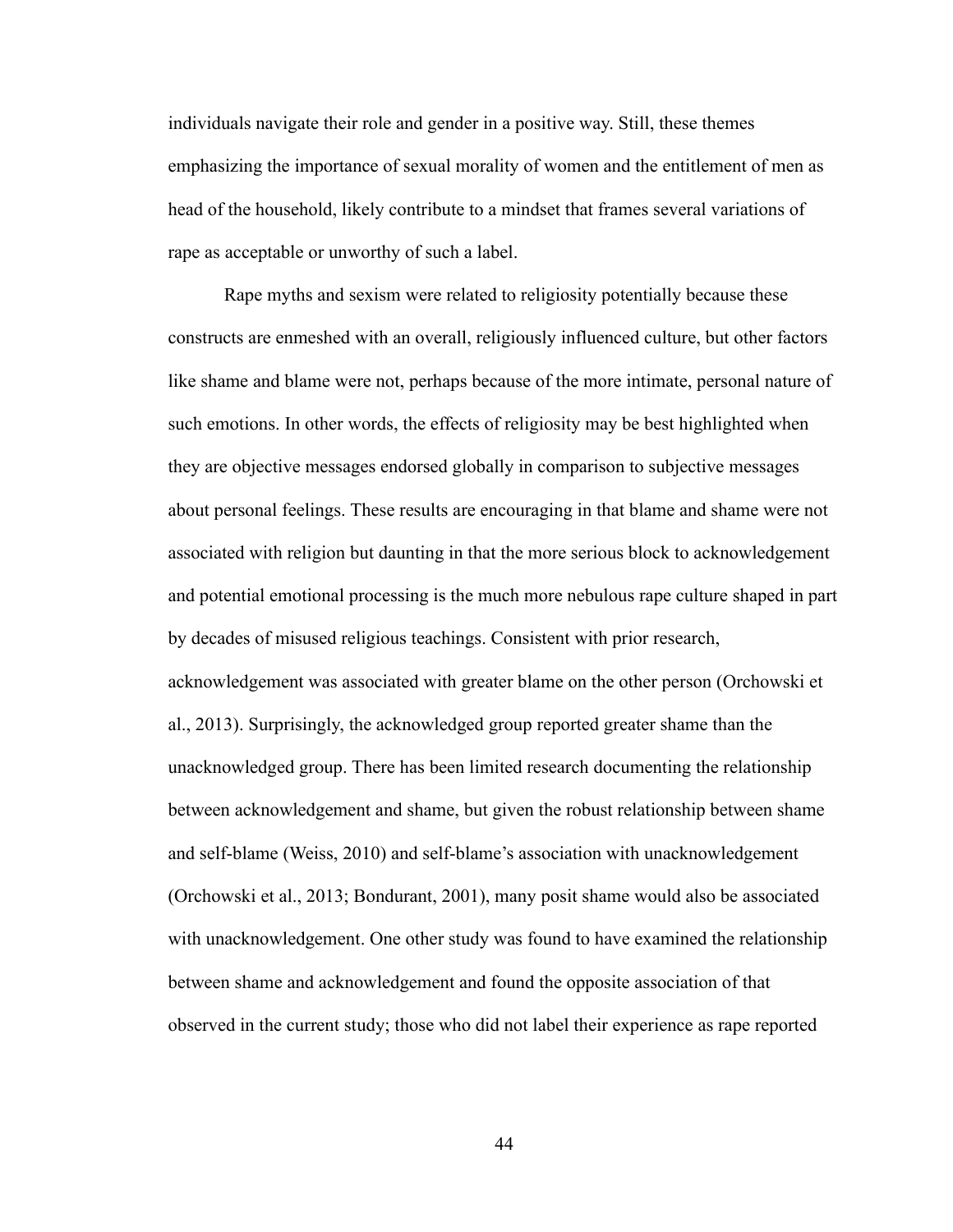more frequently that they did not disclose to others about their experience because they felt ashamed (Alvarez, 2020).

#### **Disclosure**

Across the sample, rates of disclosure were generally low. Indeed, the most commonly reported number of people one disclosed to was zero. Participants were most likely to disclose to their closest friends in comparison to other sources of support like their parents, religious figures, or the police. Very few people disclosed to extended family members like their grandparents, aunts, or uncles. Contrary to our hypothesis, religiosity appeared largely unrelated to disclosure. Religious change and personal religiosity (e.g., importance of religion, extent to which one considered themselves a religious person) were not correlated with rates of disclosure and those who were raised in a religious household reported similar disclosure rates as those who had not been raised in a particular faith. Similarly, the religiosity of a potential confidant was unrelated to the choice to disclose to them. However, among those who identified as nonreligious, the more religious one's friends were, the fewer disclosures the participant reported. This is telling of the reaction a nonreligious person anticipates from a religious individual when disclosing a personal story involving rape. Just as the relationship between rape myth acceptance and religion is clear in the research literature, it is also likely well known by the public. Nonreligious individuals are likely hesitant to disclose when they expect to be met with religious messages consistent with blame or disbelief. As this correlation was nonexistent for religious individuals, we might infer that a shared religious ideology mitigates the fear of a potentially religious reaction to disclosure.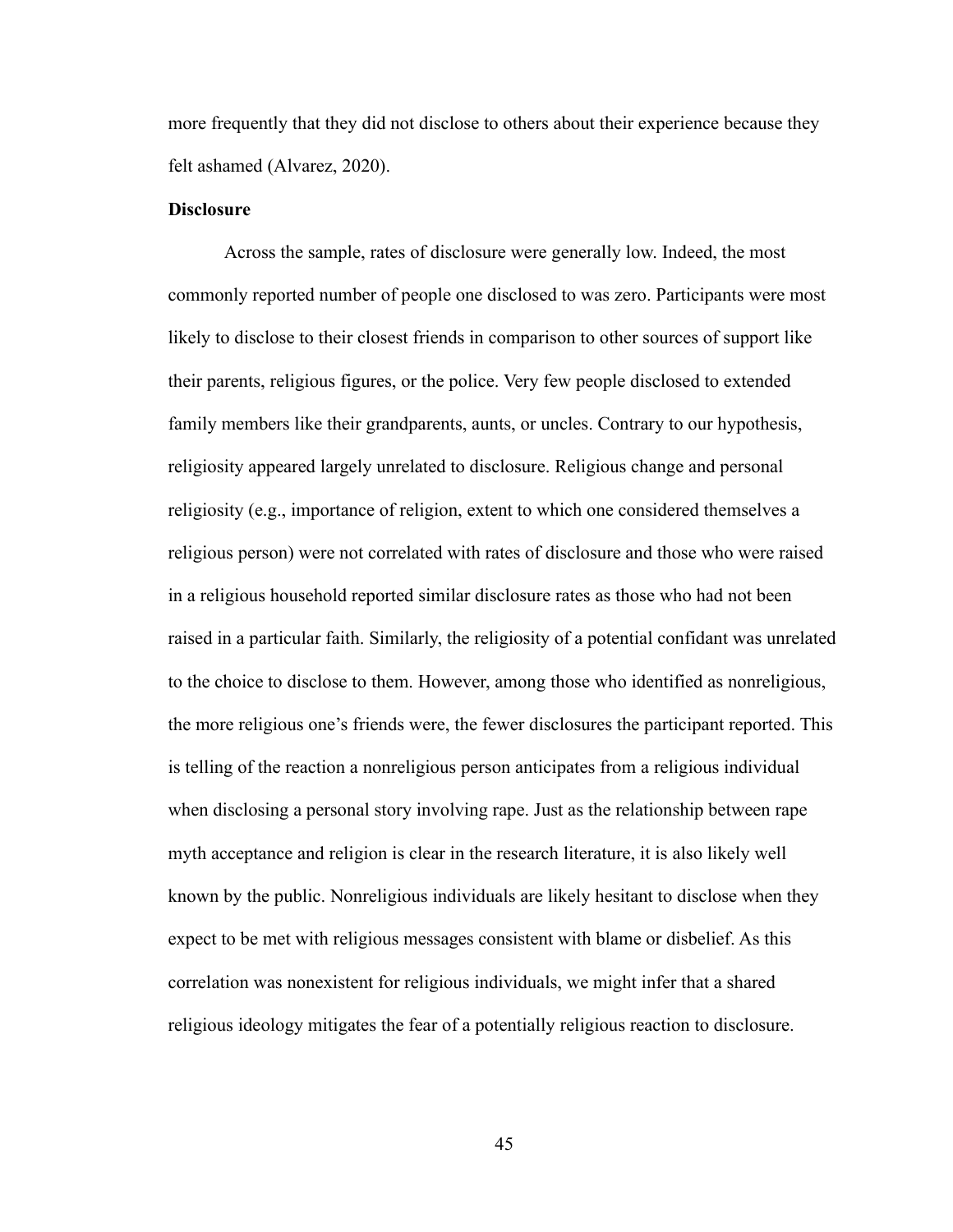Past studies have found that individuals are less likely to disclose about rape when negative messages about sexuality are promoted or discussed by potential confidants (Smith & Cook, 2008). Although these messages can definitely be associated with religious beliefs (e.g., premarital sex is a sin), it appears that just being perceived as religious is not enough to discourage disclosure on a widespread scale, unless the discloser is nonreligious. Judeo-Christian religions' emphasis on trust, honesty, and forgiveness might encourage disclosure or at least balance out any existing negative messages about sexuality so that disclosure is not directly influenced by their personal religious conviction or that of those around them. Furthermore, one of the greatest documented benefits of religious affiliation is the incorporated social support (Kucharska, 2020). Even if individuals are hesitant to discuss a personal rape experience with a religious person for fear of their reaction, the bond of religious community might counter this fear. This might explain the nonsignificant relationship between the religiosity of one's microsystem and disclosure particularly for religious women.

Both the rejection of rape myths and blame on the other person significantly predicted rates of disclosure. Acknowledged participants also reported greater rejection of rape myths and greater outside blame in addition to being more likely to disclose in comparison to the unacknowledged group. Rejection of rape myths likely indicates a greater ease with discussing rape experiences. For example, if one rejects rape myths regarding victim blaming, rape suddenly becomes easier to discuss in a personal manner because the fear and ambivalence regarding responsibility for the experience is lessened. Furthermore, placing blame outside of oneself is likely associated with disclosure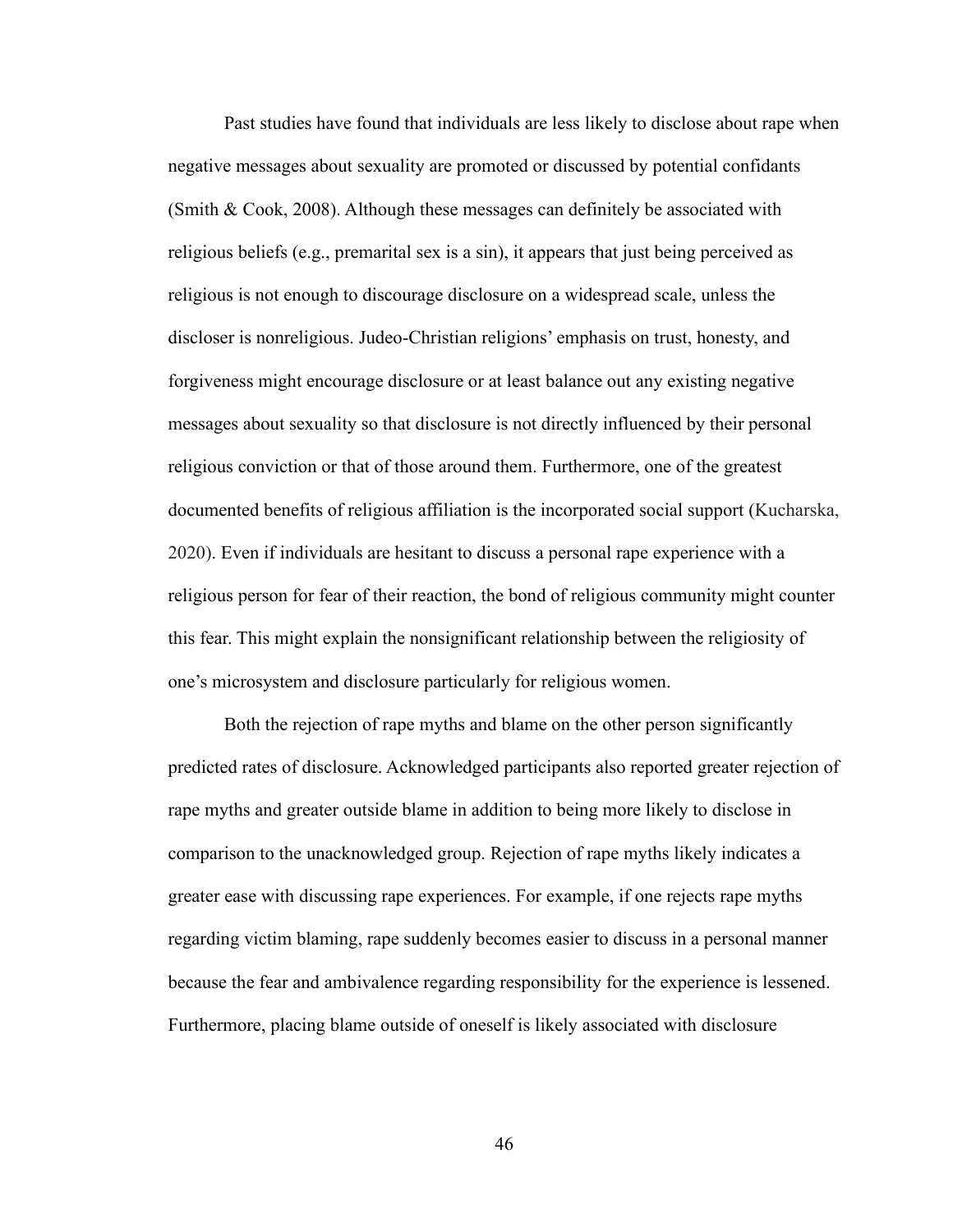because it easier to tell someone about something negative that happened to you versus something negative you believe you brought on yourself.

#### **Clinical Implications**

Several studies have confirmed the negative effect rape has on physical and mental health, and this study further indicates rape has even further reaching implications into one's attitudes and beliefs. Interventions for rape recovery should include options for religious and spiritual counseling, particularly for religious women, because rape causes dramatic changes in one's understanding of their religious identity. Indeed, internal religious conflict and doubt is associated with significant distress (Krause, 2006), so addressing religious pain caused by rape may be just as important as addressing emotional symptoms like depression and anxiety. Given religiosity is associated with decreased PTSD and depressive symptoms in general (Kucharska, 2020), religious women in particular may seriously benefit from religious interventions to indirectly manage other mental health symptoms influenced by rape. Religious and spiritual care should be more wholly integrated in several interventions, but specifically following traumatic experiences and when the individual regards their religion as important.

In addition to incorporating a religious or spiritual element in trauma recovery programs, there should be greater funding and resources allocated to rape recovery interventions. There is substantial amount of support and relief offered to those who experience other traumatic experiences (e.g., natural disasters), but our nation is slow to provide resources to better understand and help those who have experienced rape. However, the results of this study communicate that those who experience rape experience more dramatic attitudinal changes than those who experience other types of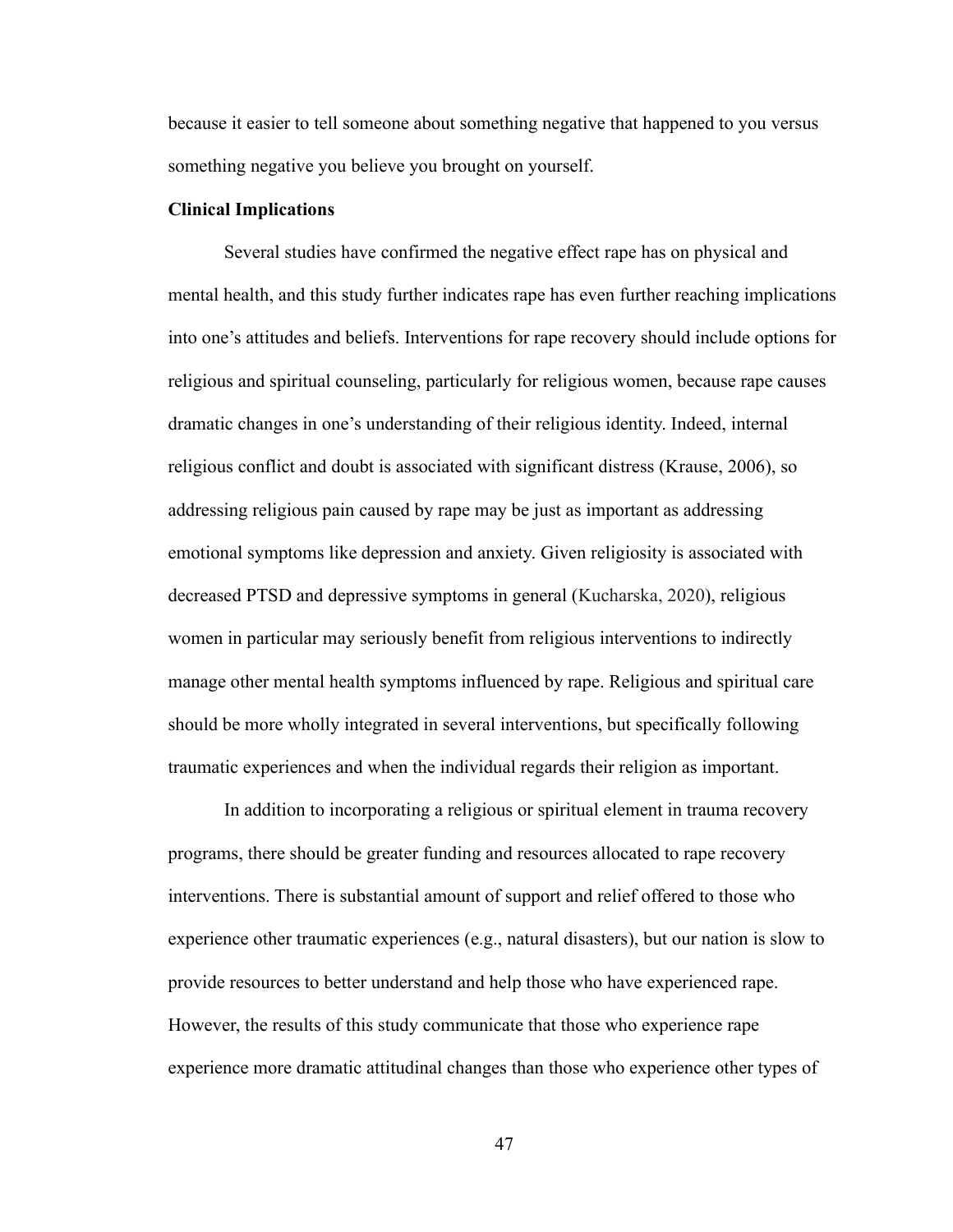trauma. The limited allocation of resources to rape prevention and recovery programs is likely due to the distinct stigma surrounding sexual assault and rape. Unfortunately, that stigma is likely only heightened in religious communities, where individuals managing rape related religious conflict might hope for support. Religious communities should look to create support groups for those who have experienced rape and sexual assault. Furthermore, as mental health clinicians are not spiritual directors, specific interventions and trainings for religious leaders should be developed and implemented so that leaders of religious communities can appropriately respond to disclosures of rape and help individuals manage the religious conflict that results in dramatic belief changes for so many. In doing so, mental health clinicians can also develop a referral relationship with religious and spiritual leaders with the confidence that the individuals they refer are going to be accepted and not met with messages of blame, doubt, or shame.

Finally, the results of this study provide further clarity to the influence of rape culture. Several messages from Judeo-Christian religions have been used and twisted to promote rape myths, sexism, and an overall discreditation of those who say they have been raped. Although the path towards redefinition of societal norms is unclear, this research identifies religiosity as an important element to address along the journey. Religious leaders can play an important role in this task. Those who lightly embrace religion were more likely to endorse negative beliefs about women and rape in comparison to those who reported a fuller devotion to their religious creed. This relationship suggests that fuller understanding of one's religion is associated with rejection of these harmful beliefs, as the core message of all Judeo-Christian religions is to love one another. Religious leaders can set an example by openly rejecting harmful,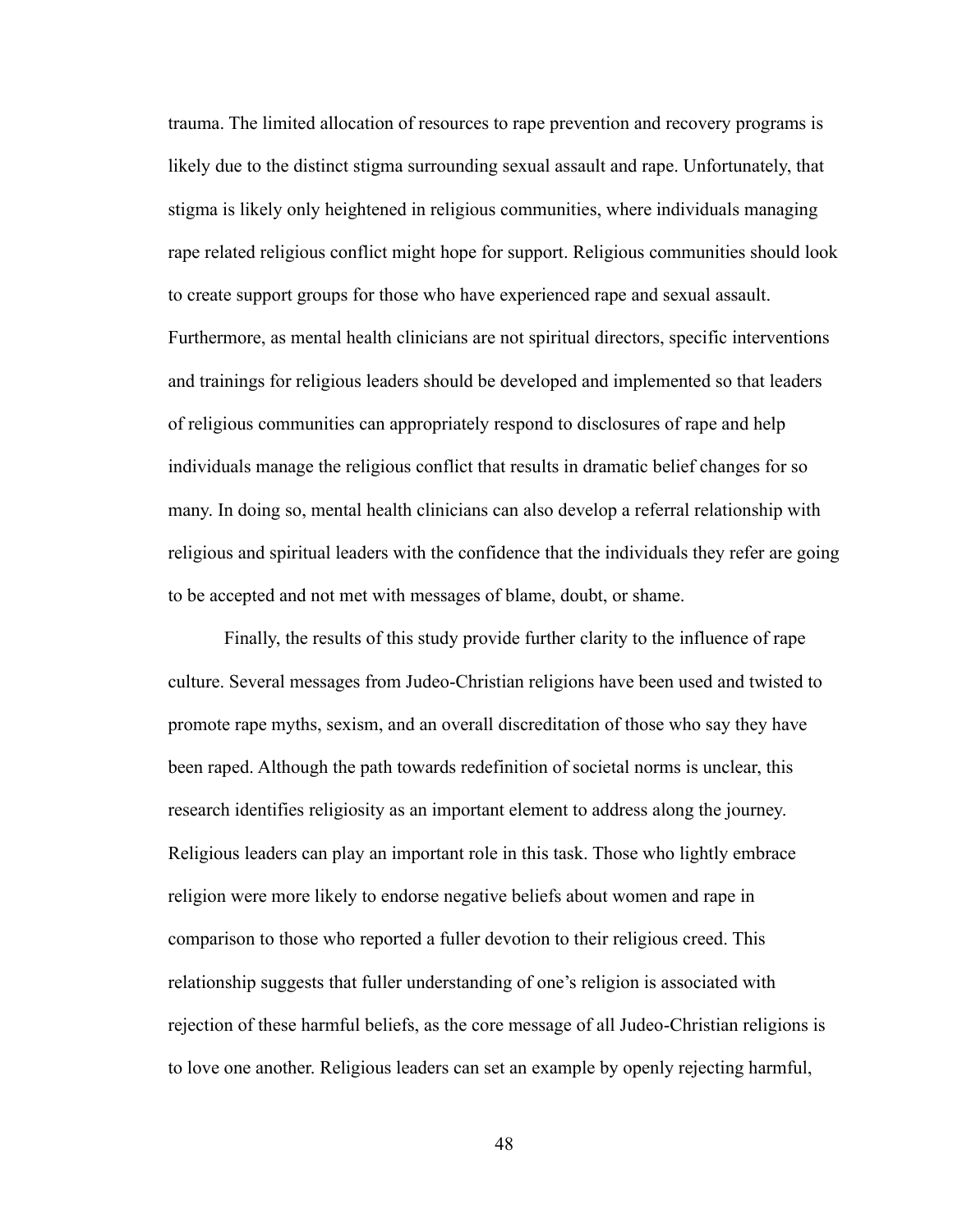discriminatory beliefs and encouraging an intrinsically motivated religious lifestyle and fuller understanding of religious teaching.

#### **Limitations**

There may have been a recruitment or self-selection bias to participate in this research as the latter half of circulated advertisements encouraged those with negative relationship histories to participate and those without rape histories were excluded. This may explain the higher proportion of acknowledged individuals in comparison to other samples (Wilson & Miller, 2016). Inferences about acknowledgement in this sample may be further limited by the unexpected lack of relationship to assault characteristics. Furthermore, this sample was comprised almost entirely of White women. Racially minoritized women often report a unique connection to their religion and spirituality (Jones et al., 2011) and also experience rape at a higher rate than White women (Bryant-Davis et al., 2009). Future research on the relationship between rape and religiosity should look to include a more diverse sample. Similarly, the overwhelming majority of the included sample aligned with a Christian religious affiliation. More diverse religious groups communicate different messages about rape and are important to include in our understanding of rape's influence on religious beliefs. Additionally, rates of disclosure following rape are often so low that some statistical analyses are difficult to complete. Finally, this study sought to operationally measure religiosity which is an extremely subjective experience. Although this study included a more systemic battery of religiosity questions, these likely did not capture one's religiosity in the way that an interview or other research modalities might. This study also measured retrospective reports of religiosity via self-report, which may not be the most reliable interpretation for religiosity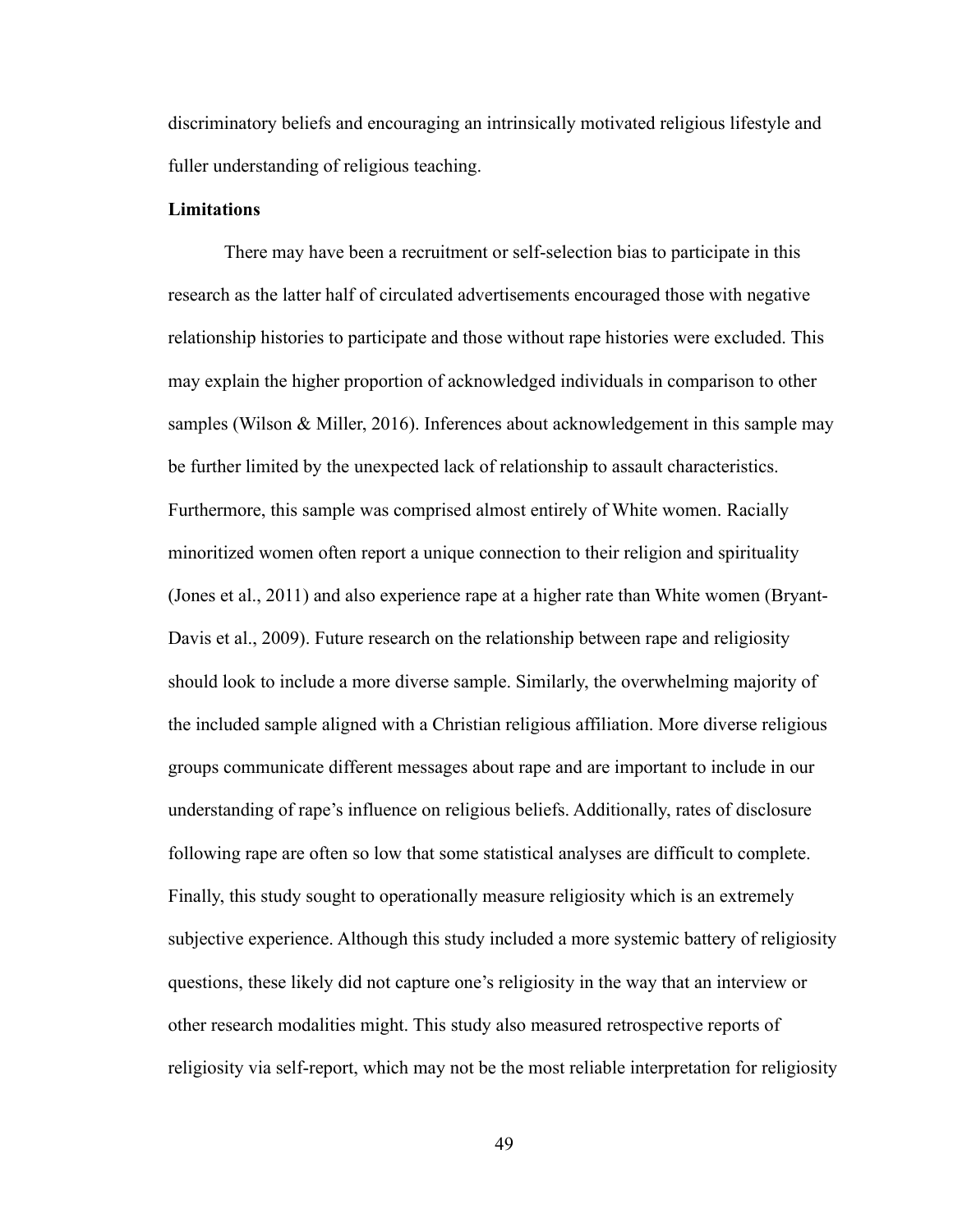across the lifespan; however, when examining religious change, the perception that religiosity has changed may actually be more important than the objective change.

#### **Conclusions**

The current study demonstrated the important relationship between rape and religiosity. Those who experienced rape were more likely to experience religious change compared to those who had not experienced rape and those who had experienced other traumas. Rape not only related to significant changes in religiosity, but religiosity was shown to play an important role in important elements of recovery from rape: acknowledgement and disclosure. Sexism and rape myth acceptance significantly mediated the relationship between extrinsic religiosity and rape acknowledgement, and nonreligious individuals were less likely to disclose to their friends when they perceived them to be highly religious. As religiosity is clearly influenced by experiencing rape, interventions for recovery should address religious doubt and change, particularly if individuals consider their religion important. Furthermore, rape-recovery interventions should be implemented within religious communities where religious women might be more likely to seek support following traumatic experiences.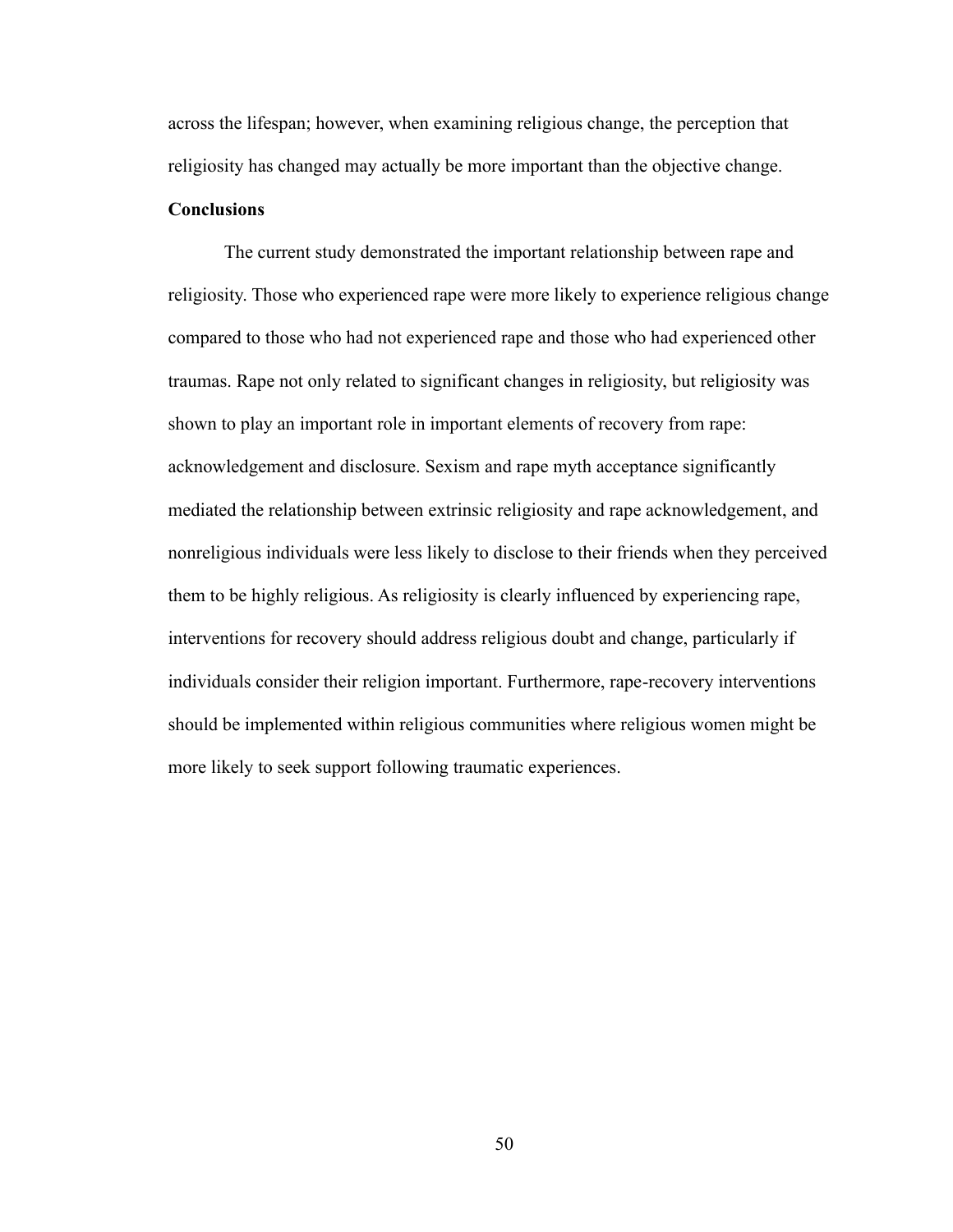### **Tables**

# **Table 1**

*Religious Differences Between Those With and Without Rape Histories* 

| <b>Religiosity Variables</b>                    |                | No Rape History |       | Rape History |             |                |
|-------------------------------------------------|----------------|-----------------|-------|--------------|-------------|----------------|
|                                                 |                | $(N = 171)$     |       | $(N = 139)$  |             | Cohen's        |
|                                                 | $\overline{M}$ | SD              | M     | SD           |             | $\overline{d}$ |
| <b>Religious Change Variables</b>               |                |                 |       |              |             |                |
| Overall change                                  | 3.91           | 1.87            | 4.59  | 1.96         | $-3.136***$ | .355           |
| Change in attendance (childhood to adulthood)   | 0.88           | 1.36            | 1.56  | 1.45         | $-4.267***$ | .484           |
| Change in prayer (childhood to adulthood)       | 0.04           | 1.28            | 0.31  | 1.24         | $-1.863$    | .214           |
| Change in reading (childhood to adulthood)      | 0.27           | 1.23            | 0.73  | 1.49         | $-2.958***$ | .337           |
| Change in attendance (adolescence to adulthood) | 0.60           | 1.12            | 1.04  | 1.24         | $-3.300***$ | .372           |
| Change in prayer (adolescence to adulthood)     | $-0.04$        | 0.93            | 0.13  | 1.17         | $-1.428$    | .161           |
| Change in reading (adolescence to adulthood)    | 0.24           | 1.00            | 0.43  | 1.16         | $-1.564$    | .175           |
| Change in engagement in religious activities    | 3.10           | 2.34            | 3.37  | 2.69         | $-0.912$    | .107           |
| <b>Personal Religiosity Variables</b>           |                |                 |       |              |             |                |
| Identity                                        | 52.16          | 29.58           | 42.92 | 31.66        | $2.641***$  | .302           |
| Importance                                      | 59.43          | 33.62           | 46.81 | 35.38        | $3.190***$  | .366           |
| Certainty of existence of God                   | 77.20          | 29.64           | 60.80 | 35.82        | 4.396***    | .499           |
| Current frequency of attendance                 | 3.00           | 1.20            | 2.36  | 1.22         | $4.628***$  | .528           |
| Current frequency of prayer                     | 3.12           | 1.26            | 2.91  | 1.23         | 1.517       | .169           |
| Current frequency of reading                    | 2.28           | 1.06            | 2.00  | 1.15         | $2.235*$    | .253           |
| Childhood frequency of attendance               | 3.88           | 1.15            | 3.92  | 1.30         | $-0.313$    | .033           |
| Childhood frequency of prayer                   | 3.16           | 1.22            | 3.22  | 1.32         | $-0.361$    | .047           |
| Childhood frequency of reading                  | 2.55           | 1.15            | 2.73  | 1.33         | $-1.251$    | .145           |
| Adolescence frequency of attendance             | 3.60           | 1.19            | 3.40  | 1.34         | 1.343       | .158           |
| Adolescence frequency of prayer                 | 3.08           | 1.23            | 3.04  | 1.31         | 0.317       | .031           |
| Adolescence frequency of reading                | 2.52           | 1.18            | 2.43  | 1.33         | 0.622       | .072           |
| Engagement in religious activities              | 1.21           | 0.73            | 1.20  | 0.71         | 0.170       | .014           |
| Past engagement in religious activities         | 4.37           | 2.53            | 4.59  | 2.72         | $-0.723$    | .084           |
| Intrinsic Religiosity                           | 23.76          | 6.52            | 21.28 | 6.69         | 3.288***    | .375           |
| <b>Extrinsic Religiosity</b>                    | 17.05          | 5.46            | 14.67 | 5.49         | $3.792***$  | .435           |
| Social Extrinsic Religiosity                    | 7.03           | 3.16            | 5.85  | 2.88         | 3.391***    | .390           |
| Personal Extrinsic Religiosity                  | 10.02          | 3.24            | 8.82  | 3.61         | $3.027***$  | 3.50           |

*\*\*\*p* < .01, \**p* < .05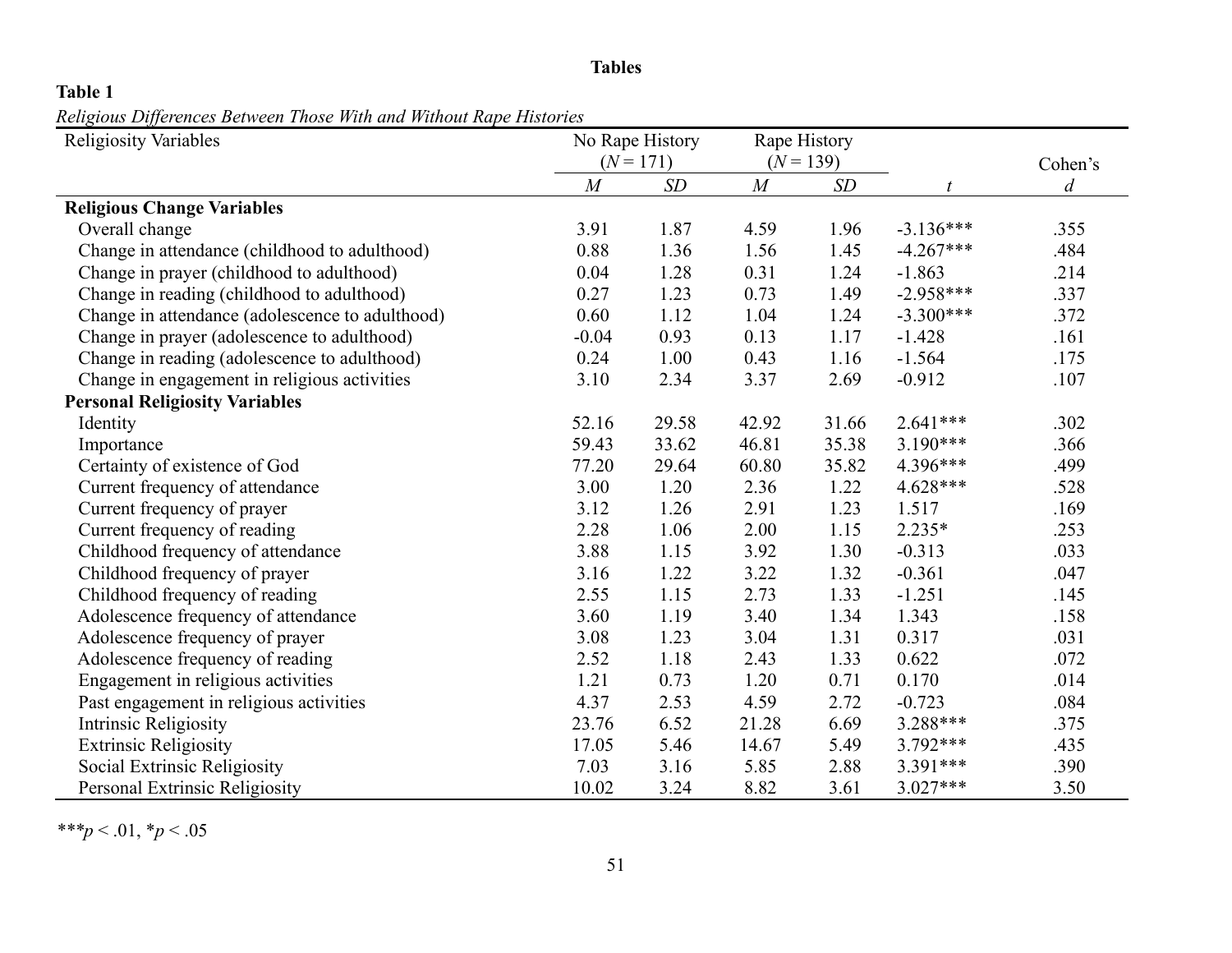# **Table 2**

*Religious Differences Across Trauma Histories*

| <b>Religiosity Variables</b>                    | No Trauma or Rape    |       |         | Trauma History |       | Rape History |                  |          |
|-------------------------------------------------|----------------------|-------|---------|----------------|-------|--------------|------------------|----------|
|                                                 | History ( $N = 52$ ) |       |         | $(N = 119)$    |       | $(N = 139)$  |                  |          |
|                                                 | $\overline{M}$       | SD    | M       | SD             | M     | SD           | $\boldsymbol{F}$ | $\eta^2$ |
| <b>Religious Change Variables</b>               |                      |       |         |                |       |              |                  |          |
|                                                 |                      |       |         |                |       |              |                  |          |
| Subjective change                               | 3.79                 | 1.87  | 3.96    | 1.88           | 4.59  | 1.96         | $5.047***$       | .032     |
| Change in attendance (childhood to adulthood)   | 0.88                 | 1.29  | .87     | 1.40           | 1.56  | 1.45         | $9.077***$       | .056     |
| Change in prayer (childhood to adulthood)       | 0.02                 | 1.28  | 0.05    | 1.28           | .31   | 1.24         | 1.740            | .011     |
| Change in reading (childhood to adulthood)      | 0.15                 | 1.19  | 0.32    | 1.25           | 0.73  | 1.49         | $4.638***$       | .029     |
| Change in attendance (adolescence to adulthood) | 0.73                 | 1.27  | 0.54    | 1.05           | 1.04  | 1.24         | $6.032***$       | .038     |
| Change in prayer (adolescence to adulthood)     | $-0.02$              | 0.98  | $-0.05$ | 0.91           | 0.13  | 1.17         | 1.032            | .007     |
| Change in reading (adolescence to adulthood)    | 0.25                 | 0.93  | 0.24    | 1.03           | 0.43  | 1.16         | 1.223            | .008     |
| Change in engagement in religious activities    | 3.60                 | 2.40  | 2.88    | 2.28           | 3.37  | 2.69         | 1.840            | .012     |
| <b>Personal Religiosity Variables</b>           |                      |       |         |                |       |              |                  |          |
| Identity                                        | 64.19                | 24.94 | 46.86   | 30.00          | 42.92 | 31.66        | $9.641***$       | .059     |
| Importance                                      | 76.56                | 24.46 | 51.82   | 34.41          | 46.81 | 35.38        | 15.272***        | .092     |
| Certainty of existence of God                   | 89.31                | 19.29 | 71.86   | 31.83          | 60.80 | 35.82        | 15.314***        | .091     |
| Current frequency of attendance                 | 3.25                 | 1.03  | 2.89    | 1.26           | 2.36  | 1.22         | 12.389***        | .075     |
| Current frequency of prayer                     | 3.48                 | 0.98  | 2.97    | 1.34           | 2.91  | 1.23         | $4.293*$         | .027     |
| Current frequency of reading                    | 2.52                 | 1.00  | 2.18    | 1.07           | 2.00  | 1.15         | $4.290*$         | .027     |
| Childhood frequency of attendance               | 4.13                 | 0.97  | 3.76    | 1.21           | 3.92  | 1.30         | 1.718            | .011     |
| Childhood frequency of prayer                   | 3.50                 | 1.11  | 3.02    | 1.24           | 3.22  | 1.32         | 2.743            | .018     |
| Childhood frequency of reading                  | 2.67                 | 1.06  | 2.50    | 1.19           | 2.73  | 1.33         | 1.153            | .007     |
| Adolescence frequency of attendance             | 3.98                 | 1.00  | 3.43    | 1.23           | 3.40  | 1.34         | $4.452***$       | .028     |
| Adolescence frequency of prayer                 | 3.46                 | 1.00  | 2.92    | 1.29           | 3.04  | 1.31         | $3.461***$       | .022     |
| Adolescence frequency of reading                | 2.77                 | 1.21  | 2.41    | 1.15           | 2.43  | 1.33         | 1.686            | .011     |
| Engagement in religious activities              | 1.20                 | 0.67  | 1.21    | 0.75           | 1.20  | 0.71         | 0.021            | .000     |
| Past engagement in religious activities         | 4.85                 | 2.69  | 4.17    | 2.43           | 4.59  | 2.72         | 1.487            | .010     |
| Intrinsic Religiosity                           | 25.98                | 5.91  | 22.78   | 6.56           | 21.28 | 6.69         | 9.893***         | .061     |
| <b>Extrinsic Religiosity</b>                    | 18.19                | 4.94  | 16.54   | 5.62           | 14.67 | 5.49         | 8.903***         | .055     |
| Social Extrinsic Religiosity                    | 7.35                 | 3.08  | 6.89    | 3.20           | 5.85  | 2.88         | $6.152***$       | .039     |
| Personal Extrinsic Religiosity                  | 10.85                | 2.87  | 9.65    | 3.34           | 8.82  | 3.61         | $6.973***$       | .044     |

*\*\*\*p* < .01, \**p* < .05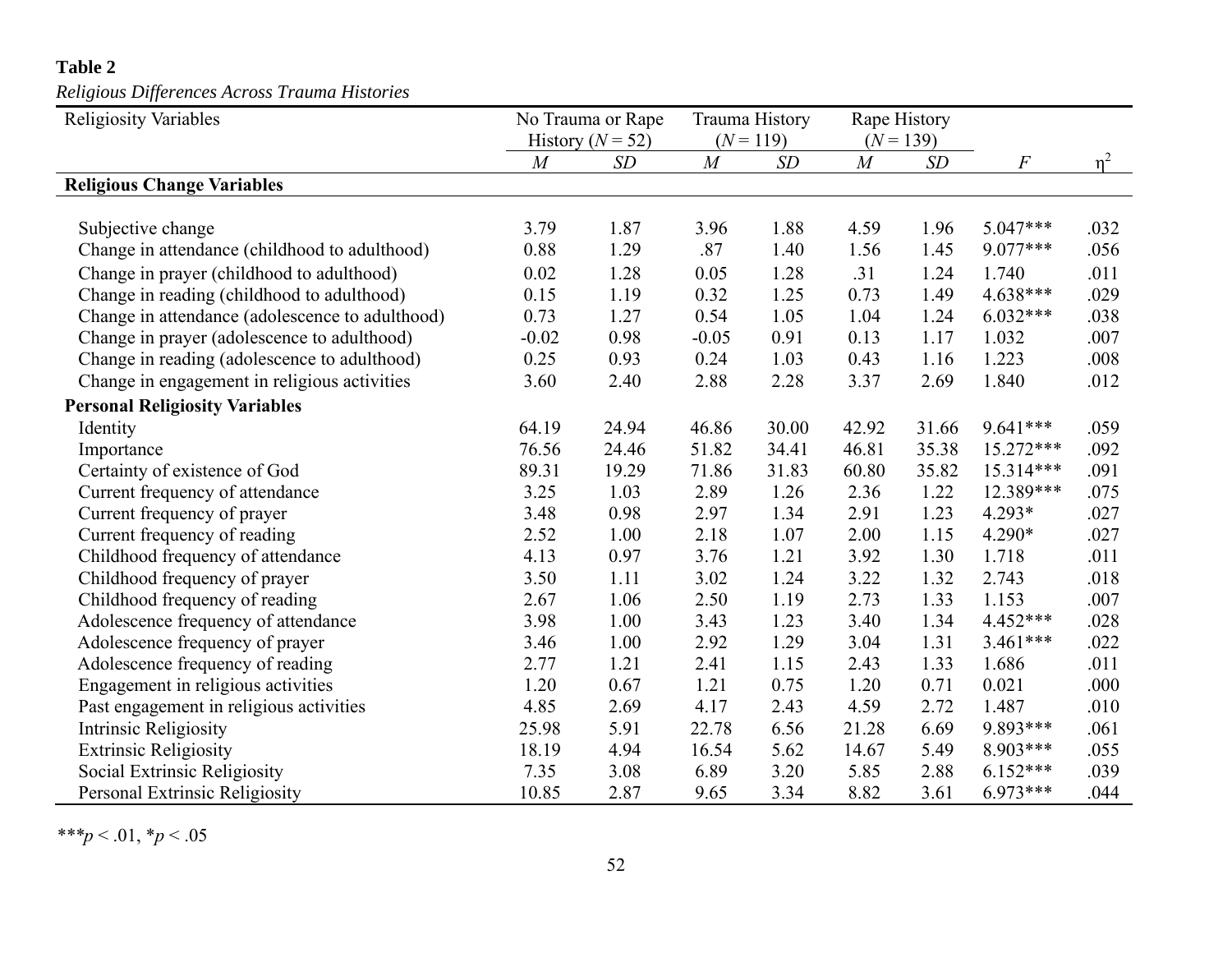### **Table 3**

|                          |           | 1a        | 1 <sub>b</sub> | 1c       | 1 <sub>d</sub> | 2        | 2a       | 2 <sub>b</sub> | 3        | 4        | 5    | 6                        | $\tau$  |
|--------------------------|-----------|-----------|----------------|----------|----------------|----------|----------|----------------|----------|----------|------|--------------------------|---------|
| 1. IRMAS                 | -         |           |                |          |                |          |          |                |          |          |      |                          |         |
| 1a. She asked for it     | $.876**$  |           |                |          |                |          |          |                |          |          |      |                          |         |
| 1b. He didn't mean to    | $.822**$  | $.585**$  |                |          |                |          |          |                |          |          |      |                          |         |
| 1c. Wasn't really rape   | $.807**$  | $.723**$  | $.506**$       |          |                |          |          |                |          |          |      |                          |         |
| 1d. She lied             | $.854**$  | $.650**$  | $.581**$       | $.632**$ | $\overline{a}$ |          |          |                |          |          |      |                          |         |
| 2. ASI                   | $-.470**$ | $-.400**$ | $-.363**$      | $-.199*$ | $-.551**$      |          |          |                |          |          |      |                          |         |
| 2a. Hostile Sexism       | $-.482**$ | $-.395**$ | $-.332**$      | $-.193*$ | $-.630**$      | $.889**$ |          |                |          |          |      |                          |         |
| 2b. Benevolent Sexism    | $-.299**$ | $-.273**$ | $-.282**$      | $-.140$  | $-.265**$      | $.809**$ | .449**   | $\blacksquare$ |          |          |      |                          |         |
| 3. RAQ Self              | $-119$    | $-.111$   | $-.199*$       | $-.062$  | $-.003$        | $-.118$  | $-.051$  | $-163$         |          |          |      |                          |         |
| 4. RAQ Other             | $.205*$   | .176      | $.218*$        | .058     | $.192*$        | $-.137$  | $-.141$  | $-.086$        | $.346**$ | $\sim$   |      |                          |         |
| 5. ARESS                 | $-.055$   | .004      | $-.119$        | $-.058$  | $-.010$        | $-0.041$ | $-0.060$ | $-.003$        | $.356**$ | $.346**$ |      |                          |         |
| 6. Extrinsic Religiosity | $-183*$   | $-.123$   | $-134$         | $-.057$  | $-.268**$      | $.402**$ | $.333**$ | $.357**$       | .027     | $-.005$  | .132 | $\overline{\phantom{a}}$ |         |
| 7. Intrinsic Religiosity | $-.068$   | $-.095$   | $-0.013$       | $-.025$  | $-.087$        | .157     | .147     | .118           | .099     | $-.026$  | .014 | $.392**$                 |         |
| 8. Disclosure            | .289**    | $.231**$  | $.272**$       | .157     | $.280**$       | $-.133$  | $-155$   | $-.060$        | .031     | $.267**$ | .134 | $-.049$                  | $-.081$ |

*Correlations Between Attitudinal Measures, Religiosity, and Disclosure*

*Note*: IRMAS = Illinois Rape Myth Acceptance Scale; 1a-1d = IRMAS subscales; ASI – Ambivalent Sexism Inventory; 2a-2b = ASI subscales; RAQ Self = Rape Attributions Questionnaire self-blame subscale; RAQ Other = Rape Attributions Questionnaire categorical blame subscale; ARESS = Abuse Related Experiences of Shame Scale.

*\*\*\*p* < .01, \**p* < .05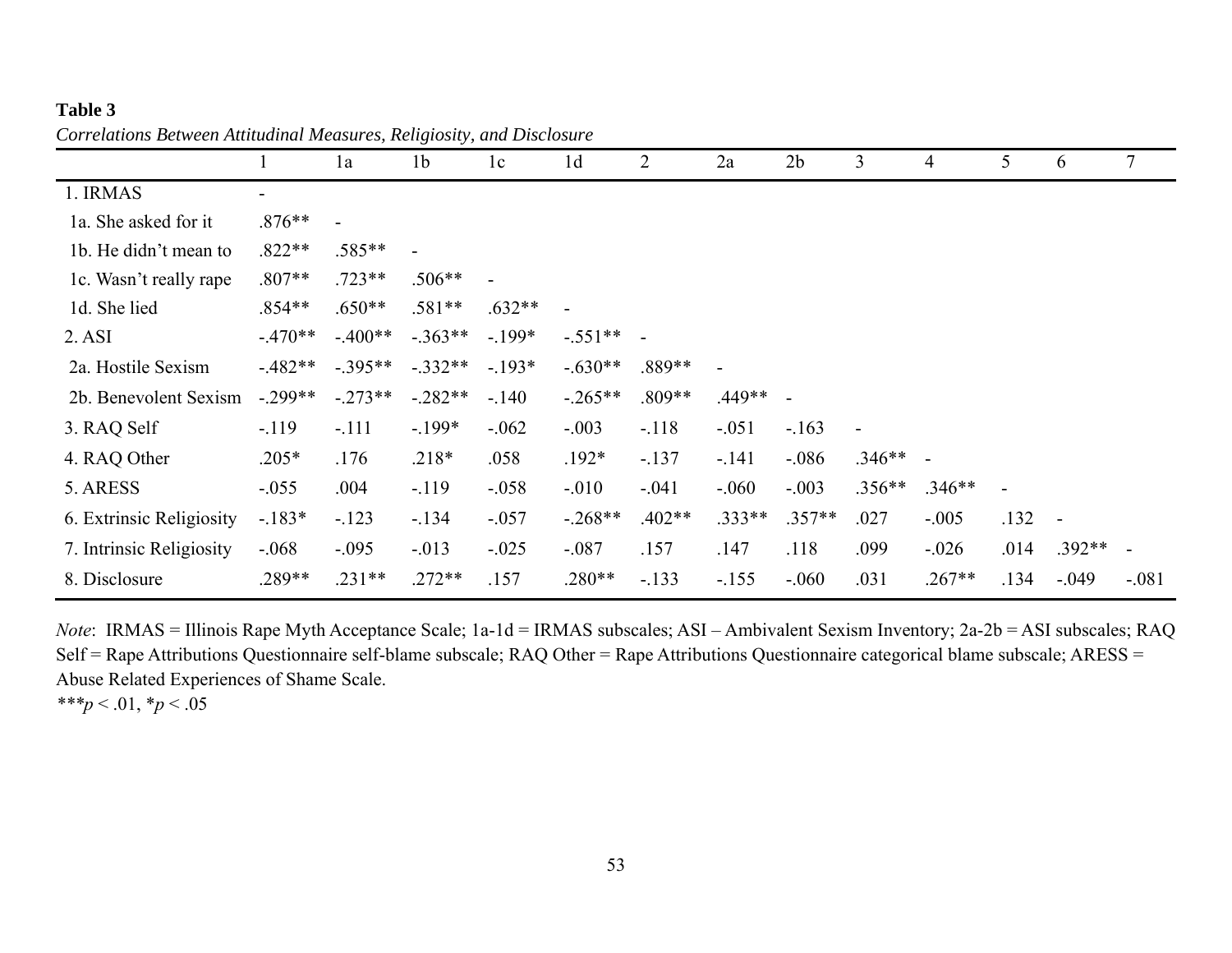|                           |          | Mediation model path |         |             |     |        | Confidence Interval |  |
|---------------------------|----------|----------------------|---------|-------------|-----|--------|---------------------|--|
| Mediator                  | $\alpha$ | B                    | $\tau$  | <b>BMED</b> | SE  | 95% LL | 95% UL              |  |
| Rape Myth $-$<br>She lied | $-.24*$  | $-.09*$              | $-.003$ | .02         | .02 | .0016  | .0694               |  |
| Ambivalent<br>Sexism      | $.06*$   | $.53*$               | $-.01$  | .03         | .02 | .0021  | .0691               |  |

# **Table 4** *Indirect Effect of Extrinsic Religiosity on Rape Acknowledgement*

*Note.* The bootstrapped effect was based on 5,000 bootstrap samples;  $\alpha$  = path from extrinsic religiosity to the mediator;  $\beta$  = path from the mediator to acknowledgement;  $\tau$  = unmediated path from extrinsic religiosity to acknowledgement;  $BMED =$  bootstrapped mediated effect;  $SE =$ standard error of bootstrapped mediated effect; LL = lower limit; UL = upper limit.

\**p* < .05

### **Table 5**

| Rates of Disclosure to Specific Confidants |  |  |
|--------------------------------------------|--|--|
|--------------------------------------------|--|--|

| Confidant                         | Number of<br>Participants<br>$N = 139$ |
|-----------------------------------|----------------------------------------|
| Mother or stepmother              | 30(21.6%)                              |
| Father or stepfather              | 15 (10.8%)                             |
| Other parental figure(s)          | $5(3.6\%)$                             |
| Sister(s)                         | 19 (13.7%)                             |
| Brother(s)                        | $8(5.8\%)$                             |
| Grandmother(s)                    | $2(1.4\%)$                             |
| Grandfather(s)                    | $2(1.4\%)$                             |
| Aunt(s)                           | $3(2.2\%)$                             |
| Uncle(s)                          | $2(1.4\%)$                             |
| Cousin(s)                         | $10(7.2\%)$                            |
| $\text{Closes friend(s)}$         | 76 (54.7%)                             |
| Friends                           | 42 (30.2%)                             |
| Significant other                 | 59 (42.4%)                             |
| Police                            | $7(5.0\%)$                             |
| Doctor/nurse/health care provider | $10(7.2\%)$                            |
| Therapist/counselor               | 29 (20.9%)                             |
| Priest/minister/rabbi             | $4(2.9\%)$                             |
| Stranger or someone you just met  | $7(5.0\%)$                             |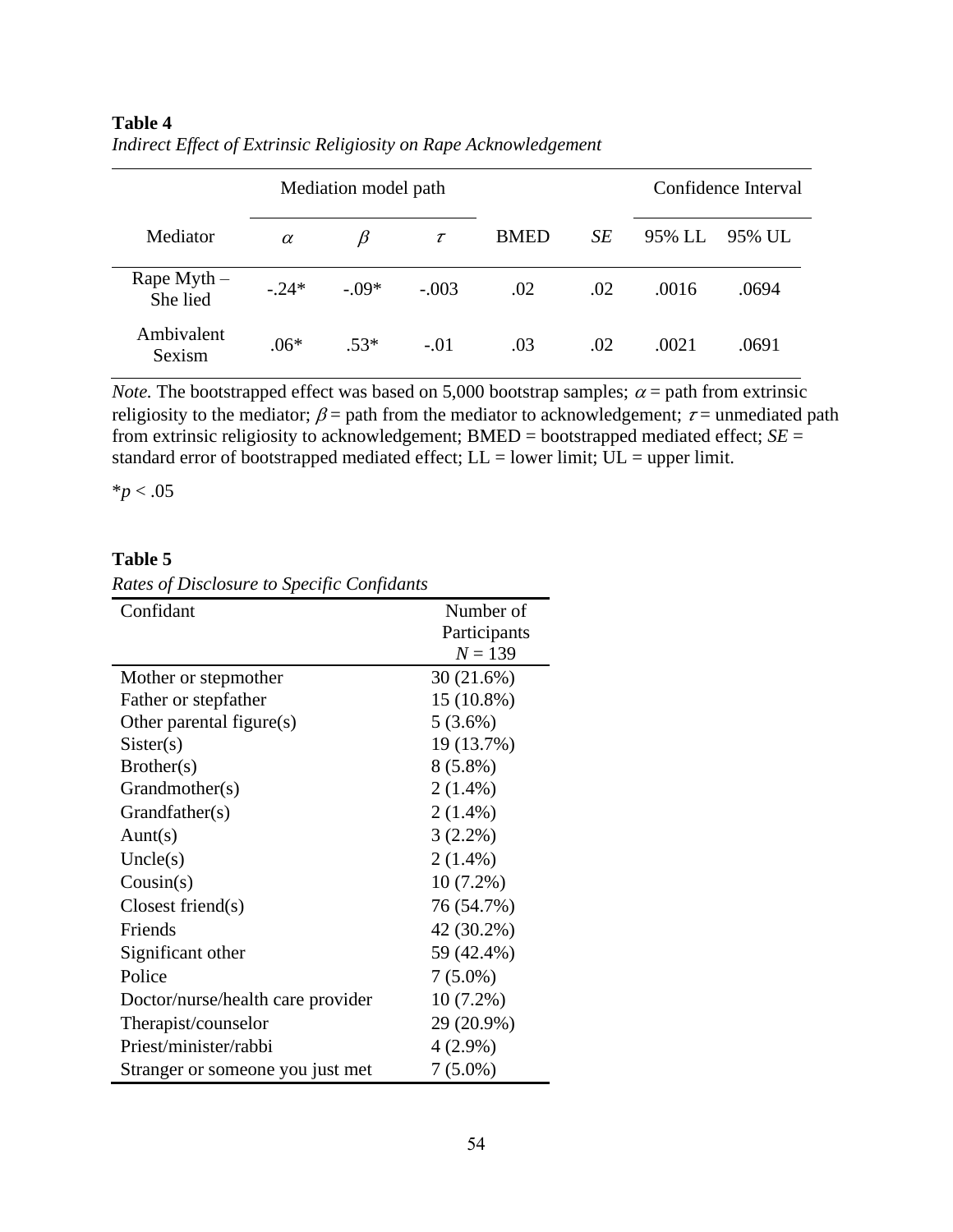# **Figures**

# **Figure 1**

*Grouping of Religiosity Variables*

| Religious Change                                                                                                                                                                                                                                                                                                                                                         | Personal Religiosity                                                                                                                                                                                                                                                                                                                                  | Microsystem Religiosity                                                                                                                    |
|--------------------------------------------------------------------------------------------------------------------------------------------------------------------------------------------------------------------------------------------------------------------------------------------------------------------------------------------------------------------------|-------------------------------------------------------------------------------------------------------------------------------------------------------------------------------------------------------------------------------------------------------------------------------------------------------------------------------------------------------|--------------------------------------------------------------------------------------------------------------------------------------------|
| • Subjective change: <i>Have</i><br>your faith or religious<br>beliefs ever changed?<br>• Change in frequency of<br>behaviors from<br>childhood to adulthood<br>• Change in frequency of<br>behaviors from<br>adolescence to adulthood<br>• Change in religious<br>affiliation from that<br>which one was raised in<br>• Change in engagement<br>in religious activities | • Affiliation<br>• Importance<br>• Identity<br>• Certainty in existence of<br>God<br>• Current religious<br>behaviors<br>• Religious behaviors in<br>adolescence and<br>childhood<br>• Engagement in religious<br>activities<br>• Prior engagement in<br>religious activities<br>• Intrinsic Religiosity<br><b>Extrinsic Religiosity</b><br>$\bullet$ | • Religiosity of one's<br>household growing up<br>• Religiosity of parents,<br>immediate family,<br>extended family, friends,<br>community |

*Figure 1*. Measurements and created variables for religiosity were grouped into three categories: religious change, personal religiosity, and microsystem religiosity.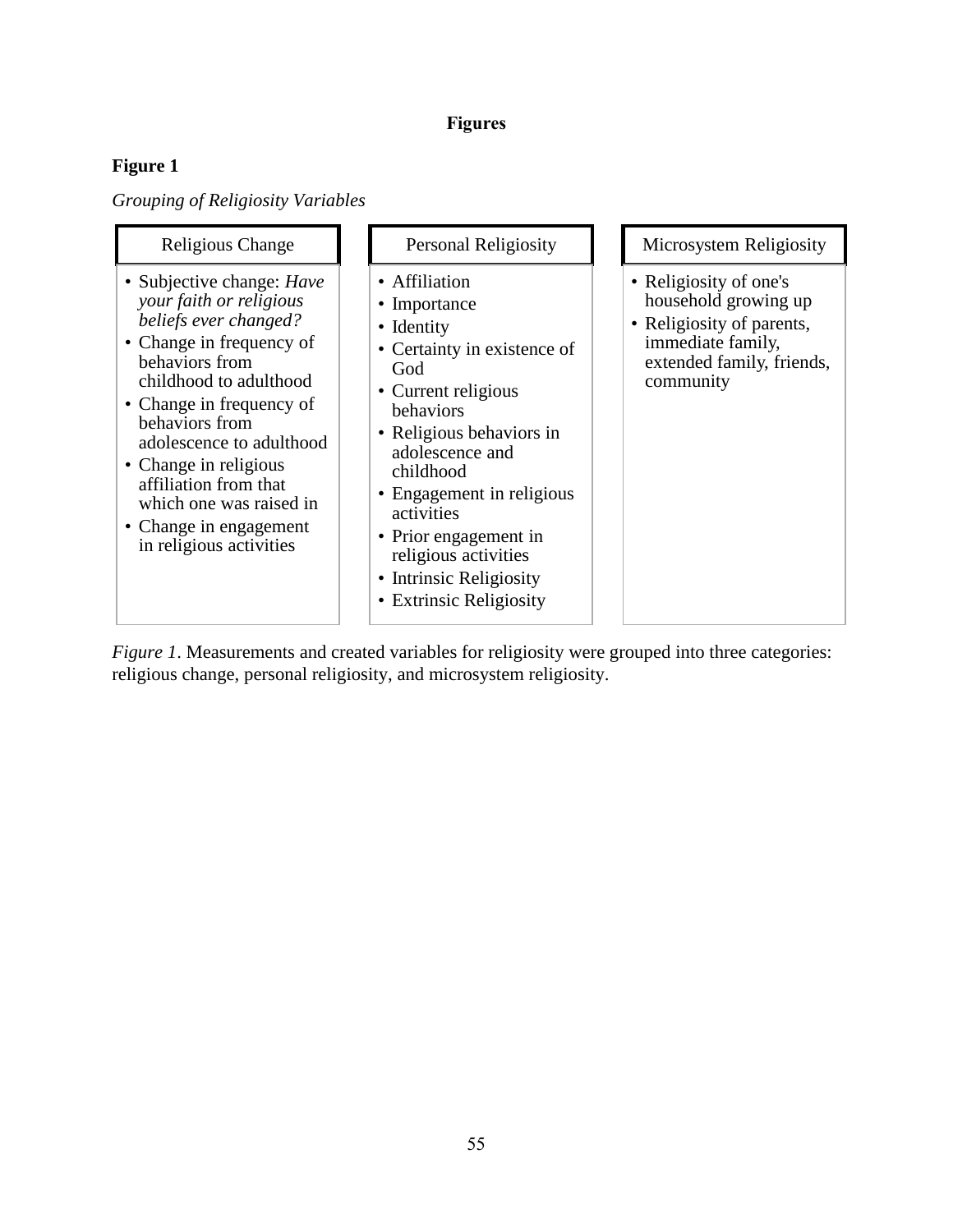## **Figure 2**

*Indirect Effect of Religiosity on Acknowledgement via Acceptance of the "She Lied" Rape Myth*



\**p* < .05. \*\*\**p* < .001

### **Figure 3**

*Indirect Effect of Religiosity on Acknowledgement via Ambivalent Sexism*



\**p* < .05. \*\*\**p* < .001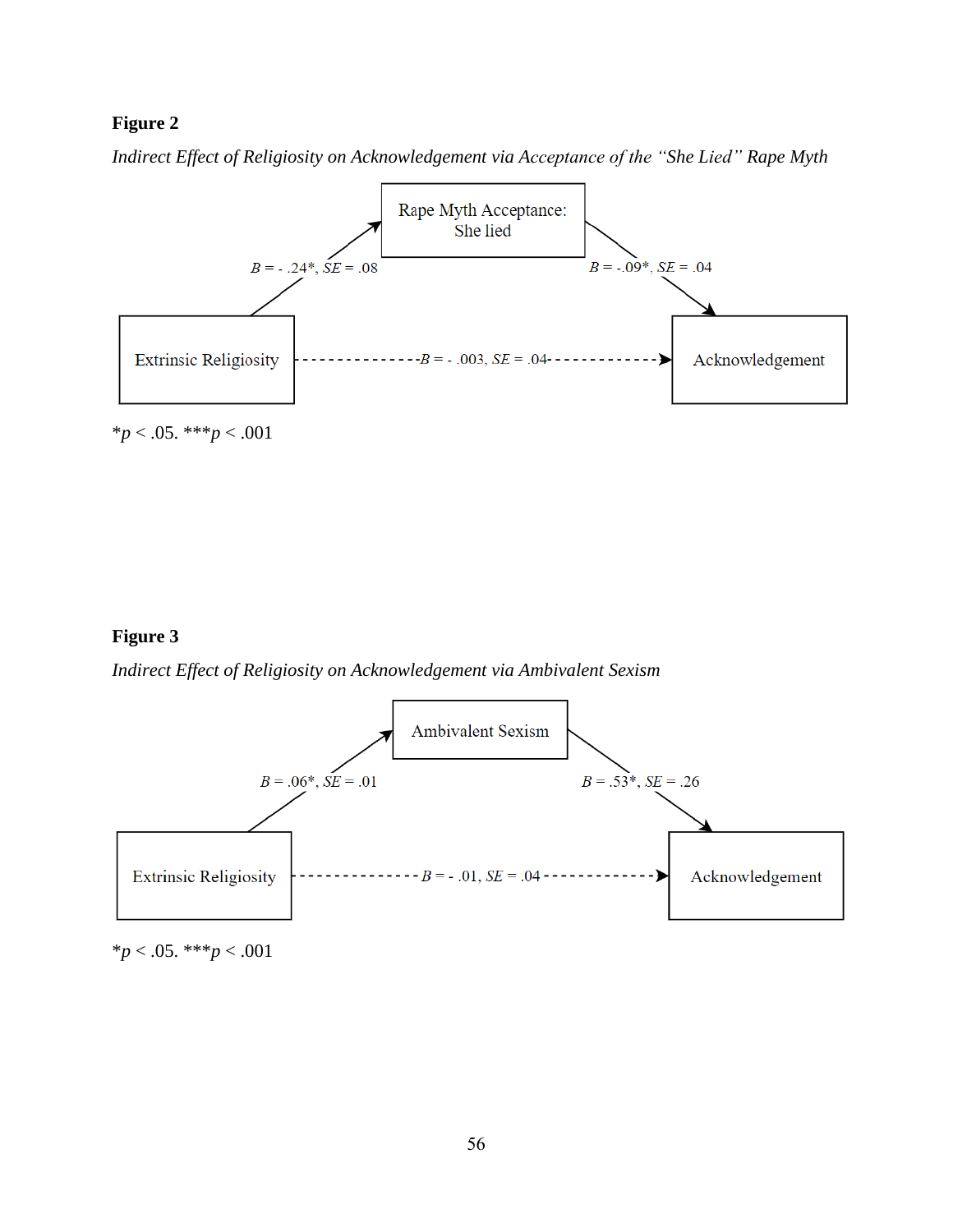#### **References**

Ahrens, C. E., Campbell, R., Ternier-Thames, N. K., Wasco, S. M., & Sefl, T. (2007). Deciding whom to tell: Expectations and outcomes of rape survivors' first disclosures. *Psychology of Women Quarterly*, *31*(1), 38-49. https://doi.org/10.1111/j.1471-6402.2007.00329.x

Ahrens, C. E., Abeling, S., Ahmad, S., & Hinman, J. (2010). Spirituality and well-being: The relationship between religious coping and recovery from sexual assault. *Journal of interpersonal violence*, *25*(7), 1242-1263. https://doi.org/10.1177/0886260509340533

- Allport, G. W., & Ross, J. M. (1967). Personal religious orientation and prejudice. *Journal of Personality and Social Psychology, 5*(4), 432-443.
- Alvarez, S. L. (2020). *The Impact of Sexual Assault Acknowledgement Status and Shame on Psychological and Academic Outcomes* (Doctoral dissertation, Indiana University of Pennsylvania). Available from ProQuest Dissertations & Theses Global. (2444376027).
- Amstadter, A. B., McCauley, J. L., Ruggiero, K. J., Resnick, H. S., & Kilpatrick, D. G. (2008). Service utilization and help seeking in a national sample of female rape victims. *Psychiatric services*, *59*(12), 1450-1457.
- Ano, G. G., & Vasconcelles, E. B. (2005). Religious coping and psychological adjustment to stress: A meta‐analysis. *Journal of clinical psychology*, *61*(4), 461-480. https://doi.org/10.1002/jclp.20049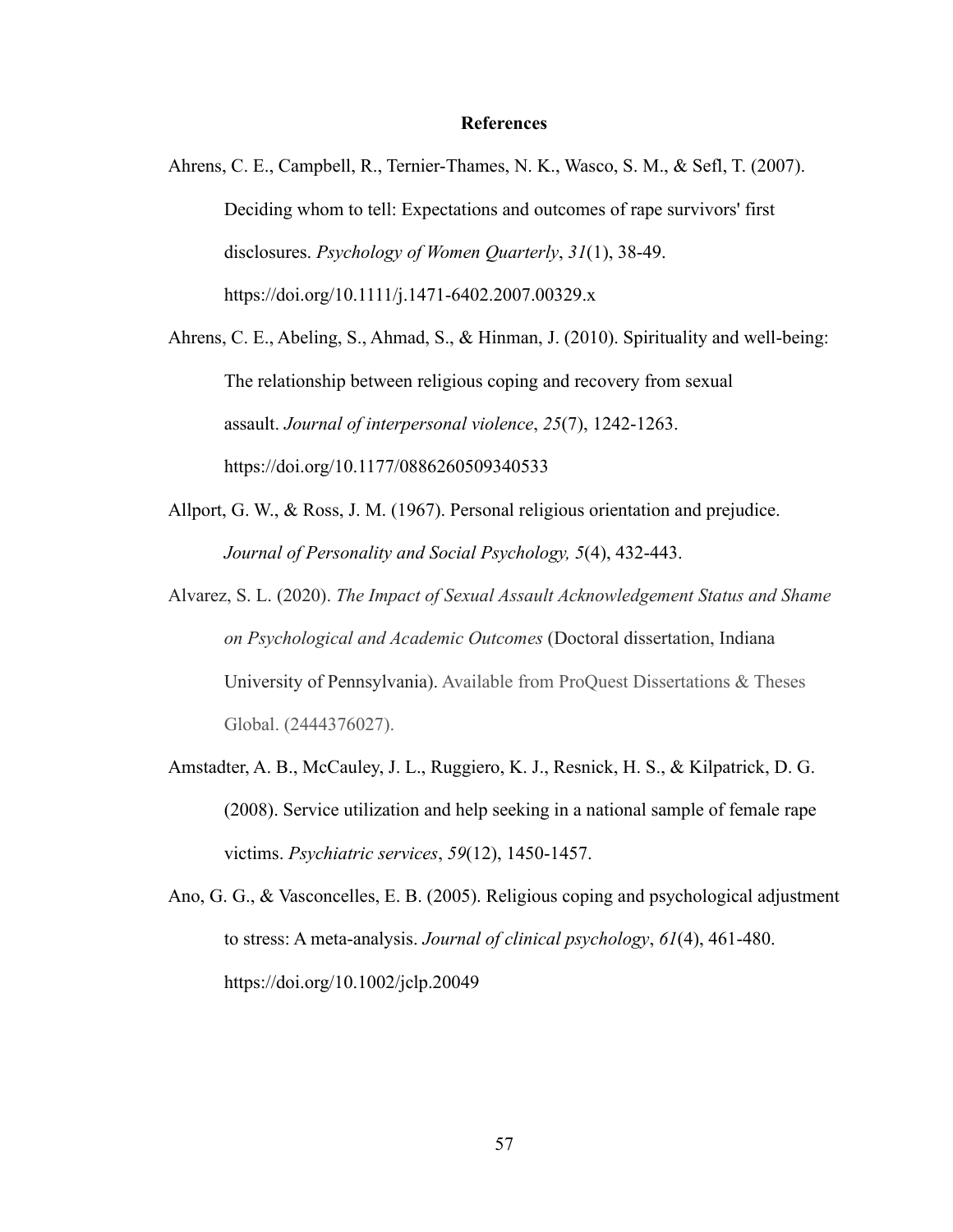- Barker, A., & Galliher, R. V. (2017). A mediation model of sexual assault among Latter-Day Saints. *Journal of Aggression, Maltreatment & Trauma*, *26*(3), 316-333. https://doi.org/10.1080/10926771.2016.1272657
- Barnett, M. D., Sligar, K. B., & Wang, C. D. (2018). Religious affiliation, religiosity, gender, and rape myth acceptance: Feminist theory and rape culture. *Journal of interpersonal violence*, *33*(8), 1219-1235. https://doi.org/10.1177/0886260516665110
- Basile, K. C., Smith, S., Breiding, M. J., Black, M. C., & Mahendra, R. (2014). Sexual violence surveillance: Uniform definitions and recommended data elements: Version 2.0. Atlanta, GA. Retrieved from www.cdc.gov/violenceprevention/pdf /sv\_surveillance\_definitionsl-2009-a.pdf
- Ben-Ezra, M., Palgi, Y., Sternberg, D., Berkley, D., Eldar, H., Glidai, Y., Moshe, L., & Shrira, A. (2010). Losing my religion: A preliminary study of changes in belief pattern after sexual assault. *Traumatology, 16*(2), 7-13. https://doi.org/10.1177/1534765609358465
- Bernstein, D. P., Fink, L., Handelsman, L., & Foote, J. (1998). Childhood trauma questionnaire. *Assessment of family violence: A handbook for researchers and practitioners.* https://doi.org/10.1037/t02080-000

Bernstein, D. P., Stein, J. A., Newcomb, M. D., Walker, E., Pogge, D., Ahluvalia, T., ... & Zule, W. (2003). Development and validation of a brief screening version of the Childhood Trauma Questionnaire. *Child abuse & neglect*, *27*(2), 169-190. https://doi.org/10.1016/S0145-2134(02)00541-0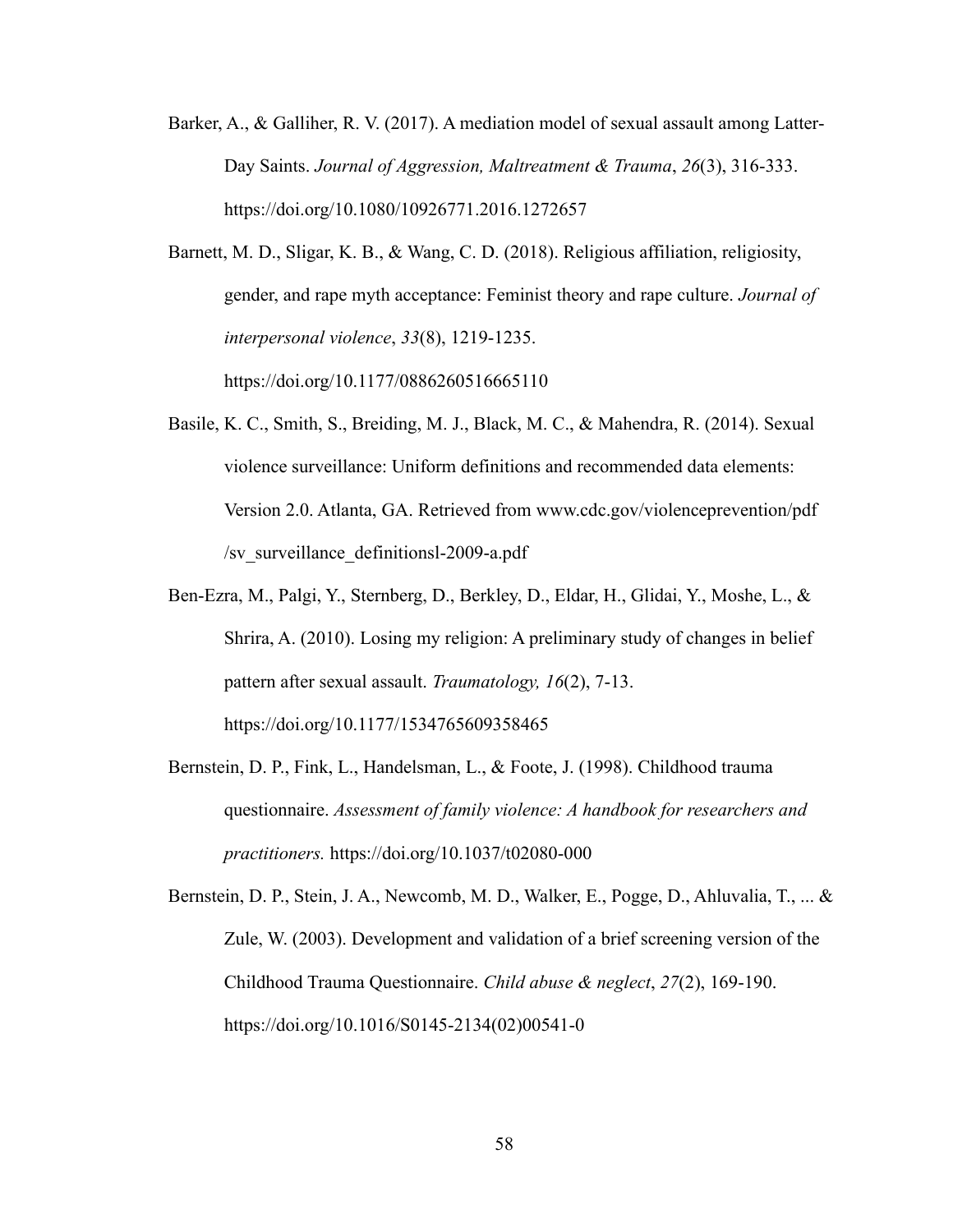- Black, M. C., Basile, K. C., Breiding, M. J., Smith, S., Walters, M. L., Merrick, M., . . . Stevens, M. (2011). The National Intimate Partner and Sexual Violence Survey (NISVS): 2010 summary report. Atlanta, GA: National Center for Injury Prevention and Control (U.S.), Division of Violence Prevention.
- Bondurant, B. (2001). University women's acknowledgment of rape: Individual, situational, and social factors. *Violence against women*, *7*(3), 294-314. https://doi.org/10.1177/1077801201007003004
- Burn, S. M., & Busso, J. (2005). Ambivalent sexism, scriptural literalism, and religiosity. *Psychology of women quarterly*, *29*(4), 412-418. https://doi.org/10.1111/j.1471-6402.2005.00241.x
- Bryant-Davis, T., Chung, H., & Tillman, S. (2009). From the Margins to the Center: Ethnic Minority Women and the Mental Health Effects of Sexual Assault. Trauma, Violence, & Abuse, 10(4), 330–357. https://doi.org/10.1177/1524838009339755
- Calvin, B. [@bcdawg1982]. (2018, October 9). *Yeah ... cause women never lie about being sexually assaulted. Potiphar's wife leveled a false #Metoo style accusation against Joseph and…* [Tweet]. Twitter.

https://twitter.com/bcdawg1982/status/1049686397827903490

- Campbell, R., Dworkin, E., & Cabral, G. (2009). An ecological model of the impact of sexual assault on women's mental health. *Trauma, Violence, & Abuse*, *10*(3), 225- 246. https://doi.org/10.1177/1524838009334456
- Draucker, C. B., Martsolf, D. S., Roller, C., Knapik, G., Ross, R., & Stidham, A. W. (2011). Healing from childhood sexual abuse: A theoretical model. *Journal of*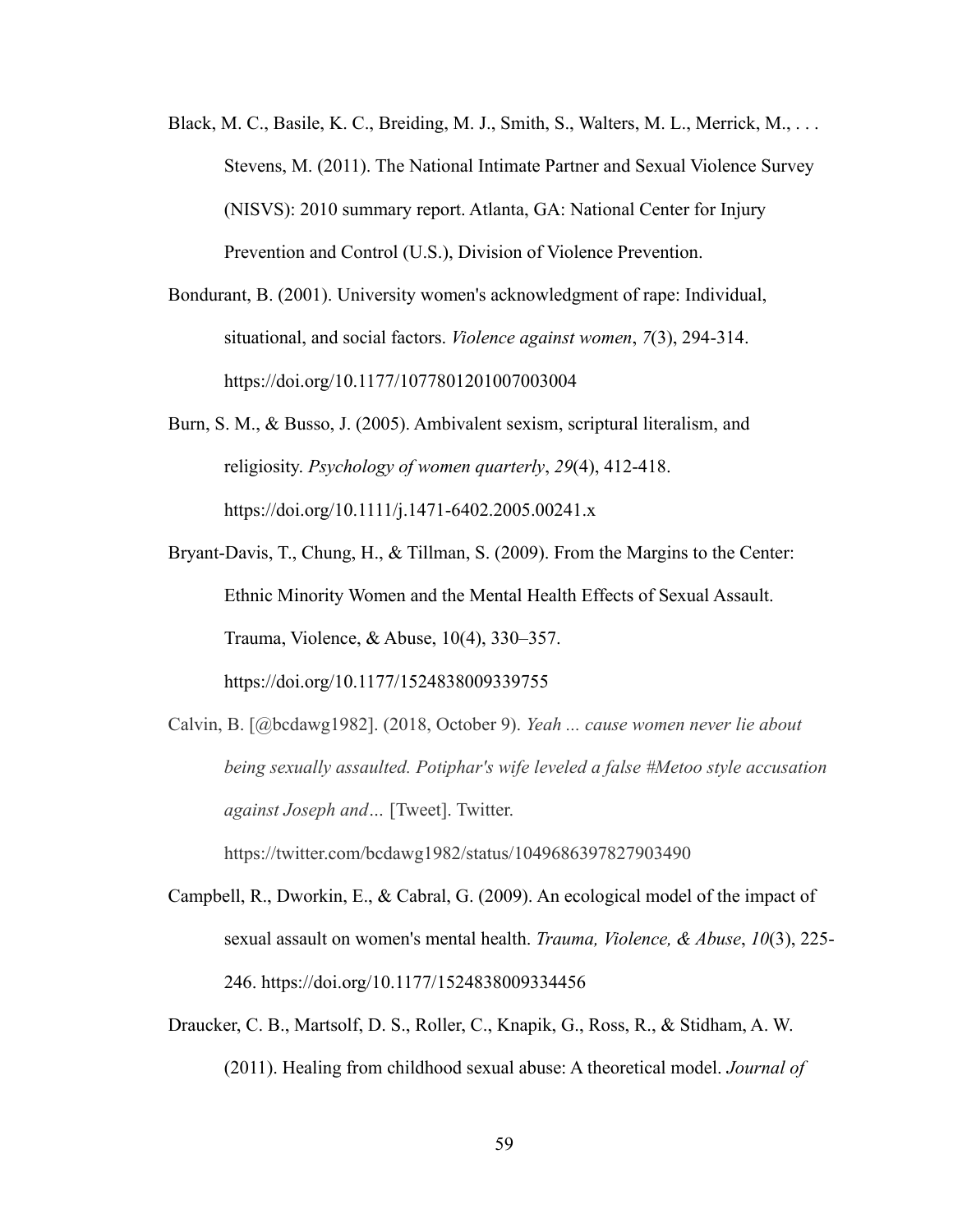*Child Sexual Abuse*, *20*(4), 435-466.

https://doi.org/10.1080/10538712.2011.588188

- Edwards, K. M., Turchik, J. A., Dardis, C. M., Reynolds, N., & Gidycz, C. A. (2011). Rape myths: History, individual and institutional-level presence, and implications for change. *Sex roles*, *65*(11-12), 761-773. https://doi.org/10.1007/s11199-011- 9943-2
- Falsetti, S. A., Resick, P. A., & Davis, J. L. (2003). Changes in religious beliefs following trauma. *Journal of Traumatic Stress: Official Publication of The International Society for Traumatic Stress Studies*, *16*(4), 391-398. https://doi.org/10.1023/A:1024422220163
- Faul, F., Erdfelder, E., Lang, A. G., & Buchner, A. (2007). G\* Power 3: A flexible statistical power analysis program for the social, behavioral, and biomedical sciences. *Behavior research methods*, *39*(2), 175-191. https://doi.org/10.3758/BF03193146
- Fedina, L., Holmes, J. L., & Backes, B. L. (2018). Campus Sexual Assault: A Systematic Review of Prevalence Research From 2000 to 2015. *Trauma, Violence, & Abuse*, *19*(1), 76–93. https://doi.org/10.1177/1524838016631129
- Feiring, C., & Taska, L. S. (2005). The persistence of shame following sexual abuse: A longitudinal look at risk and recovery. *Child maltreatment*, *10*(4), 337-349. https://doi.org/10.1177/1077559505276686
- Fetzer Institute. (1999). *Multidemensional measurement of religiousness/spirituality for use in health research: A report of the Fetzer Institute/National Institute on Aging working group*. Kalamazoo, MI: John E. Fetzer Institute.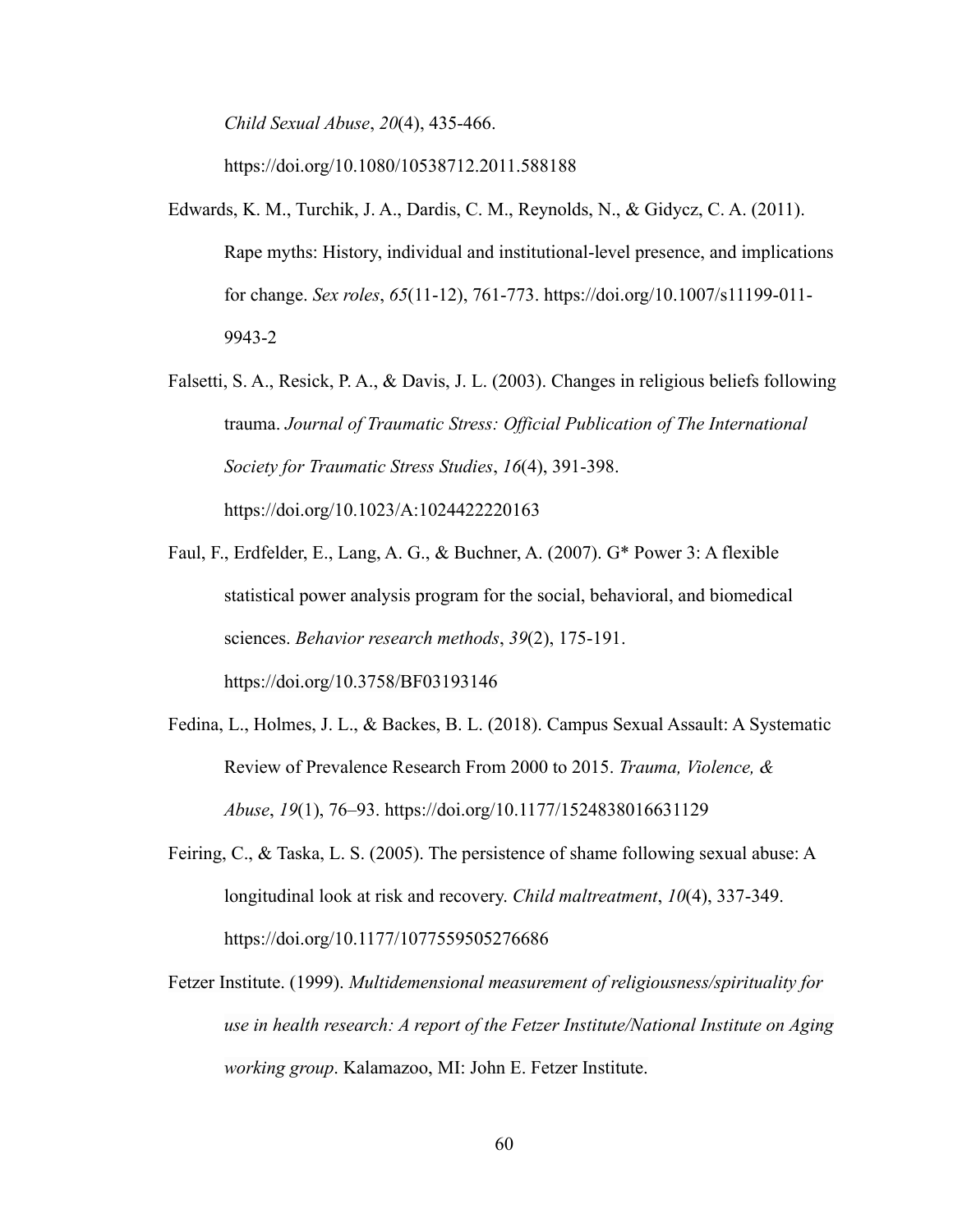Field, A. (2009). *Discovering statistics using SPSS*. Sage publications.

- Foa, E. B., & Rothbaum, B. O. (2001). *Treating the trauma of rape: Cognitive-behavioral therapy for PTSD*. Guilford Press.
- Fontes, L. A., & Plummer, C. (2010). Cultural issues in disclosures of child sexual abuse. *Journal of child sexual abuse*, *19*(5), 491-518. https://doi.org/10.1080/10538712.2010.512520
- Fortune, M. M., & Enger, C. G. (2005). Violence against women and the role of religion. In *Applied Research Forum. National Electronic Network on Violence Against Women. USA: National Resource Centre on Domestic Violence*.
- Franiuk, R., & Shain, E. A. (2011). Beyond Christianity: The status of women and rape myths, *Sex Roles, 65,* 783-791. https://doi.org/10.1177/0886260516665110
- Frazier, P. A. (2003). Perceived control and distress following sexual assault: A longitudinal test of a new model. *Journal of Personality and Social Psychology, 84*(6), 1257–1269. https://doi.org/10.1037/0022-3514.84.6.1257
- Freymeyer, R. H. (1997). Rape myths and religiosity. *Sociological Spectrum*, *17*(4), 473- 489. https://doi.org/10.1080/02732173.1997.9982179
- Glick, P., & Fiske, S. T. (1996). The Ambivalent Sexism Inventory: Differentiating hostile and benevolent sexism. *Journal of Personality and Social Psychology, 70*(3), 491–512. https://doi.org/10.1037/0022-3514.70.3.491
- Good, M., & Willoughby, T. (2008). Adolescence as a sensitive period for spiritual development. *Child Development Perspectives*, *2*(1), 32-37. https://doi.org/10.1111/j.1750-8606.2008.00038.x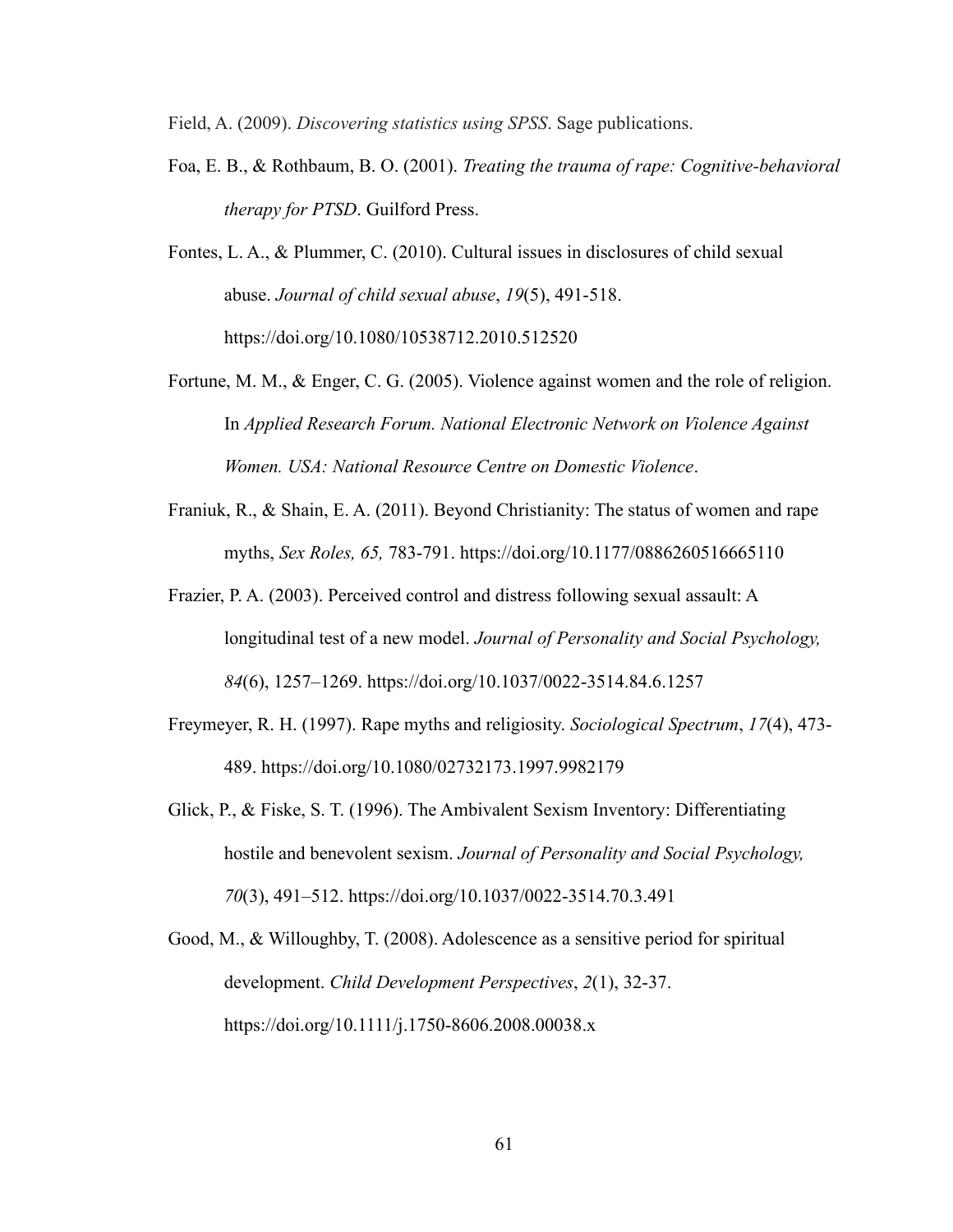- Gray, M. J., Litz, B. T., Hsu, J. L., & Lombardo, T. W. (2004). Psychometric Properties of the Life Events Checklist. *Assessment*, *11*(4), 330–341. https://doi.org/10.1177/1073191104269954
- Gorsuch, R. L., & McPherson, S. E. (1989). Intrinsic/extrinsic measurement: I/E-Revised and single-item scales. *Journal for the Scientific Study of Religion, 28*(3), 348- 354. https://doi.org/10.1111/jssr.12644
- Hall, D. E., Meador, K. G., & Koenig, H. G. (2008). Measuring religiousness in health research: Review and critique. *Journal of religion and health*, *47*(2), 134-163. https://doi.org/10.1007/s10943-008-9165-2
- Hollon, S. D., & Garber, J. (1988). *Cognitive therapy.* In L. Y. Abramson (Ed.), *Social cognition and clinical psychology: A synthesis* (p. 204–253). Guilford Press.
- Johnson, S. M., Murphy, M. J., & Gidycz, C. A. (2017). Reliability and validity of the sexual experiences survey–short forms victimization and perpetration. *Violence and victims*, *32*(1), 78-92. https://doi.org/10.1891/0886-6708.VV-D-15-00110
- Jones, J. M., St Peter, J. R., Fernandes, S. J., Herrenkohl, T. I., Kosterman, R., & Hawkins, J. D. (2011). Ethnic and Gender Variation in Religious Involvement: Patterns of Expression in Young Adulthood. *Review of religious research*, *53*(2), 207–225. https://doi.org/10.1007/s13644-011-0006-5
- Koss, M. P. (1985). The hidden rape victim: Personality, attitudinal, and situational characteristics. *Psychology of Women Quarterly, 9*, 193-212. https://doi.org/10.1111/j.1471-6402.1985.tb00872.x
- Koss, M. P., Abbey, A., Campbell, R., Cook, S., Norris, J., Testa, M., … White, J. (2007). Revising the SES: A collaborative process to improve assessment of sexual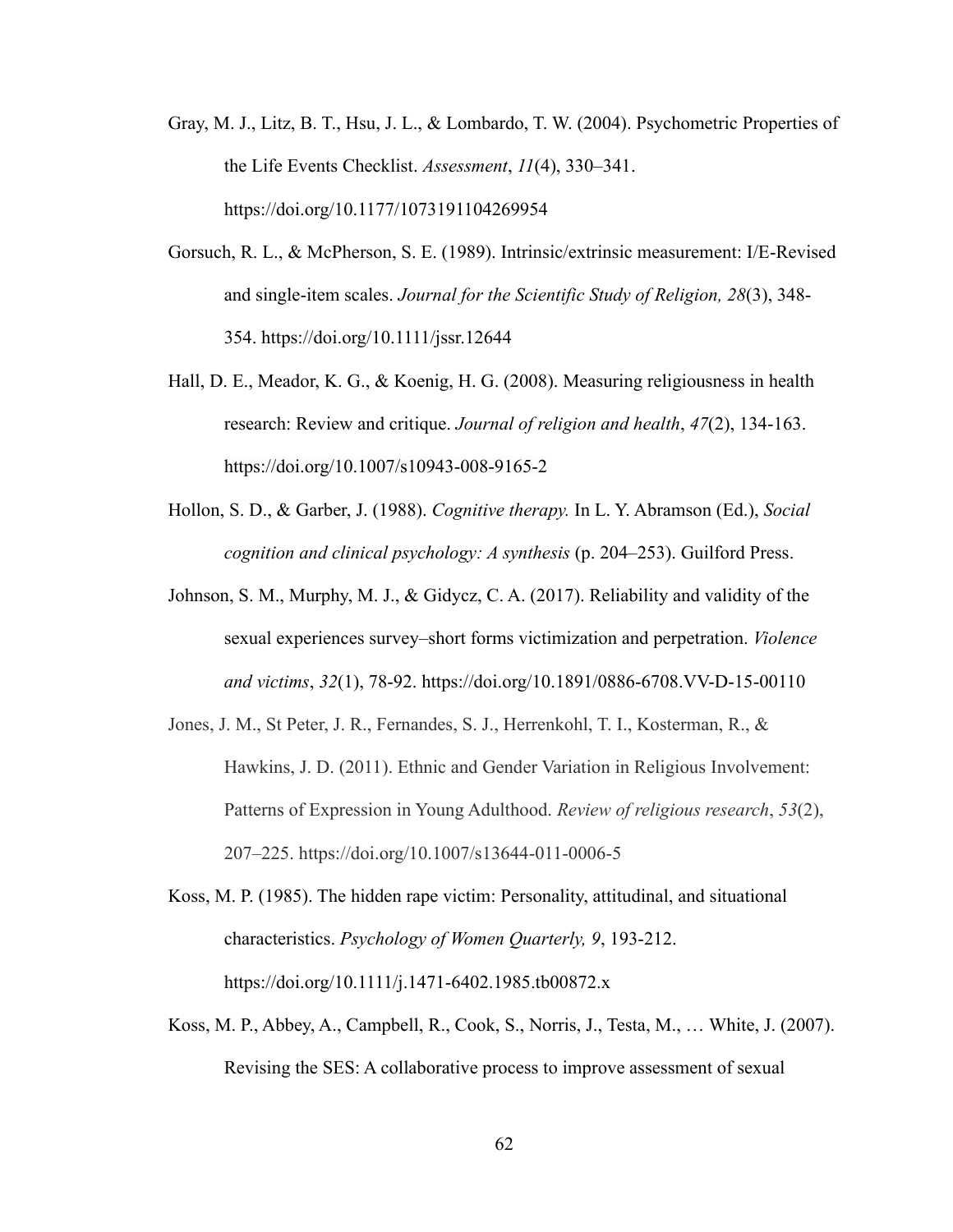aggression and victimization. *Psychology of Women Quarterly, 31*, 357-370. https://doi.org/10.1111/j.1471-6402.2007.00385.x

- Krause, N. (2006). Religious doubt and psychological well-being: A longitudinal investigation. *Review of Religious Research*, 287-302.
- Kucharska, J. (2020). Religiosity and the psychological outcomes of trauma: A systematic review of quantitative studies. *Journal of clinical psychology*, *76*(1), 40-58. https://doi.org/10.1002/jclp.22867
- Layman, M. J., Gidycz, C. A., & Lynn, S. J. (1996). Unacknowledged versus acknowledged rape victims: Situational factors and posttraumatic stress. *Journal of Abnormal Psychology, 105*(1), 124–131. https://doi.org/10.1037/0021- 843X.105.1.124
- LeMaire, K. L., Oswald, D. L., & Russell, B. L. (2016). Labeling sexual victimization experiences: the role of sexism, rape myth acceptance, and tolerance for sexual harassment. *Violence and victims*, *31*(2), 332-346. https://doi.org/10.1891/0886- 6708.VV-D-13-00148
- Littleton, H. (2007). An evaluation of the coping patterns of rape victims: Integration with a schema-based information-processing model. *Violence Against Women*, *13*(8), 789-801. https://doi.org/10.1177/1077801207304825
- Littleton, H. L., & Axsom, D. (2003). Rape and seduction scripts of university students: Implications for rape attributions and unacknowledged rape. *Sex Roles*, *49*(9-10), 465-475. https://doi.org/10.1023/A:1025824505185
- Littleton, H. L., Axsom, D., Breitkopf, C. R., & Berenson, A. (2006). Rape acknowledgment and postassault experiences: How acknowledgment status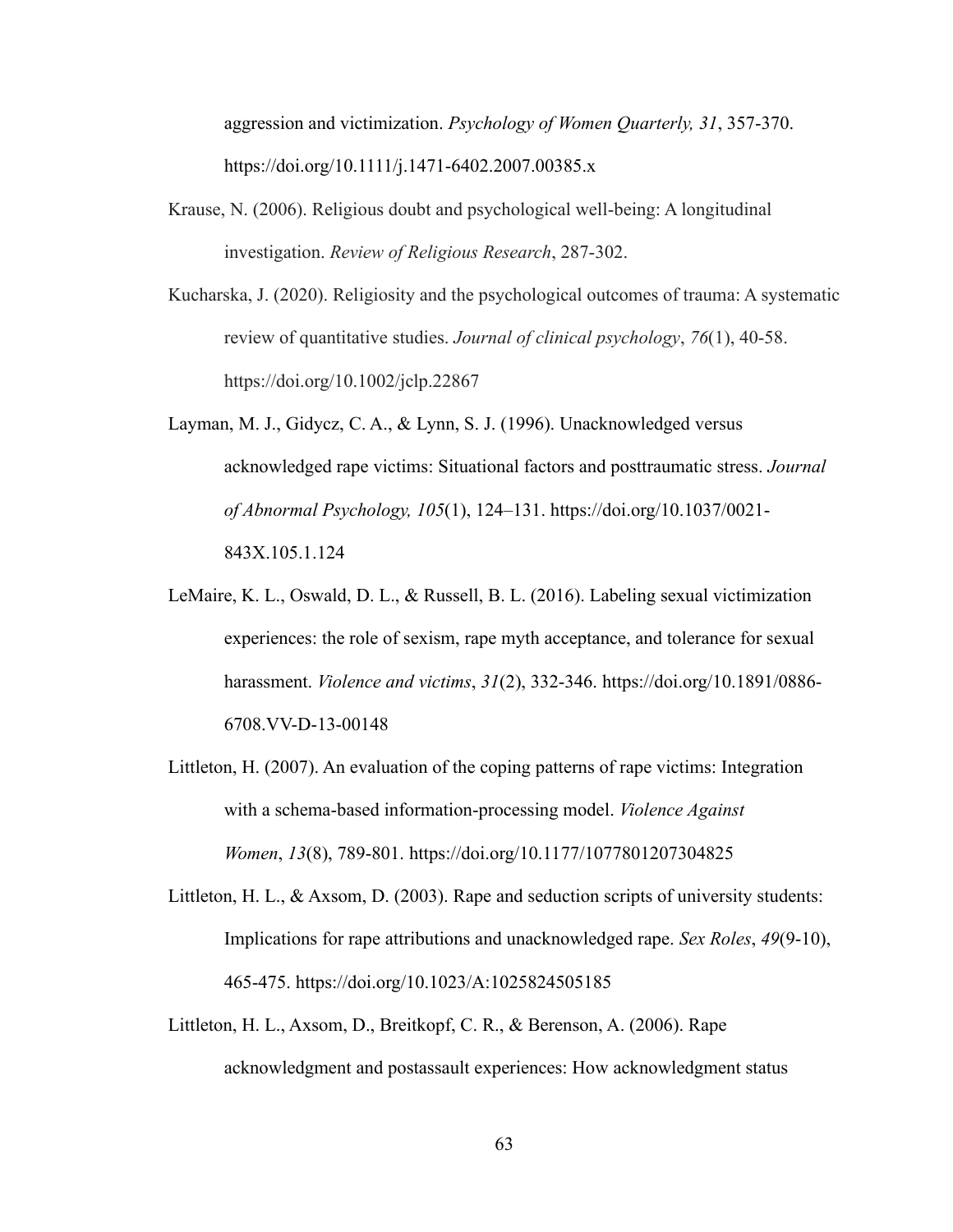relates to disclosure, coping, worldview, and reactions received from others. Violence and Victims, 21, 761-778. https://doi.org/10.1891/vv-v21i6a006.

- Littleton, H. L., Rhatigan, D. L., & Axsom, D. (2007). Unacknowledged rape: How much do we know about the hidden rape victim? *Journal of Aggression, Maltreatment & Trauma, 14*(4), 37-74. https://doi.org/10.1300/J146v14n04\_04
- Littleton, H., Axsom, D., & Grills-Taquechel, A. (2009). Sexual assault victims' acknowledgment status and revictimization risk. *Psychology of Women Quarterly*, *33*(1), 34-42. https://doi.org/10.1111/j.1471-6402.2008.01472.x
- Littleton, H., Grills, A., Layh, M., & Rudolph, K. (2017). Unacknowledged Rape and Re-Victimization Risk: Examination of Potential Mediators. *Psychology of Women Quarterly*, *41*(4), 437–450. https://doi.org/10.1177/0361684317720187
- McCann, I. L., Sakheim, D. K., & Abrahamson, D. J. (1988). Trauma and victimization: A model of psychological adaptation. *The Counseling Psychologist*, *16*(4), 531- 594. https://doi.org/10.1177/0011000088164002
- McMahon, S., & Farmer, G. L. (2011). An updated measure for assessing subtle rape myths. *Social Work Research*, *35*(2), 71-81. https://doi.org/10.1093/swr/35.2.71
- Mikołajczak, M., & Pietrzak, J. (2014). Ambivalent sexism and religion: Connected through values. *Sex roles*, *70*(9-10), 387-399. https://doi.org/10.1007/s11199-014- 0379-3
- Morgan, M. Y. (1987). The impact of religion on gender-role attitudes. *Psychology of Women Quarterly*, *11*(3), 301-310. https://doi.org/10.1111/j.1471- 6402.1987.tb00905.x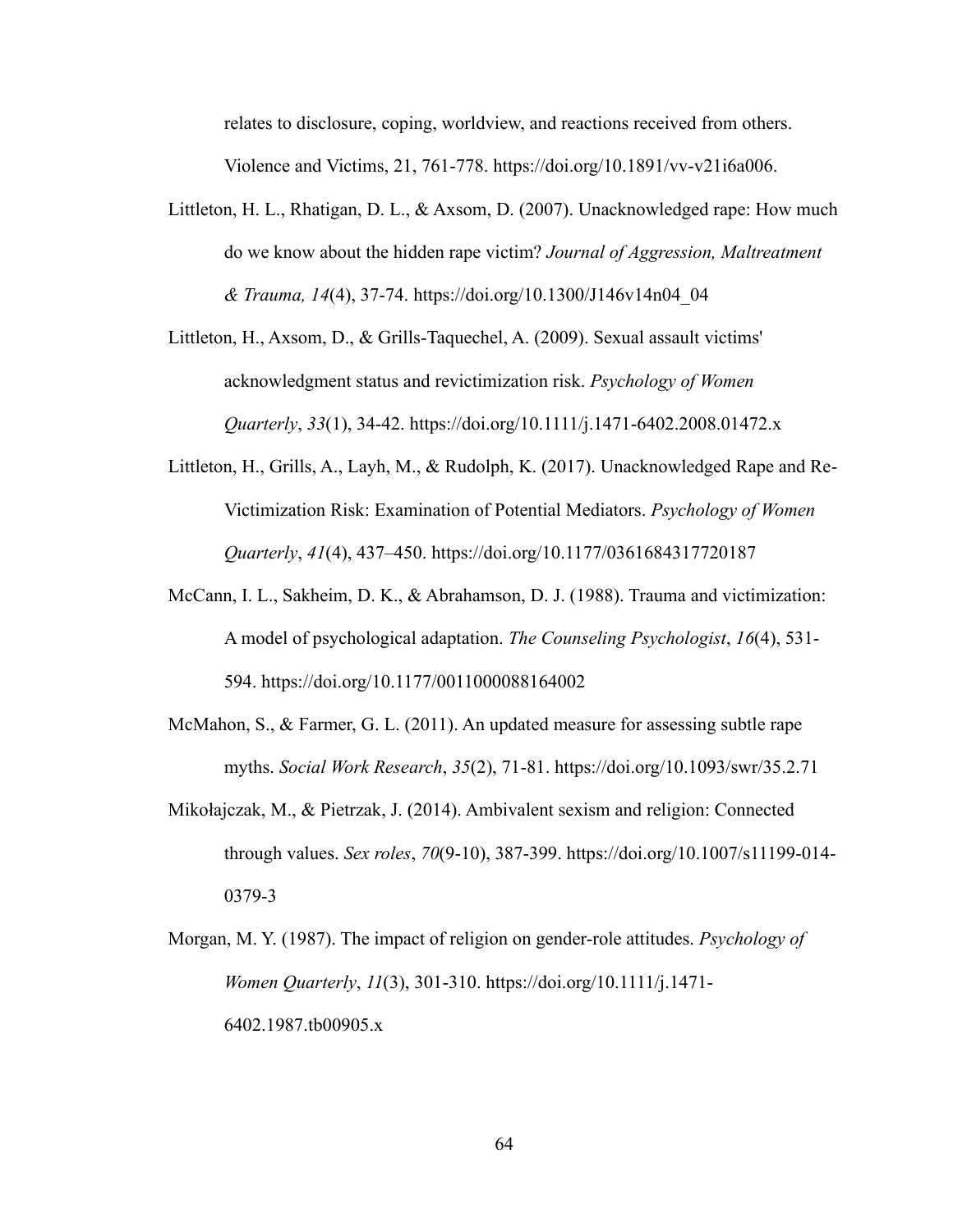- Muehlenhard, C. L., Powch, I. G., Phelps, J. L., & Giusti, L. M. (1992). Definitions of rape: Scientific and political implications. *Journal of Social Issues*, *48*(1), 23-44. https://doi.org/10.1111/j.1540-4560.1992.tb01155.x
- Mynatt, C. R., & Allgeier, E. R. (1990). Risk Factors, Self‐Attributions, and Adjustment Problems Among Victims of Sexual Coercion 1. *Journal of Applied Social Psychology*, *20*(2), 130-153.
- Navarro, J. C., & Tewksbury, R. (2018). Deconstructing the Associations of Religiosity, Christian Denominations, and Non-Religions to Rape Myth Acceptance among University Students. *Deviant Behavior*, *39*(1), 80-93. https://doi.org/10.1080/01639625.2016.1260386
- New American Bible (Revised Edition). (2010). Confraternity of Christian Doctrine. (Original work published 1970)
- Orchowski, L. M., Untied, A. S., & Gidycz, C. A. (2013). Factors associated with college women's labeling of sexual victimization. *Violence and Victims*, *28*(6), 940-958. http://dx.doi.org/10.1891/0886-6708.VV-D-12-00049
- Paivio, S. C., & Cramer, K. M. (2004). Factor structure and reliability of the Childhood Trauma Questionnaire in a Canadian undergraduate student sample. *Child abuse & neglect*, *28*(8), 889-904. https://doi.org/10.1016/j.chiabu.2004.01.011
- Patterson, D., Greeson, M., & Campbell, R. (2009). Understanding rape survivors' decisions not to seek help from formal social systems. *Health & Social Work*, *34*(2), 127-136. https://doi.org/10.1093/hsw/34.2.127
- Payne, D. L., Lonsway, K. A., & Fitzgerald, L. F. (1999). Rape myth acceptance: Exploration of its structure and its measurement using theIllinois rape myth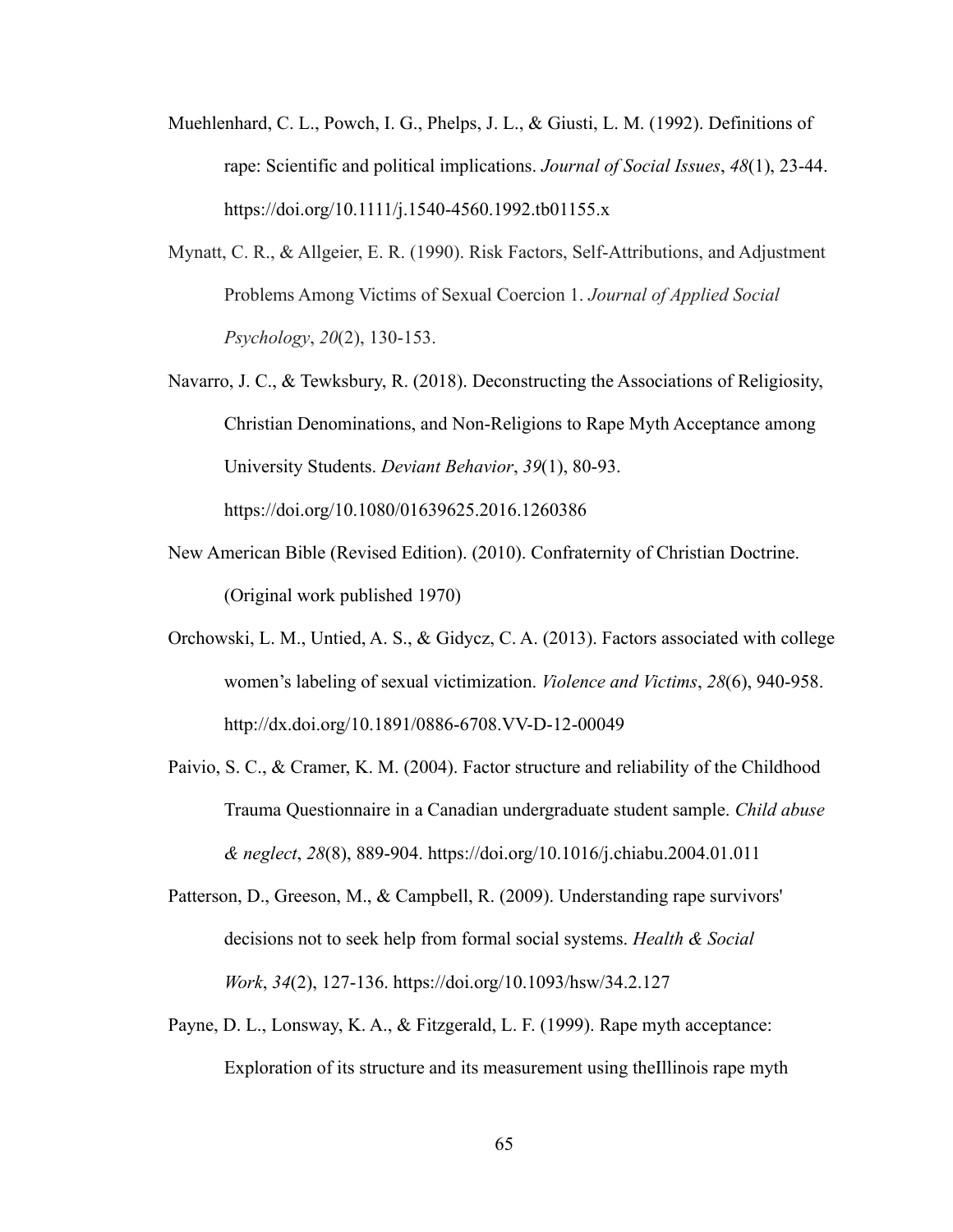acceptance scale. *Journal of Research in Personality*, *33*(1), 27-68. https://doi.org/10.1006/jrpe.1998.2238

- Pennebaker, J. W., Zech, E., & Rimé, B. (2001). *Disclosing and sharing emotion: Psychological, social, and health consequences.* In M. S. Stroebe, R. O. Hansson, W. Stroebe, & H. Schut (Eds.), *Handbook of bereavement research: Consequences, coping, and care* (p. 517–543). American Psychological Association. https://doi.org/10.1037/10436-022
- Peterson, Z. D., & Muehlenhard, C. L. (2004). Was it rape? The function of women's rape myth acceptance and definitions of sex in labeling their own experiences. *Sex Roles, 51*(3/4), 129-144.
- Pew Research Center. (2014a). *Religious landscape study: Religious composition of adults in the Midwest.* Available at: https://www.pewforum.org/religiouslandscape-study/region/midwest/#beliefs-and-practices
- Pew Research Center. (2014b). *Religious landscape study: Religious composition of adults in Utah.* Available at: https://www.pewforum.org/religious-landscapestudy/state/utah/#beliefs-and-practices
- Prina, F., & Schatz-Stevens, J. N. (2020). Sexism and rape myth acceptance: the impact of culture, education, and religiosity. *Psychological reports*, *123*(3), 929-951. https://doi.org/10.1177/0033294119826896
- Resick, P. A. (1993). The psychological impact of rape. *Journal of interpersonal violence*, *8*(2), 223-255. https://doi.org/10.1177/088626093008002005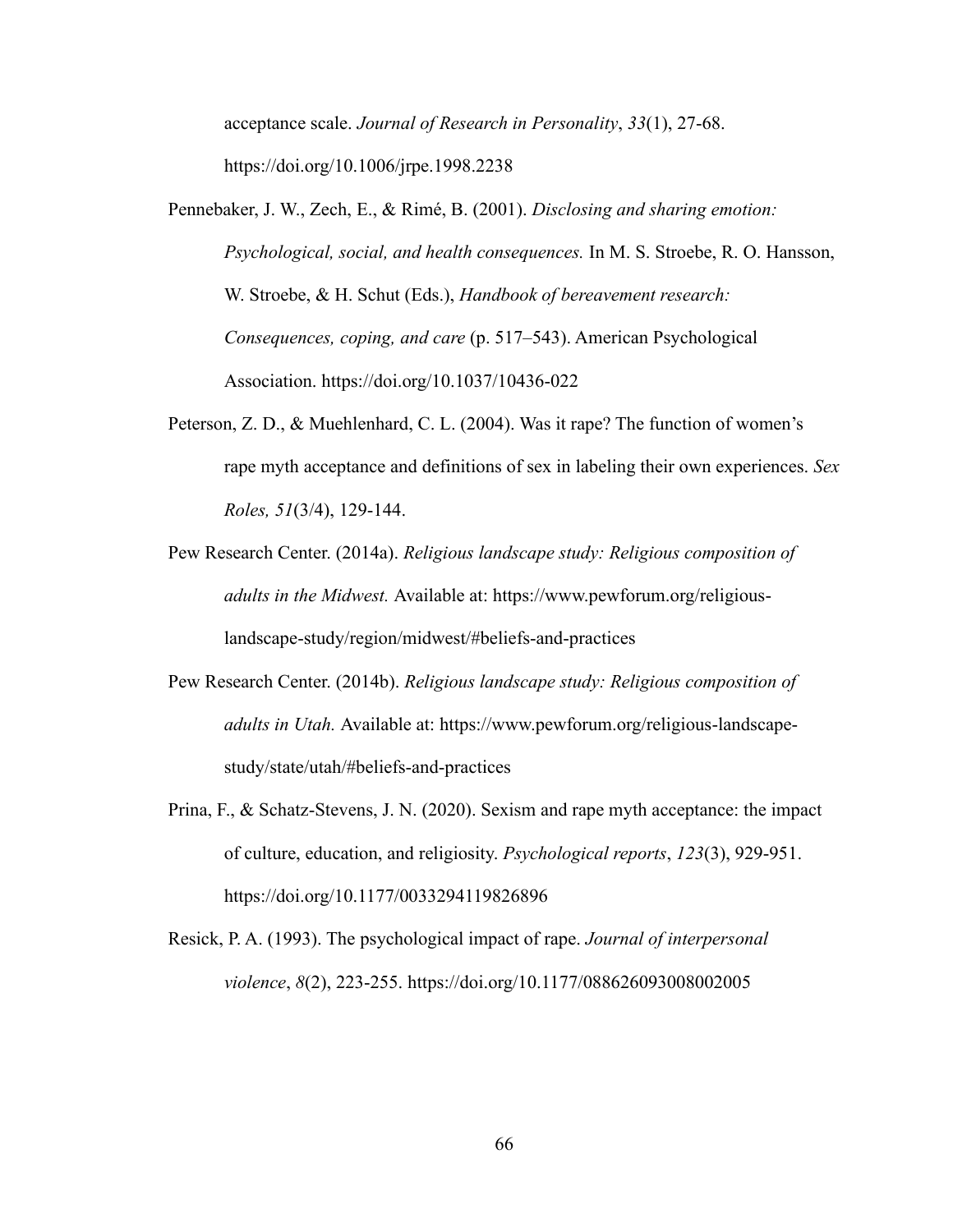- Resick, P. A., & Schnicke, M. K. (1992). Cognitive processing therapy for sexual assault victims. *Journal of consulting and clinical psychology*, *60*(5), 748-756. https://doi.org/10.1037/0022-006X.60.5.748
- Smith, S. G., & Cook, S. L. (2008). Disclosing sexual assault to parents: The influence of parental messages about sex. *Violence Against Women*, *14*(11), 1326-1348. https://doi.org/10.1177/1077801208325086
- Starzynski, L. L., Ullman, S. E., Filipas, H. H., & Townsend, S. M. (2005). Correlates of women's sexual assault disclosure to informal and formal support sources. *Violence and Victims 20*(4), 417-432. https://doi.org/10.1891/0886-6708.20.4.417
- Tishelman, A. C., & Fontes, L. A. (2017). Religion in child sexual abuse forensic interviews. *Child abuse & neglect*, *63*, 120-130. https://doi.org/10.1016/j.chiabu.2016.11.025
- Ullman, S. E. (1996). Correlates and consequences of adult sexual assault disclosure. *Journal of interpersonal violence*, *11*(4), 554-571. https://doi.org/10.1177/088626096011004007
- Ullman, S. E., Townsend, S. M., Filipas, H. H., & Starzynski, L. L. (2007). Structural models of the relations of assault severity, social support, avoidance coping, selfblame, and PTSD among sexual assault survivors. *Psychology of Women Quarterly, 31,* 23-37. https://doi.org/10.1111/j.1471-6402.2007.00328.x
- Vaught, J. [@JackVaught3]. (2018, October 3). *@BrettKavanaugh it occurred to me that you've been counted worthy to suffer as Joseph did in Genesis. After betrayal by…* [Tweet]. Twitter. https://twitter.com/JackVaught3/status/1047539393622433792